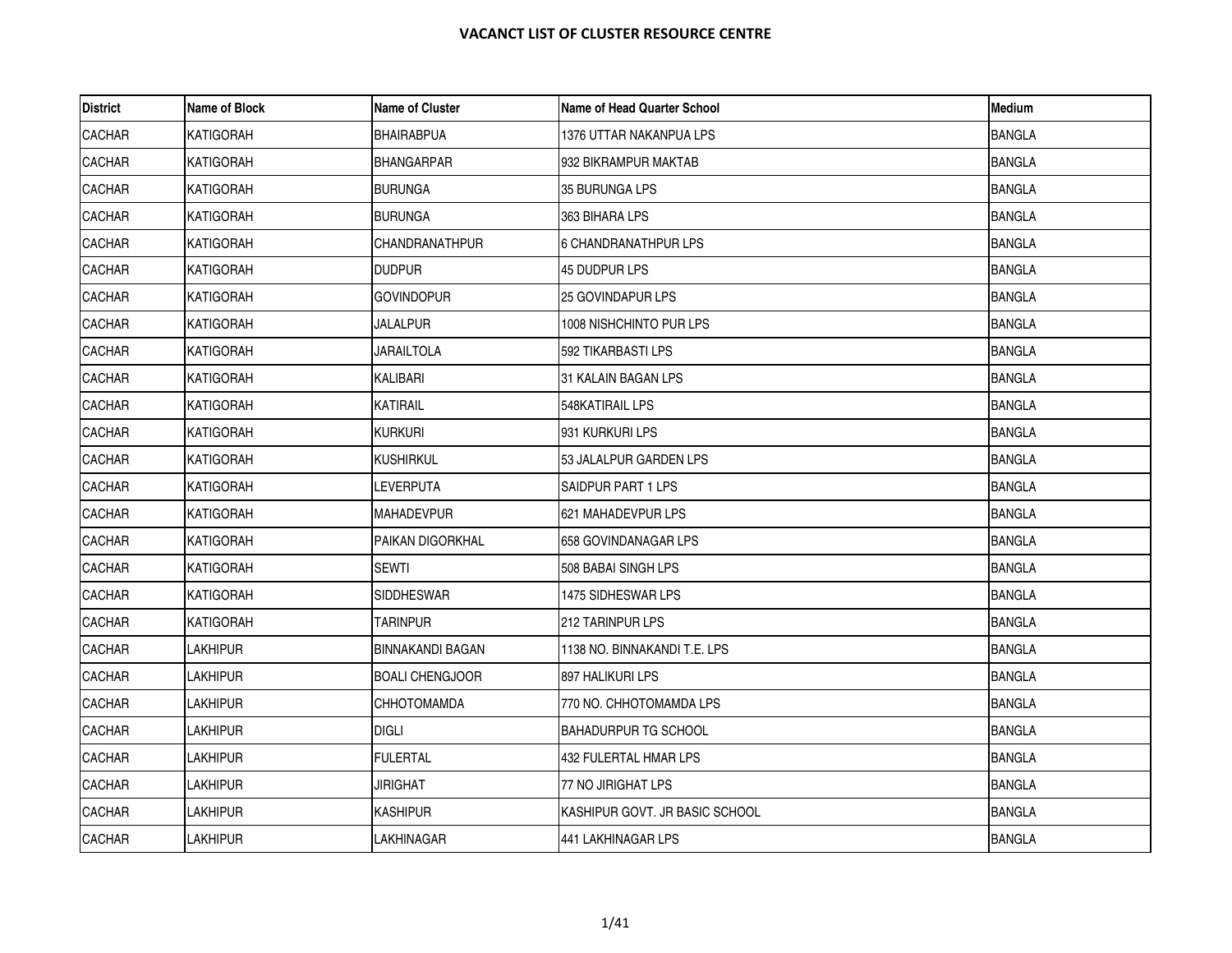| <b>District</b> | Name of Block     | <b>Name of Cluster</b>  | <b>Name of Head Quarter School</b> | <b>Medium</b> |
|-----------------|-------------------|-------------------------|------------------------------------|---------------|
| <b>CACHAR</b>   | LAKHIPUR          | LAKHIPUR NAYAGRAM       | 108 KONJENGLEIKAI LPS              | <b>BANGLA</b> |
| <b>CACHAR</b>   | <b>LAKHIPUR</b>   | LAKHIPUR TOWN           | 110 LAKHIPUR MODEL LPS             | <b>BANGLA</b> |
| <b>CACHAR</b>   | Lakhipur          | PABDA                   | 562 PABDA LPS                      | <b>BANGLA</b> |
| <b>CACHAR</b>   | <b>LAKHIPUR</b>   | <b>PAILAPOOL</b>        | 1613 NO. JOYPROKASH NARAYAN LPS    | <b>BANGLA</b> |
| CACHAR          | <b>LAKHIPUR</b>   | <b>RUPAIBALI</b>        | 277 HALIR MAKTAB                   | <b>BANGLA</b> |
| CACHAR          | <b>LAKHIPUR</b>   | SINGERBAND              | 111 NO. SINGERBAND LPS             | <b>BANGLA</b> |
| <b>CACHAR</b>   | Lakhipur          | SRIBAR                  | 106NO. KUMBHA SINGH LPS            | <b>BANGLA</b> |
| <b>CACHAR</b>   | <b>NARSINGPUR</b> | <b>BAGHBAHAR CRC</b>    | 739 NO BAGHBAHAR                   | <b>BANGLA</b> |
| CACHAR          | <b>NARSINGPUR</b> | <b>BAROJALENGA CRC</b>  | 660 CHOTOJALENGA LPS               | <b>BANGLA</b> |
| CACHAR          | <b>NARSINGPUR</b> | BHAGHA CRC              | 174 BHAGABAZAR LPS                 | <b>BANGLA</b> |
| <b>CACHAR</b>   | <b>NARSINGPUR</b> | <b>BHUBANDAR CRC</b>    | 2 NO BHUBANDAR LPS                 | <b>BANGLA</b> |
| <b>CACHAR</b>   | <b>NARSINGPUR</b> | CHANDPUR CRC            | 469 EAST KAZIDOR LPS               | <b>BANGLA</b> |
| <b>CACHAR</b>   | <b>NARSINGPUR</b> | <b>CHANNIGHAT CRC</b>   | 165 NO HAWAITHANG LPS              | <b>BANGLA</b> |
| <b>CACHAR</b>   | <b>NARSINGPUR</b> | <b>CLEVER HOUSE CRC</b> | 593 GOLOKNATH LPS                  | <b>BANGLA</b> |
| <b>CACHAR</b>   | <b>NARSINGPUR</b> | DERBY CRC               | 1360 TARANATHPUR LPS               | <b>BANGLA</b> |
| <b>CACHAR</b>   | <b>NARSINGPUR</b> | DHARMIKHAL CRC          | 998 KALYANIPUR LPS                 | <b>BANGLA</b> |
| <b>CACHAR</b>   | <b>NARSINGPUR</b> | DWARBOND CRC            | 1227 NO RKVP LPS                   | <b>BANGLA</b> |
| CACHAR          | <b>NARSINGPUR</b> | JAMALPUR CRC            | 355 SHYAAMACHARAN LPS              | <b>BANGLA</b> |
| <b>CACHAR</b>   | <b>NARSINGPUR</b> | JEEVANGRAM CRC-B        | 709 MATHURAPUR LPS                 | <b>BANGLA</b> |
| <b>CACHAR</b>   | INARSINGPUR       | JIBANGRAM CRC-A         | 169 DEVIPUR LPS                    | <b>BANGLA</b> |
| CACHAR          | <b>NARSINGPUR</b> | <b>KAZIDOR CRC</b>      | E. KAZIDOR MES                     | <b>BANGLA</b> |
| CACHAR          | <b>NARSINGPUR</b> | _OHARBOND CRC           | 741 EAST NAYAGAON LP               | <b>BANGLA</b> |
| <b>CACHAR</b>   | <b>NARSINGPUR</b> | NAGDIRGRAM CRC          | 361 NO NAGDIRGRAM LPS              | <b>BANGLA</b> |
| CACHAR          | <b>NARSINGPUR</b> | NARSINGPUR CRC          | 141 RAMCHARAN LPS                  | <b>BANGLA</b> |
| <b>CACHAR</b>   | <b>NARSINGPUR</b> | NAYABIL CRC             | 313 NAYABIL GIRLS LP               | <b>BANGLA</b> |
| <b>CACHAR</b>   | <b>NARSINGPUR</b> | <b>PALONGHAT CRC</b>    | 772 DURGA BASTI LP                 | <b>BANGLA</b> |
| <b>CACHAR</b>   | NARSINGPUR        | <b>PANIBHARA CRC</b>    | 10 POLOI LPS                       | <b>BANGLA</b> |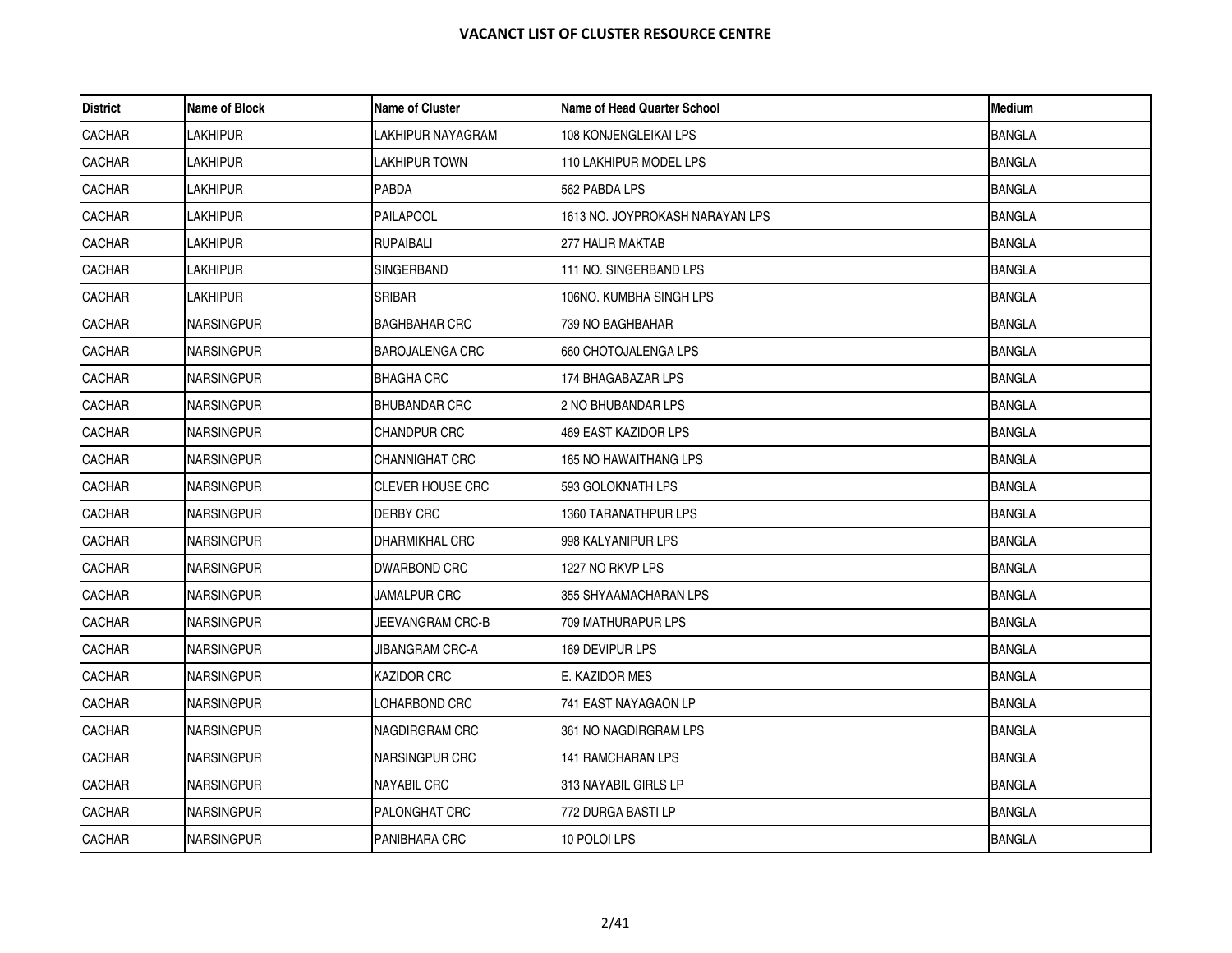| <b>District</b> | Name of Block     | <b>Name of Cluster</b>    | <b>Name of Head Quarter School</b> | Medium        |
|-----------------|-------------------|---------------------------|------------------------------------|---------------|
| <b>CACHAR</b>   | <b>NARSINGPUR</b> | PHUTIKHAL CRC-A           | 483 PHUTIKHAL LPS                  | <b>BANGLA</b> |
| <b>CACHAR</b>   | <b>NARSINGPUR</b> | PHUTIKHAL CRC-B           | 849 KANAKPUR LPS                   | <b>BANGLA</b> |
| <b>CACHAR</b>   | <b>NARSINGPUR</b> | RAJNAGAR CRC              | 746 RAJNAGAR LPS                   | <b>BANGLA</b> |
| <b>CACHAR</b>   | <b>NARSINGPUR</b> | <b>RUKNI CRC</b>          | PALONGHAT M.V SCHOOL               | <b>BANGLA</b> |
| CACHAR          | <b>NARSINGPUR</b> | SAPTOGRAM CRC             | SAPTOGRAM MVS                      | <b>BANGLA</b> |
| <b>CACHAR</b>   | <b>NARSINGPUR</b> | SEWARARTHAL CRC-B         | 824 SUAKAPUNJI LPS                 | <b>BANGLA</b> |
| <b>CACHAR</b>   | <b>NARSINGPUR</b> | SEWARARTHAL CRC- A        | 610 FRENCHNAGAR LPS                | <b>BANGLA</b> |
| <b>CACHAR</b>   | RAJABAZAR         | <b>DIGLI LAKHICHERA</b>   | 910 BUDON CHIRUPUNJEE LPS          | <b>BANGLA</b> |
| <b>CACHAR</b>   | RAJABAZAR         | HARINAGAR                 | HARINAGAR GOVT. JBS                | <b>BANGLA</b> |
| CACHAR          | RAJABAZAR         | JOYPUR KAMRANGA           | HBDS RAJABAZAR MVS                 | <b>BANGLA</b> |
| CACHAR          | RAJABAZAR         | KANAKPUR DALAICHERA       | KANKPUR GOVT. JBS                  | <b>BANGLA</b> |
| CACHAR          | RAJABAZAR         | LABAC                     | 653 LABOCBAZAR JBS                 | <b>BANGLA</b> |
| <b>CACHAR</b>   | RAJABAZAR         | LAKHICHERA                | 1479 RAKHALTILLA LPS               | <b>BANGLA</b> |
| <b>CACHAR</b>   | RAJABAZAR         | <b>MOLONG</b>             | 411 MOMLONG HMAR LPS               | <b>BANGLA</b> |
| <b>CACHAR</b>   | RAJABAZAR         | NARAINPUR                 | TARAPUR GARDEN LPS                 | <b>BANGLA</b> |
| <b>CACHAR</b>   | RAJABAZAR         | PALLORBOND                | 105 MANIPUR LPS                    | <b>BANGLA</b> |
| <b>CACHAR</b>   | RAJABAZAR         | THAILOO LANGLACHERA       | 1335 RASHMANI PAUL LPS             | <b>BANGLA</b> |
| <b>CACHAR</b>   | <b>SALCHAPRA</b>  | <b>BARSANGAN</b>          | 47 NO. SAHAPUR BAGAN L.P.S         | <b>BANGLA</b> |
| <b>CACHAR</b>   | SALCHAPRA         | <b>BURIBAIL</b>           | 46 BHARARI BAZAR L.P. SCHOOL       | <b>BANGLA</b> |
| <b>CACHAR</b>   | <b>SALCHAPRA</b>  | <b>CHESRI</b>             | 305 NO. CHESRI HEMANGA L.P.S       | <b>BANGLA</b> |
| <b>CACHAR</b>   | <b>SALCHAPRA</b>  | DALU                      | 1244 DALU BAGAN L.P. SCHOOL        | <b>BANGLA</b> |
| CACHAR          | SALCHAPRA         | DIGAR SRIKONA ALAMBAG     | 218 NO. ALAMBAG L.P.S              | <b>BANGLA</b> |
| <b>CACHAR</b>   | <b>SALCHAPRA</b>  | DIGOR SRIKONA ALAMBAG G.P | 517 CHENGDUAR L.P.S                | <b>BANGLA</b> |
| CACHAR          | <b>SALCHAPRA</b>  | <b>INDRAGARH</b>          | 1059 SRIKONA L.P.S                 | <b>BANGLA</b> |
| <b>CACHAR</b>   | SALCHAPRA         | KATHAL                    | 71 NO. KATHAL BAGAN L.P.S          | <b>BANGLA</b> |
| <b>CACHAR</b>   | <b>SALCHAPRA</b>  | <b>RAJNAGAR CRC</b>       | 337 NISCHINTA PUR L.P. SCHOOL      | <b>BANGLA</b> |
| CACHAR          | <b>SALCHAPRA</b>  | <b>SUBONG</b>             | 731 BARBOND NIMNOGRAM L.P. SCHOOL  | <b>BANGLA</b> |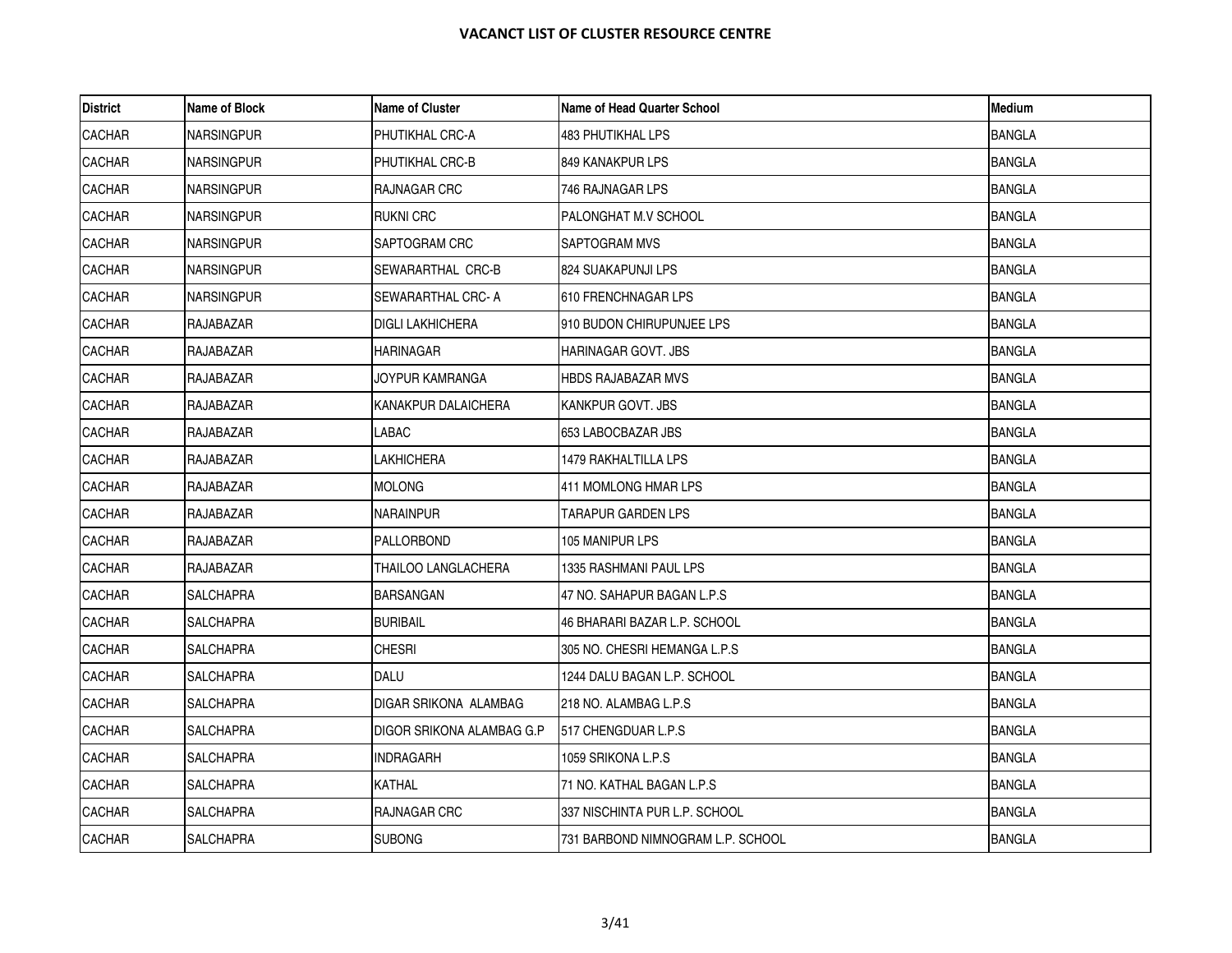| <b>District</b> | Name of Block        | <b>Name of Cluster</b>                  | Name of Head Quarter School       | <b>Medium</b> |
|-----------------|----------------------|-----------------------------------------|-----------------------------------|---------------|
| <b>CACHAR</b>   | SALCHAPRA            | TAPANG                                  | 430 NO. SAHAPUR L.P.S             | <b>BANGLA</b> |
| <b>CACHAR</b>   | <b>SALCHAPRA</b>     | TARAPUR G.P/RAMNAGAR G.P                | 1237 NO. RAMNAGAR SHISU BIDYALAYA | <b>BANGLA</b> |
| <b>CACHAR</b>   | SALCHAPRA            | TARUTAZABARI                            | 1048 NO. BAGHMARA L.P.S           | <b>BANGLA</b> |
| <b>CACHAR</b>   | <b>SALCHAPRA</b>     | TARUTAZABARI                            | DORGAKUNA BAGAN L.P.S             | <b>BANGLA</b> |
| <b>CACHAR</b>   | <b>SALCHAPRA</b>     | TUPKHANA                                | 60 TUPKHANA MODEL L.P SCHOOL      | <b>BANGLA</b> |
| <b>CACHAR</b>   | SILCHAR URBAN        | D.B.T.R CRC                             | DBTR PHUKAN ME                    | <b>BANGLA</b> |
| <b>CACHAR</b>   | <b>SILCHAR URBAN</b> | <b>DURGA SANKAR CRC</b>                 | ISUBASH NAGAR LPS                 | <b>BANGLA</b> |
| <b>CACHAR</b>   | SILCHAR URBAN        | MALUGRAM CRC                            | MALUGRAM GIRL'S ME                | <b>BANGLA</b> |
| <b>CACHAR</b>   | SILCHAR URBAN        | MEHERPUR AMBIKAPUR UTTAR<br>CDICLIMADUD | 252 AMBIKAPUR LP                  | <b>BANGLA</b> |
| <b>CACHAR</b>   | <b>SILCHAR URBAN</b> | NAZIRPATTY MODEL CRC                    | NAZIRPATTY MODEL LP               | <b>BANGLA</b> |
| <b>CACHAR</b>   | SONAI                | <b>BOALI CHANNGOOR CRC</b>              | 75.DIDARKUSH T.E.L.P SCHOOL       | <b>BANGLA</b> |
| <b>CACHAR</b>   | SONAI                | CHAINCOORIE BHAJANTIPUR                 | 1005. CHINCOORIE L.P.SCHOOL       | <b>BANGLA</b> |
| <b>CACHAR</b>   | SONAI                | <b>DAKSHIN MOHANPUR-1</b>               | 128.MONGALPUR L.P.SCHOOL          | <b>BANGLA</b> |
| <b>CACHAR</b>   | SONAI                | <b>DAKSHIN MOHANPUR -II</b>             | 476. NUTON KANCHANPUR             | <b>BANGLA</b> |
| <b>CACHAR</b>   | SONAI                | DIDARKUSH CRC                           | 354. BOALIPAR L.P.SCHOOL          | <b>BANGLA</b> |
| <b>CACHAR</b>   | SONAI                | <b>HATHIKHAL</b>                        | 1377. HATHIKHAL BAZAR L.P SCHOOL  | <b>BANGLA</b> |
| <b>CACHAR</b>   | <b>SONAI</b>         | KACHUDARAM -1                           | 1017.DHKHIN MOHANPUR              | <b>BANGLA</b> |
| <b>CACHAR</b>   | SONAI                | KACHUDARAM -II                          | 137.KACHUDARAM L.P.SCHOOL         | <b>BANGLA</b> |
| <b>CACHAR</b>   | SONAI                | KAPTANPUR -1                            | 180. KAPTANPUR L.P.SCHOOL         | <b>BANGLA</b> |
| <b>CACHAR</b>   | <b>SONAI</b>         | KAPTANPUR -II                           | INUTAON HAILAKANDI M.E.MADRASSA   | <b>BANGLA</b> |
| <b>CACHAR</b>   | SONAI                | RAMMANIKPUR CRC                         | 390 CHEKARCHAM L.P.SCHOOL         | <b>BANGLA</b> |
| <b>CACHAR</b>   | SONAI                | RANGIRGHAT-I                            | 455 RANGIRGHAT L.P.SCHOOL         | <b>BANGLA</b> |
| <b>CACHAR</b>   | SONAI                | RANGIRGHAT-II                           | 122. RANGIRGHAT L.P.SCHOOL        | <b>BANGLA</b> |
| <b>CACHAR</b>   | SONAI                | SILDUBI DAKSHIN SAIDPUR CRC             | 1016. DHONEHARI L.P.SCHOOL        | <b>BANGLA</b> |
| <b>CACHAR</b>   | SONAI                | SONABARIGHAT-SAIDPUR                    | SONABARIGHAT M.V.SCHOOL           | <b>BANGLA</b> |
| <b>CACHAR</b>   | SONAI                | SUNDARI-1                               | 160.NIZ DHONIPUR L.P.SCHOOL       | <b>BANGLA</b> |
| <b>CACHAR</b>   | <b>SONAI</b>         | SUNDARI-2                               | <b>BOALI DURGANATH L.P.SCHOOL</b> | <b>BANGLA</b> |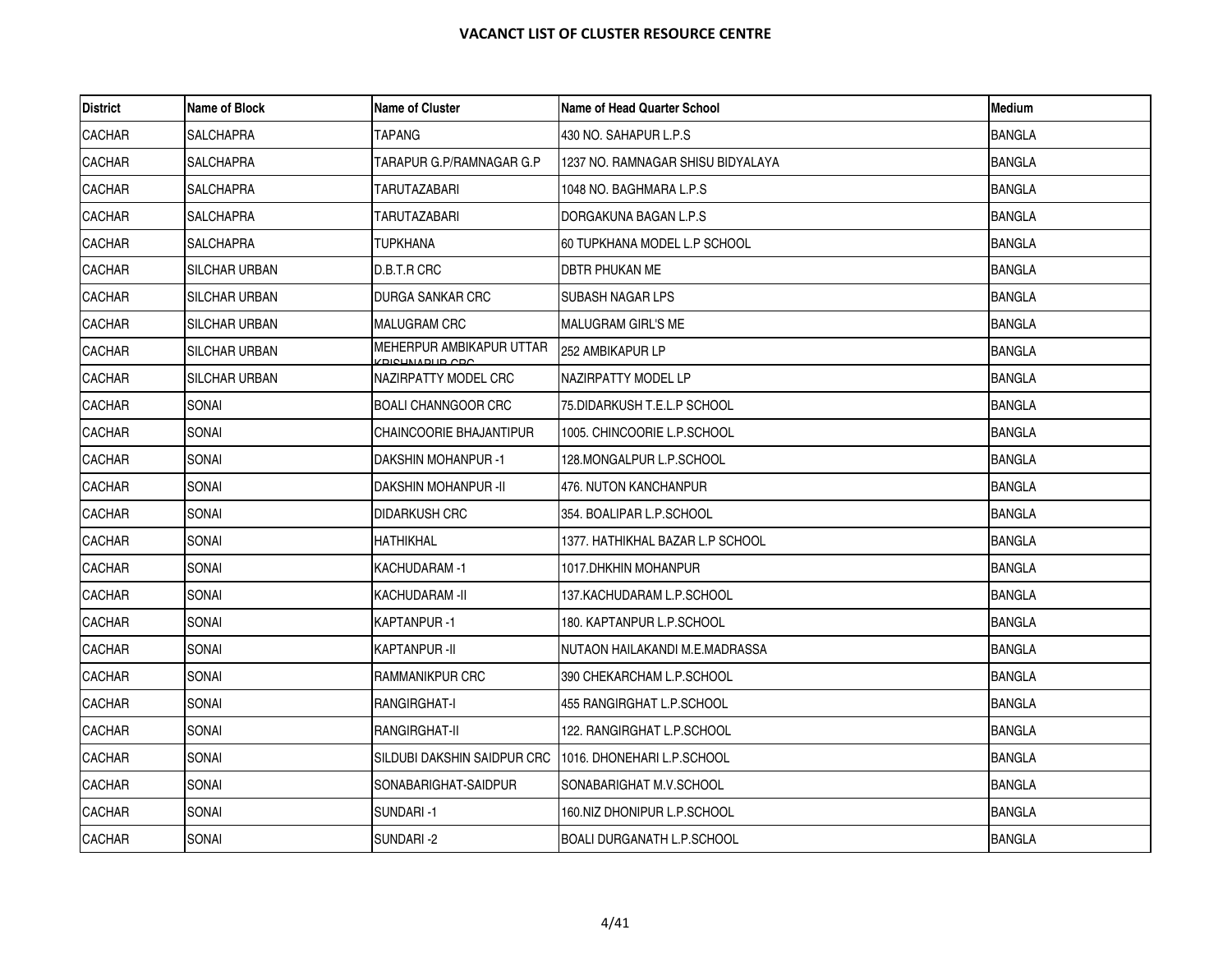| <b>District</b> | Name of Block    | <b>Name of Cluster</b>        | <b>Name of Head Quarter School</b> | <b>Medium</b>   |
|-----------------|------------------|-------------------------------|------------------------------------|-----------------|
| <b>CACHAR</b>   | <b>UDHARBOND</b> | CHOTO DHUTHPATIL CRC          | 804 SRINAGAR LPS                   | <b>BANGLA</b>   |
| <b>CACHAR</b>   | <b>UDHARBOND</b> | <b>HATHICHERA CRC</b>         | 59 HATHICHERA LPS                  | <b>BANGLA</b>   |
| <b>CACHAR</b>   | UDHARBOND        | KHASHPUR AND PANGRAM CRC      | 1107 ARUNABOND LPS                 | <b>BANGLA</b>   |
| <b>CACHAR</b>   | <b>UDHARBOND</b> | KUMBHA CRC                    | 56 KUMBHA T.E. LPS                 | <b>BANGLA</b>   |
| CACHAR          | <b>UDHARBOND</b> | <b>MADHURA CRC</b>            | 553 MADHURA LPS                    | <b>BANGLA</b>   |
| <b>CACHAR</b>   | UDHARBOND        | <b>MASUGHAT CRC</b>           | 836 AFAR LPS                       | <b>BANGLA</b>   |
| <b>CACHAR</b>   | <b>UDHARBOND</b> | MAZARGRAM AND DOLUGRAM<br>^חי | MAZARGRAM T.E. LPS                 | <b>BANGLA</b>   |
| <b>DHEMAJI</b>  | <b>BORDOLONI</b> | <b>JOYRAMPUR</b>              | JOYRAM PUR LPS                     | <b>ASSAMESE</b> |
| <b>DHEMAJI</b>  | <b>BORDOLONI</b> | LATHIA (NEW)                  | 22 NO LATHIA LPS                   | ASSAMESE        |
| <b>DHEMAJI</b>  | <b>BORDOLONI</b> | <b>NALBARI NORTH</b>          | MING MANG MANIKPUR LPS             | <b>ASSAMESE</b> |
| <b>DHEMAJI</b>  | <b>DHEMAJI</b>   | <b>BURISUTI</b>               | <b>BOR CHELEK LPS</b>              | <b>ASSAMESE</b> |
| <b>DHEMAJI</b>  | <b>DHEMAJI</b>   | <b>DAKHIN CHIMENMUKH</b>      | NO-3 MAJARBARI JNS. BODO LPS       | <b>ASSAMESE</b> |
| <b>DHEMAJI</b>  | <b>DHEMAJI</b>   | DAKHIN DHEMAJI                | BATUA MIRI LPS                     | ASSAMESE        |
| <b>DHEMAJI</b>  | <b>DHEMAJI</b>   | <b>DAKHIN SILASUTI</b>        | CHENGAJAN BORGAON LPS              | <b>ASSAMESE</b> |
| <b>DHEMAJI</b>  | <b>DHEMAJI</b>   | <b>EAST BORLUNG</b>           | UPPAR BHANIDIA MES                 | ASSAMESE        |
| <b>DHEMAJI</b>  | <b>DHEMAJI</b>   | <b>EAST GOHAIN GAON</b>       | GHILAGURI LPS                      | ASSAMESE        |
| <b>DHEMAJI</b>  | <b>DHEMAJI</b>   | <b>EAST SRIPANI</b>           | LALUNG TINIALI MES                 | <b>ASSAMESE</b> |
| <b>DHEMAJI</b>  | <b>DHEMAJI</b>   | <b>GHUGUHA</b>                | GHUGUHA MVS                        | ASSAMESE        |
| <b>DHEMAJI</b>  | <b>DHEMAJI</b>   | <b>HATIPARA</b>               | HATIPARA BHAKT LPS                 | ASSAMESE        |
| <b>DHEMAJI</b>  | <b>DHEMAJI</b>   | <b>KAITONG</b>                | KAITONG LPS                        | <b>ASSAMESE</b> |
| <b>DHEMAJI</b>  | <b>DHEMAJI</b>   | <b>KHUBALIA</b>               | KHUBOLIA LPS                       | <b>ASSAMESE</b> |
| <b>DHEMAJI</b>  | <b>DHEMAJI</b>   | <b>MALINIPUR</b>              | 2NO. PHULBARI LPS                  | ASSAMESE        |
| <b>DHEMAJI</b>  | <b>DHEMAJI</b>   | NAMGHARIA                     | 2 NO NAMGHARIA LPS                 | <b>ASSAMESE</b> |
| <b>DHEMAJI</b>  | <b>DHEMAJI</b>   | NAMONI SISIBORGAON            | SISI BHEBELI LPS                   | <b>ASSAMESE</b> |
| <b>DHEMAJI</b>  | <b>DHEMAJI</b>   | NAMONI SISSI TONGANI          | CHALIHAPJAN LPS                    | <b>ASSAMESE</b> |
| <b>DHEMAJI</b>  | <b>DHEMAJI</b>   | NILAKH EAST PART              | NAVAJYOTI MES                      | ASSAMESE        |
| <b>DHEMAJI</b>  | <b>DHEMAJI</b>   | PACHIM AJOHA                  | LAGUABARA MES                      | <b>ASSAMESE</b> |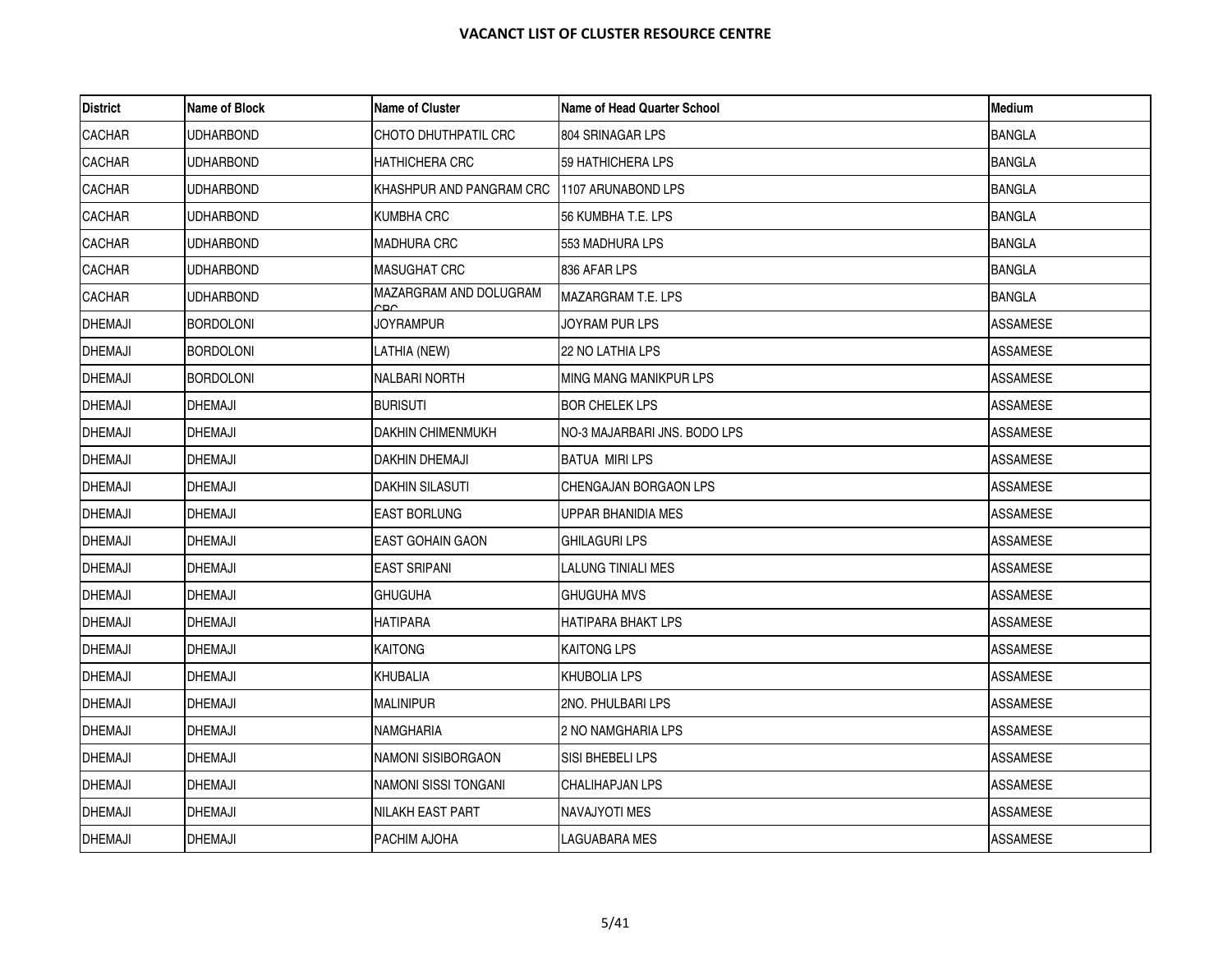| <b>District</b> | Name of Block  | <b>Name of Cluster</b>     | <b>Name of Head Quarter School</b> | <b>Medium</b>   |
|-----------------|----------------|----------------------------|------------------------------------|-----------------|
| <b>DHEMAJI</b>  | <b>DHEMAJI</b> | <b>PACHIM AMGURI</b>       | BATUA MIRI LPS                     | <b>ASSAMESE</b> |
| <b>DHEMAJI</b>  | <b>DHEMAJI</b> | PACHIM GHUGUHA             | <b>RUPJYOTI MES</b>                | <b>ASSAMESE</b> |
| <b>DHEMAJI</b>  | <b>DHEMAJI</b> | PACHIM JORKATA             | JORKATA MVS                        | ASSAMESE        |
| <b>DHEMAJI</b>  | <b>DHEMAJI</b> | PACHIM LAKHIPATHAR         | HATIPARA LPS                       | ASSAMESE        |
| <b>DHEMAJI</b>  | <b>DHEMAJI</b> | <b>PACHIM MUKTIER</b>      | BHAIRABPUR NETAJI MES              | ASSAMESE        |
| <b>DHEMAJI</b>  | <b>DHEMAJI</b> | PACHIM NARUATHAN           | NO-2 KECHU KHANA LPS               | ASSAMESE        |
| <b>DHEMAJI</b>  | <b>DHEMAJI</b> | PASHIM AKAJAN              | AKAJAN SHANTIPUR LPS               | <b>ASSAMESE</b> |
| <b>DHEMAJI</b>  | <b>DHEMAJI</b> | <b>PUB AKAJAN</b>          | AKAJAN LPS                         | <b>ASSAMESE</b> |
| <b>DHEMAJI</b>  | <b>DHEMAJI</b> | PUB JIADHAL                | JIADHAL CHARI ALI LPS              | ASSAMESE        |
| <b>DHEMAJI</b>  | <b>DHEMAJI</b> | <b>PUB JORKATA</b>         | JORKATA NEPALI LPS                 | <b>ASSAMESE</b> |
| <b>DHEMAJI</b>  | <b>DHEMAJI</b> | <b>PUB MUKTIAR</b>         | NATUN ARNEY CHAPARI LPS            | <b>ASSAMESE</b> |
| <b>DHEMAJI</b>  | <b>DHEMAJI</b> | PUB NARUATHAN              | POWA SAIKIA LPS                    | ASSAMESE        |
| <b>DHEMAJI</b>  | <b>DHEMAJI</b> | <b>SANTIPUR</b>            | BISHNUPUR MES                      | ASSAMESE        |
| <b>DHEMAJI</b>  | <b>DHEMAJI</b> | <b>SILAPATHAR</b>          | SILAPATHER SOCIETY LPS             | <b>ASSAMESE</b> |
| <b>DHEMAJI</b>  | <b>DHEMAJI</b> | SILAPATHER SADAR           | SILAPATHAR NAGAR LPS               | ASSAMESE        |
| <b>DHEMAJI</b>  | <b>DHEMAJI</b> | SISSI MUKH                 | 425 NO SISSI MIRI LPS              | ASSAMESE        |
| <b>DHEMAJI</b>  | <b>DHEMAJI</b> | <b>SOUTH MORIDHAL</b>      | UTTAR DHEMAJI MES                  | <b>ASSAMESE</b> |
| <b>DHEMAJI</b>  | <b>DHEMAJI</b> | UTTAR CHIMENMUKH           | ANANDA NAGAR LPS                   | ASSAMESE        |
| <b>DHEMAJI</b>  | <b>DHEMAJI</b> | UTTAR NARUATHAN            | GORUBANDHA LPS                     | ASSAMESE        |
| <b>DHEMAJI</b>  | <b>DHEMAJI</b> | UTTAR SILSUTI              | ARCHI PATHAR LPS                   | <b>ASSAMESE</b> |
| <b>DHEMAJI</b>  | <b>DHEMAJI</b> | <b>WEST NILAKH</b>         | JAPARA LPS                         | <b>ASSAMESE</b> |
| <b>DHEMAJI</b>  | <b>DHEMAJI</b> | <b>WEST SRIPANI</b>        | SISSI LALUNG LPS                   | ASSAMESE        |
| <b>DHEMAJI</b>  | <b>M SELEK</b> | A:NE BILLAM GALI SIKARI    | SIRAMPURIA LPS                     | <b>ASSAMESE</b> |
| <b>DHEMAJI</b>  | <b>M SELEK</b> | <b>BAHIR JONAI LAHIJAN</b> | <b>BAHIR JONAI LPS</b>             | <b>ASSAMESE</b> |
| <b>DHEMAJI</b>  | <b>M SELEK</b> | <b>IAVOL</b>               | JONAI TOWN HINDI MES               | ASSAMESE        |
| <b>DHEMAJI</b>  | <b>M SELEK</b> | <b>KEMI JELOM</b>          | ABOR LEKU LPS                      | <b>ASSAMESE</b> |
| <b>DHEMAJI</b>  | <b>M SELEK</b> | LAIMERKURI CRC             | LAIMEKURI KARNAPUR LPS             | <b>ASSAMESE</b> |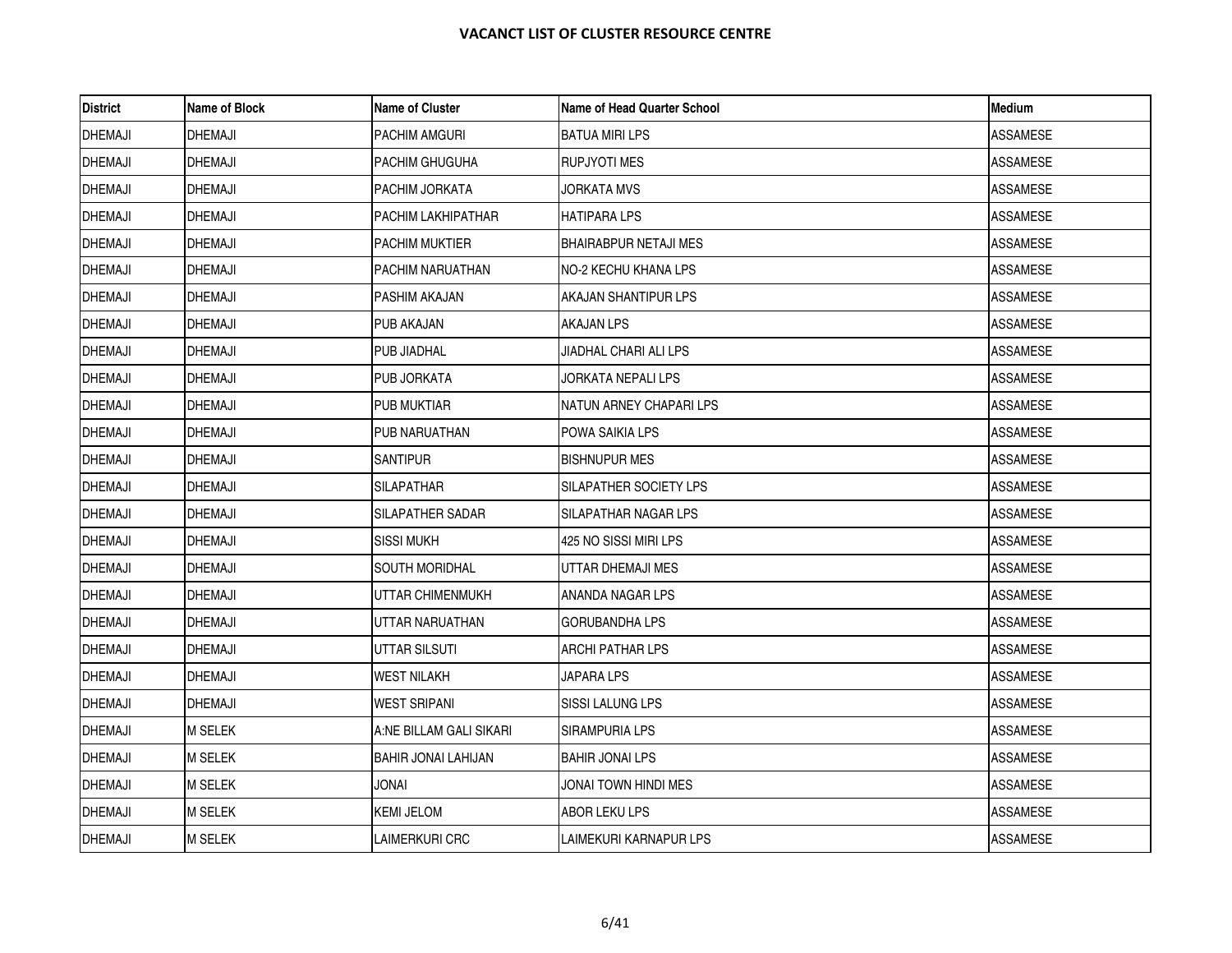| <b>District</b>  | Name of Block    | <b>Name of Cluster</b> | Name of Head Quarter School   | Medium          |
|------------------|------------------|------------------------|-------------------------------|-----------------|
| <b>DHEMAJI</b>   | <b>M SELEK</b>   | MICHAMARA CRC          | ROWN KUMALIA LPS              | ASSAMESE        |
| <b>DHEMAJI</b>   | <b>M SELEK</b>   | NEW PACHIM SOMKONG     | SOMKONG NARAYANPUR LPS        | <b>ASSAMESE</b> |
| <b>DHEMAJI</b>   | <b>M SELEK</b>   | PACHIM SIMEN CHAPARI   | PASCHIM SIMENCHAPORI MES      | ASSAMESE        |
| <b>DHEMAJI</b>   | M SELEK          | RAJAKHANA              | SILIKHAGURI BODO LPS          | ASSAMESE        |
| <b>DHEMAJI</b>   | <b>M SELEK</b>   | RAMDHAN DIKHARY        | DUMKAL BODO LPS               | <b>ASSAMESE</b> |
| <b>DHEMAJI</b>   | <b>M SELEK</b>   | RAYANG BIJOYPUR        | <b>BIJAYPUR MES</b>           | <b>ASSAMESE</b> |
| <b>DHEMAJI</b>   | <b>M SELEK</b>   | RIGDUM JONAI           | <b>HATIJAN BODO LPS</b>       | ASSAMESE        |
| <b>DHEMAJI</b>   | <b>M SELEK</b>   | SANGHA SILE CRC        | KOBU CHAPORI LPS              | <b>ASSAMESE</b> |
| <b>DHEMAJI</b>   | M SELEK          | SIGA                   | NAHAR BANDANA LPS             | ASSAMESE        |
| <b>DHEMAJI</b>   | M SELEK          | SILE CRC               | <b>BAHIR SILLEY GOVT, LPS</b> | ASSAMESE        |
| <b>DHEMAJI</b>   | M SELEK          | SIMEN CHAPARI          | SIMEN CHAPORI MES             | <b>ASSAMESE</b> |
| <b>DHEMAJI</b>   | M SELEK          | SOMKONG CRC            | SOMKONG MES                   | ASSAMESE        |
| <b>DHEMAJI</b>   | M SELEK          | SOUTH DEKAPAM          | TELAM TRIBAL MES              | ASSAMESE        |
| <b>DHEMAJI</b>   | <b>M SELEK</b>   | SOUTH LAIMERKURI       | LAIMEKURI KARNAPUR LPS        | ASSAMESE        |
| <b>DIBRUGARH</b> | BARBARUAH        | AMULAPATTY             | AMULAPATTY BALAK LPS          | ASSAMESE        |
| <b>DIBRUGARH</b> | <b>BARBARUAH</b> | <b>BORPATHER</b>       | <b>RUPALI LPS</b>             | ASSAMESE        |
| <b>DIBRUGARH</b> | <b>BARBARUAH</b> | GARUDHARIA             | <b>GARUDHARIA MES</b>         | <b>ASSAMESE</b> |
| <b>DIBRUGARH</b> | <b>BARBARUAH</b> | HANSARA                | HANSARA LPS                   | ASSAMESE        |
| <b>DIBRUGARH</b> | BARBARUAH        | JOKAI                  | JAKAI KALIONI LPS             | ASSAMESE        |
| <b>DIBRUGARH</b> | <b>BARBARUAH</b> | KALAKHOWA              | KALAKHOWA CHARIALI MVS        | ASSAMESE        |
| <b>DIBRUGARH</b> | <b>BARBARUAH</b> | КОТОНА                 | KOTOHA GOVT. SR. BASIC SCHOOL | <b>ASSAMESE</b> |
| <b>DIBRUGARH</b> | BARBARUAH        | LALMATI                | TINSUKIA SESSAKUSH MES        | ASSAMESE        |
| <b>DIBRUGARH</b> | <b>BARBARUAH</b> | NIZ-MANCOTTA           | UJANI HATIMURIA LPS           | <b>ASSAMESE</b> |
| <b>DIBRUGARH</b> | <b>BARBARUAH</b> | PUNANANDA              | CHIRING GAON RLY COLONY LPS   | <b>ASSAMESE</b> |
| <b>DIBRUGARH</b> | BARBARUAH        | <b>SUBHACHUCK</b>      | SARVAJANIN LPS                | ASSAMESE        |
| <b>DIBRUGARH</b> | <b>JOYPUR</b>    | DIGHALIA               | NO 141 SUKANI LPS             | ASSAMESE        |
| <b>DIBRUGARH</b> | <b>JOYPUR</b>    | MERBIL-1               | PURBAJYOTI LPS                | ASSAMESE        |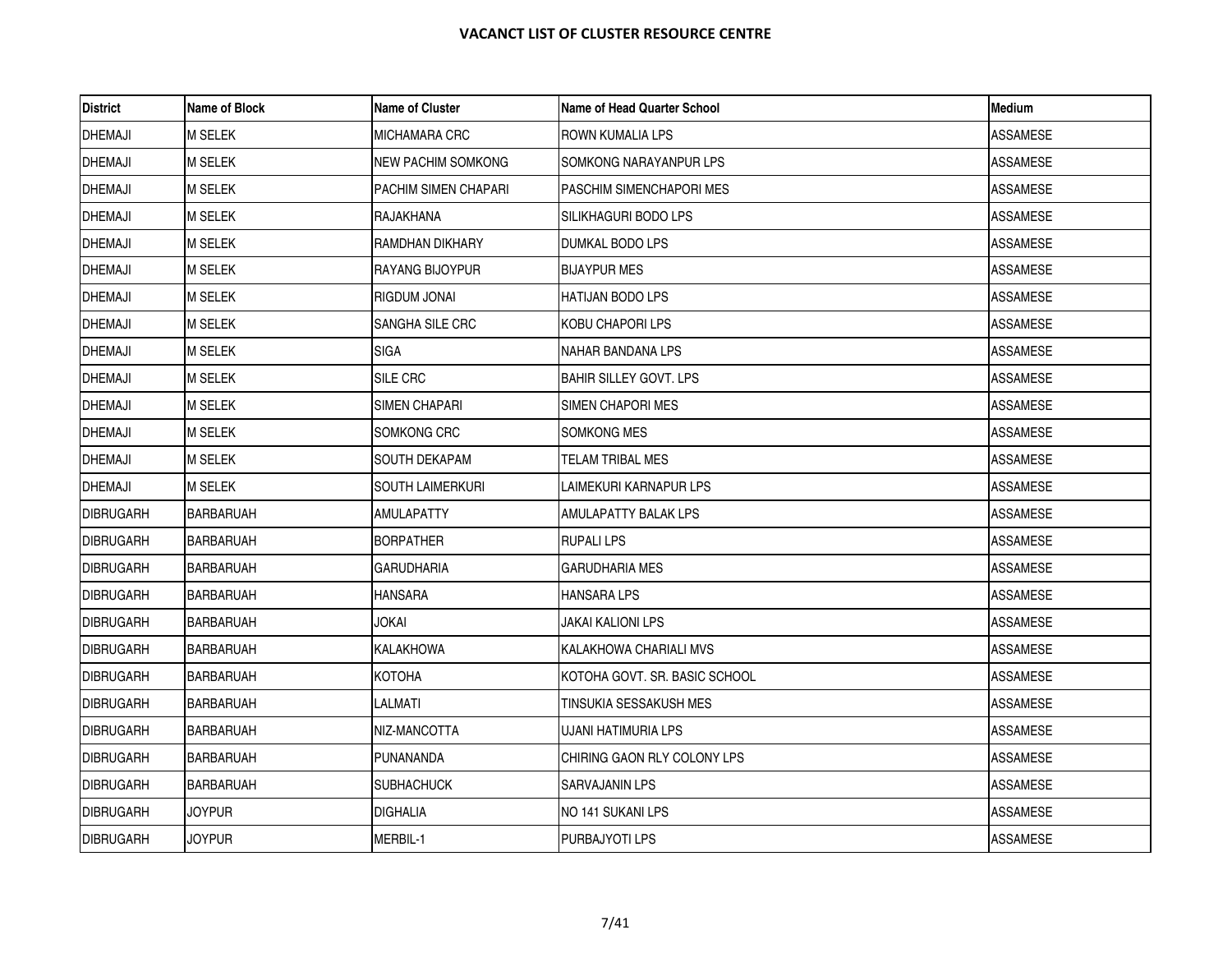| <b>District</b>  | <b>Name of Block</b> | <b>Name of Cluster</b>   | Name of Head Quarter School   | <b>Medium</b>   |
|------------------|----------------------|--------------------------|-------------------------------|-----------------|
| <b>DIBRUGARH</b> | <b>JOYPUR</b>        | MERBIL-2                 | <b>SRI RAM LPS</b>            | <b>ASSAMESE</b> |
| <b>DIBRUGARH</b> | <b>JOYPUR</b>        | <b>RAJGARH</b>           | <b>NO 2 RAJGARH LPS</b>       | <b>ASSAMESE</b> |
| <b>DIBRUGARH</b> | JOYPUR               | BORBAM(RAJGARH)          | DANGALPARA LPS                | ASSAMESE        |
| <b>DIBRUGARH</b> | JOYPUR               | <b>PITHAGUTI</b>         | OUPHOLIA LPS                  | ASSAMESE        |
| <b>DIBRUGARH</b> | <b>JOYPUR</b>        | <b>DHAMAN</b>            | NO 108 DHAMAN LPS             | <b>ASSAMESE</b> |
| <b>DIBRUGARH</b> | <b>JOYPUR</b>        | SALMARI                  | <b>KADAMANI LPS</b>           | <b>ASSAMESE</b> |
| <b>DIBRUGARH</b> | <b>JOYPUR</b>        | <b>AMGURI</b>            | <b>KAHATUA LPS</b>            | ASSAMESE        |
| <b>DIBRUGARH</b> | <b>JOYPUR</b>        | BORBAM(CHACHANI)         | <b>KALIAPANI LPS</b>          | <b>ASSAMESE</b> |
| <b>DIBRUGARH</b> | <b>JOYPUR</b>        | <b>BALIMORA</b>          | NAHARKATIA TOWN LPS           | ASSAMESE        |
| <b>DIBRUGARH</b> | <b>JOYPUR</b>        | <b>JOYPUR</b>            | JOYPUR TOWN LPS               | ASSAMESE        |
| <b>DIBRUGARH</b> | <b>JOYPUR</b>        | <b>KACHARIPATHER</b>     | <b>SARUKHERMIA MVS</b>        | <b>ASSAMESE</b> |
| <b>DIBRUGARH</b> | <b>JOYPUR</b>        | <b>NAMRUP</b>            | <b>DILLIDURANIA LPS</b>       | ASSAMESE        |
| <b>DIBRUGARH</b> | <b>JOYPUR</b>        | <b>SANTIPUR</b>          | NO 2 GHINAI LPS               | <b>ASSAMESE</b> |
| <b>DIBRUGARH</b> | <b>JOYPUR</b>        | NIGAM                    | NO 84 NIGAM LPS               | <b>ASSAMESE</b> |
| <b>DIBRUGARH</b> | <b>JOYPUR</b>        | <b>MAHMORA BORPATHER</b> | NO 177 KABULA LPS             | <b>ASSAMESE</b> |
| <b>DIBRUGARH</b> | <b>JOYPUR</b>        | TINGKHONG (A)            | <b>TINGKHONG LPS</b>          | ASSAMESE        |
| <b>DIBRUGARH</b> | <b>JOYPUR</b>        | <b>DILLIBARI</b>         | PUWALI BAGHMORA LPS           | <b>ASSAMESE</b> |
| <b>DIBRUGARH</b> | <b>JOYPUR</b>        | <b>KENDUGURI</b>         | LERELA PATHER SANJOY LPS      | ASSAMESE        |
| <b>DIBRUGARH</b> | <b>KHOWANG</b>       | KHOWANG-KOLOWLOWA        | <b>DULIABAM LPS</b>           | ASSAMESE        |
| <b>DIBRUGARH</b> | <b>KHOWANG</b>       | <b>KOLOWLOWA</b>         | PITHUBOR GIRLS MES            | <b>ASSAMESE</b> |
| <b>DIBRUGARH</b> | <b>KHOWANG</b>       | <b>MESLOW</b>            | <b>MESLOW MES</b>             | <b>ASSAMESE</b> |
| <b>DIBRUGARH</b> | <b>KHOWANG</b>       | <b>MODERGURI</b>         | MODERGURI MES                 | ASSAMESE        |
| <b>DIBRUGARH</b> | <b>KHOWANG</b>       | NACHANI - KENDUGURI      | <b>JAMUGURI LPS</b>           | <b>ASSAMESE</b> |
| <b>DIBRUGARH</b> | <b>KHOWANG</b>       | <b>SENCHOWA PUKHURI</b>  | <b>SENCHOWA PUKHURI MVS</b>   | <b>ASSAMESE</b> |
| <b>DIBRUGARH</b> | <b>KHOWANG</b>       | <b>TINTHENGIA</b>        | <b>BRINDABON BALIKA LPS</b>   | ASSAMESE        |
| <b>DIBRUGARH</b> | <b>KHOWANG</b>       | <b>SEPON</b>             | <b>SEPON BAZAR LPS</b>        | <b>ASSAMESE</b> |
| <b>DIBRUGARH</b> | <b>KHOWANG</b>       | HALADHIBARI              | <b>BORPOTHER CHARIALI LPS</b> | <b>ASSAMESE</b> |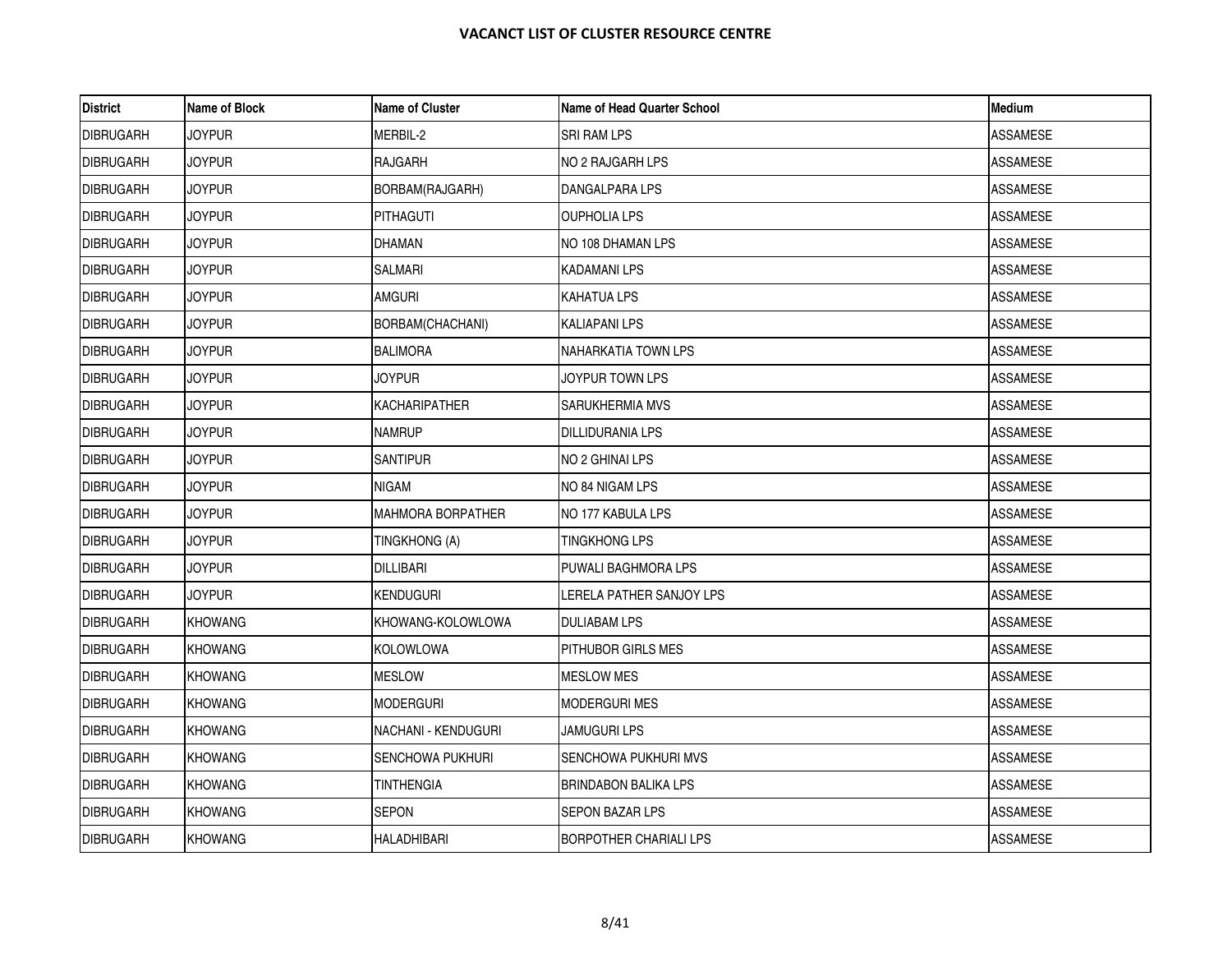| <b>District</b>  | Name of Block   | <b>Name of Cluster</b> | Name of Head Quarter School    | <b>Medium</b>   |
|------------------|-----------------|------------------------|--------------------------------|-----------------|
| <b>DIBRUGARH</b> | <b>KHOWANG</b>  | gozpuria               | SORBODOYA LPS                  | ASSAMESE        |
| <b>DIBRUGARH</b> | <b>KHOWANG</b>  | NAHARANI               | <b>NAHARANI MVS</b>            | <b>ASSAMESE</b> |
| <b>DIBRUGARH</b> | <b>KHOWANG</b>  | TILOINAGAR             | MORAN TOWN MES                 | <b>ASSAMESE</b> |
| <b>DIBRUGARH</b> | <b>KHOWANG</b>  | PTHALIBAM              | <b>CHAKALIA LPS</b>            | ASSAMESE        |
| <b>DIBRUGARH</b> | <b>KHOWANG</b>  | <b>DHEMECHI</b>        | <b>BEZORPATHER LPS</b>         | <b>ASSAMESE</b> |
| <b>DIBRUGARH</b> | <b>KHOWANG</b>  | NACHANI DHAMAN         | <b>GHUGOLONI LPS</b>           | <b>ASSAMESE</b> |
| <b>DIBRUGARH</b> | <b>KHOWANG</b>  | DIKHARI MORAN          | <b>MORAN MODEL LPS</b>         | ASSAMESE        |
| <b>DIBRUGARH</b> | <b>KHOWANG</b>  | <b>KHOWANG</b>         | NO. 1 PRACTISING LPS           | <b>ASSAMESE</b> |
| <b>DIBRUGARH</b> | <b>KHOWANG</b>  | LENGERI                | LENGERI BALIKA LPS             | ASSAMESE        |
| <b>DIBRUGARH</b> | <b>KHOWANG</b>  | RANGCHALI-BAMUNBARI    | SUREN MEMORIAL LPS             | <b>ASSAMESE</b> |
| <b>DIBRUGARH</b> | <b>KHOWANG</b>  | OUPHULIA KEKURI        | NO. 1 KEKURI LPS               | ASSAMESE        |
| <b>DIBRUGARH</b> | LAHOAL          | <b>EKORATOLI</b>       | PHULCHAND KEJRIWAL KHANIKAR LP | ASSAMESE        |
| <b>DIBRUGARH</b> | LAHOAL          | HILOIDHARI             | CHAULKHOWA LP                  | ASSAMESE        |
| <b>DIBRUGARH</b> | LAHOAL          | LAHOAL                 | LAHOAL LPS                     | <b>ASSAMESE</b> |
| <b>DIBRUGARH</b> | LAHOAL          | MAIJAN                 | MAIJAN PUCCALINE LP            | ASSAMESE        |
| <b>DIBRUGARH</b> | LAHOAL          | <b>MODERKHAT</b>       | 1 NO. MODERKHAT LP             | ASSAMESE        |
| <b>DIBRUGARH</b> | LAHOAL          | MOHANBARI              | <b>MOHANBARILP</b>             | ASSAMESE        |
| <b>DIBRUGARH</b> | LAHOAL          | PALTANBAZAR            | <b>PALTANBAZAR LP</b>          | ASSAMESE        |
| <b>DIBRUGARH</b> | LAHOAL          | PHUKANARKHAT           | KHAGARIJAN LP                  | ASSAMESE        |
| <b>DIBRUGARH</b> | LAHOAL          | <b>RAHMORIA</b>        | NIZ ROHMARIA LP                | ASSAMESE        |
| <b>DIBRUGARH</b> | LAHOAL          | ROMAI                  | ROMAI KARDOIBAM LP             | <b>ASSAMESE</b> |
| <b>DIBRUGARH</b> | LAHOAL          | SANKARDEV              | NALIAPOOL BENGALI LP           | ASSAMESE        |
| <b>DIBRUGARH</b> | LAHOAL          | TIMONA                 | TIMONA ME                      | ASSAMESE        |
| <b>DIBRUGARH</b> | LAHOAL          | <b>CHIRINGHULA</b>     | <b>BAPUJI MV</b>               | ASSAMESE        |
| <b>DIBRUGARH</b> | LAHOAL          | PHUKANARKHAT           | KHAGARIJAN LP                  | ASSAMESE        |
| <b>DIBRUGARH</b> | <b>PANITOLA</b> | <b>BALIJAN</b>         | <b>BINDHAKATA LPS</b>          | ASSAMESE        |
| <b>DIBRUGARH</b> | <b>PANITOLA</b> | <b>BINDHAKATA</b>      | <b>MULUKHAT MIRI GAON LPS</b>  | <b>ASSAMESE</b> |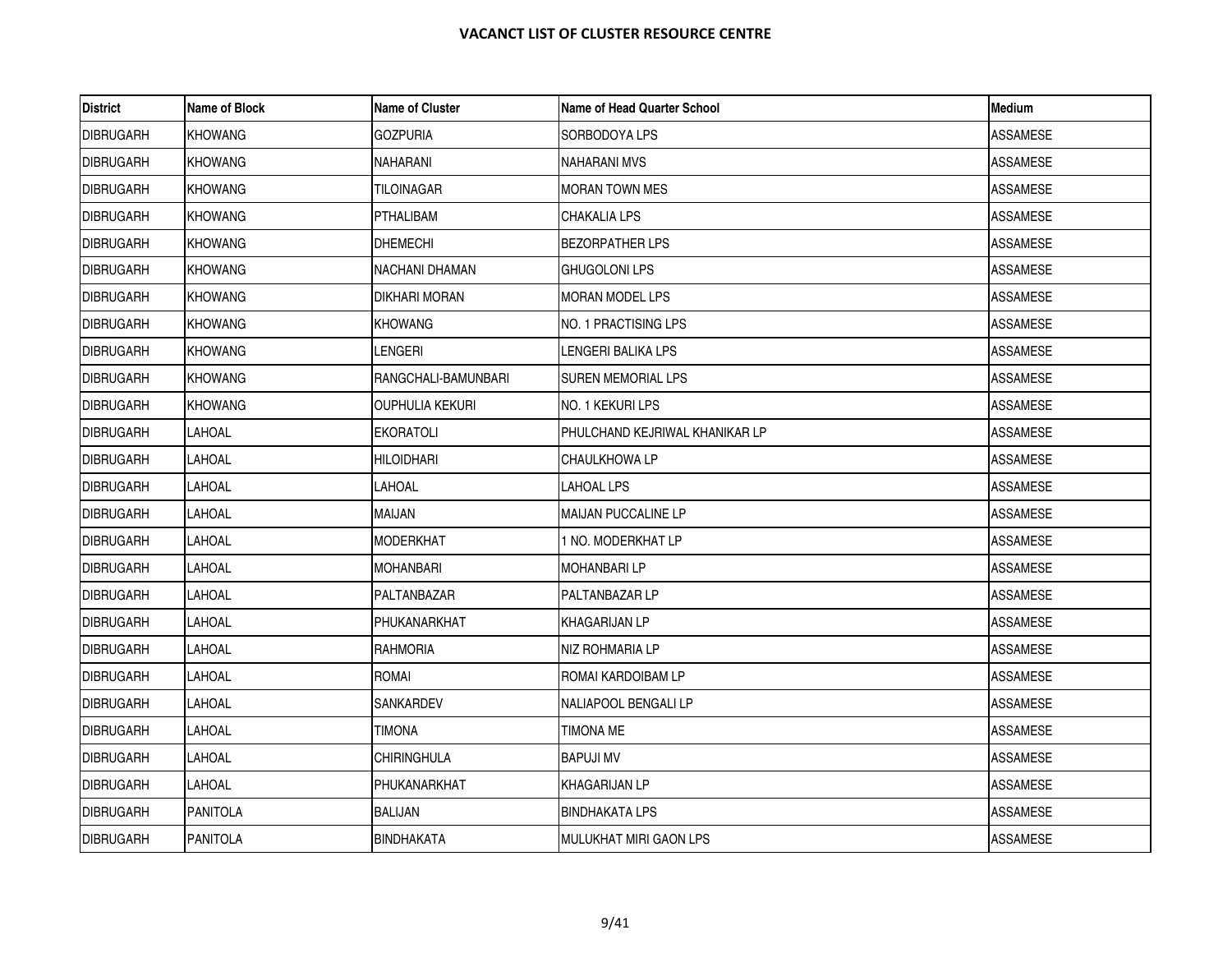| <b>District</b>  | Name of Block    | <b>Name of Cluster</b> | Name of Head Quarter School    | <b>Medium</b>   |
|------------------|------------------|------------------------|--------------------------------|-----------------|
| <b>DIBRUGARH</b> | <b>PANITOLA</b>  | <b>CHABUA TOWN</b>     | <b>HARAGUN RAI VARUDAN LPS</b> | <b>ASSAMESE</b> |
| <b>DIBRUGARH</b> | <b>PANITOLA</b>  | <b>HATIALI</b>         | CHETIA GAON LPS                | <b>ASSAMESE</b> |
| <b>DIBRUGARH</b> | <b>PANITOLA</b>  | JERAI                  | JERAI CHAKALIBHORIA LPS        | ASSAMESE        |
| <b>DIBRUGARH</b> | <b>PANITOLA</b>  | NADUA                  | <b>HATIALI ASSAMESE LPS</b>    | ASSAMESE        |
| <b>DIBRUGARH</b> | <b>PANITOLA</b>  | <b>PULUNGA</b>         | <b>CHUCKPATHER LPS</b>         | <b>ASSAMESE</b> |
| <b>DIBRUGARH</b> | <b>PANITOLA</b>  | PULUNGA NO. 1          | SORUPATHER LPS                 | ASSAMESE        |
| <b>DIBRUGARH</b> | <b>TENGAKHAT</b> | DULIAJAN-I             | KACHARI PATHER GOVT. JR. BASIC | ASSAMESE        |
| <b>DIBRUGARH</b> | TENGAKHAT        | <b>DULIAJAN-II</b>     | <b>PACHIM ZALONI LPS</b>       | <b>ASSAMESE</b> |
| <b>DIBRUGARH</b> | TENGAKHAT        | DULIAJAN-III           | <b>DULIAJAN TOWN LPS</b>       | ASSAMESE        |
| <b>DIBRUGARH</b> | TENGAKHAT        | NAOHALIA-I             | <b>BORHULA LPS</b>             | <b>ASSAMESE</b> |
| <b>DIBRUGARH</b> | TENGAKHAT        | NAOHALIA-II            | NAHOLIA HINDI LPS              | <b>ASSAMESE</b> |
| <b>DIBRUGARH</b> | TENGAKHAT        | NAOHALIA-III           | <b>BAPUJILPS</b>               | ASSAMESE        |
| <b>DIBRUGARH</b> | TENGAKHAT        | KHERMIA                | <b>JALAKIA PARA LPS</b>        | ASSAMESE        |
| <b>DIBRUGARH</b> | TENGAKHAT        | <b>BOKULONI</b>        | <b>RANGAJAN LPS</b>            | <b>ASSAMESE</b> |
| <b>DIBRUGARH</b> | TENGAKHAT        | <b>BHADOI</b>          | BHADOI NAGAR LPS               | ASSAMESE        |
| <b>DIBRUGARH</b> | TENGAKHAT        | tipling                | <b>MADHUPUR TINIALI LPS</b>    | ASSAMESE        |
| <b>DIBRUGARH</b> | TENGAKHAT        | KATHALGURI             | NO. 63 PAVOJAN LPS             | ASSAMESE        |
| <b>DIBRUGARH</b> | TENGAKHAT        | TIPAM PHAKIAL          | SHYAM DHAN LPS                 | ASSAMESE        |
| <b>DIBRUGARH</b> | TENGAKHAT        | DHARIA DIGHALIA        | <b>DIGHALIA LPS</b>            | ASSAMESE        |
| <b>DIBRUGARH</b> | TENGAKHAT        | TELPANI BAMUNIKURIA    | NANKE DIHING HULA LPS          | <b>ASSAMESE</b> |
| <b>DIBRUGARH</b> | TENGAKHAT        | NAKHANGIA HATIBANDHA   | HATIBANDHA JR. BASIC SCHOOL    | <b>ASSAMESE</b> |
| <b>DIBRUGARH</b> | TENGAKHAT        | GANDHIA BHAJONI        | CHUNGI ADARSHA LPS             | ASSAMESE        |
| <b>DIBRUGARH</b> | TENGAKHAT        | NAKARI BHEKULAJAN      | <b>BHEKULAJAN LPS</b>          | <b>ASSAMESE</b> |
| <b>GOALPARA</b>  | <b>BALIJANA</b>  | AGIA-A                 | 225 NO BHANDRA LP.             | <b>GARO</b>     |
| <b>GOALPARA</b>  | BALIJANA         | BARDAMAL-A             | <b>BARJULI LPS</b>             | <b>ASSAMESE</b> |
| <b>GOALPARA</b>  | BALIJANA         | CHANDAMARI-B           | 301 NO. NIDHANU RAM L.P        | <b>GARO</b>     |
| <b>GOALPARA</b>  | <b>BALIJANA</b>  | MESELKHOWA-A           | MESELKHOWA L.P.                | ASSAMESE        |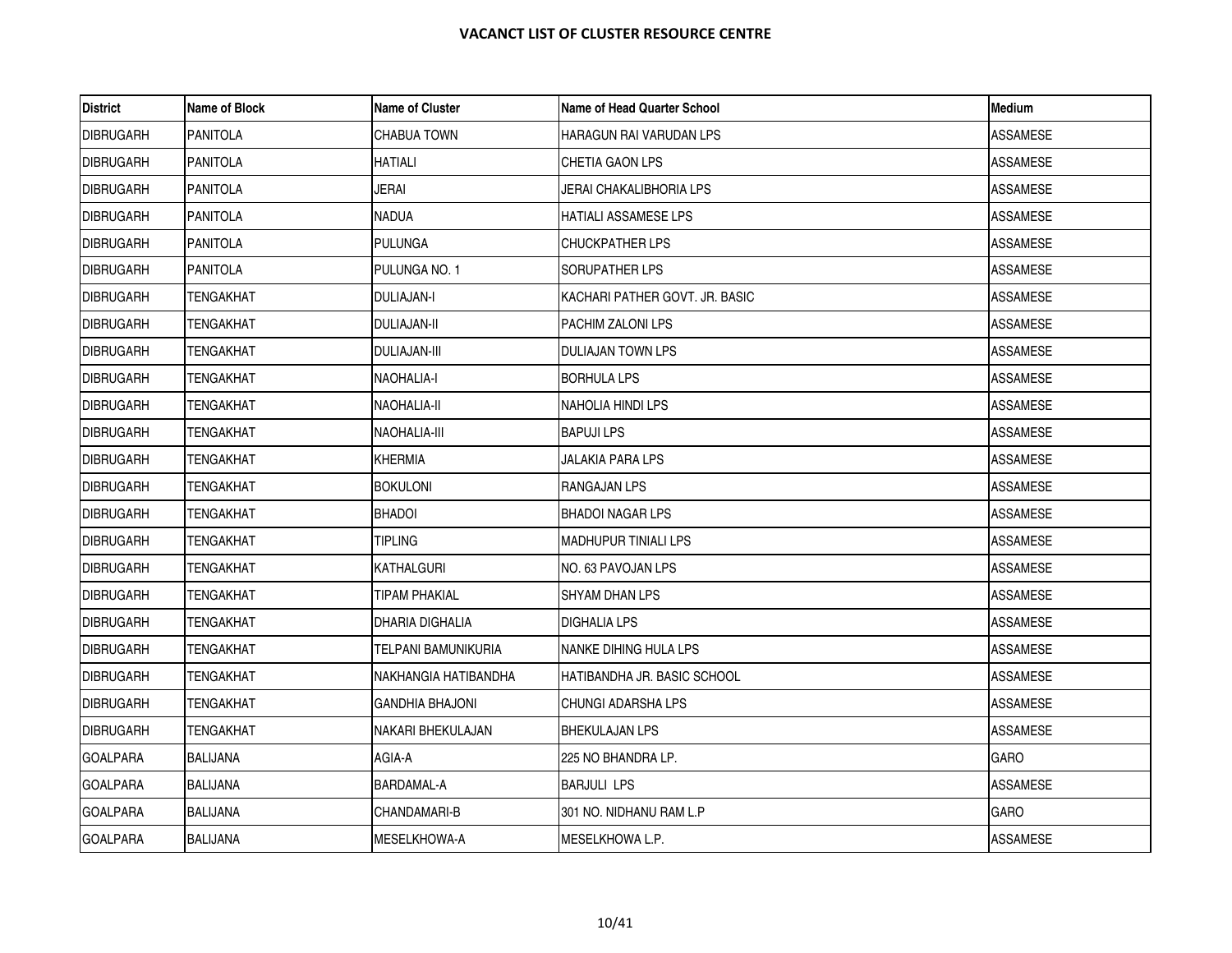| <b>District</b> | Name of Block   | <b>Name of Cluster</b>   | Name of Head Quarter School  | <b>Medium</b>   |
|-----------------|-----------------|--------------------------|------------------------------|-----------------|
| <b>GOALPARA</b> | <b>BALIJANA</b> | <b>MESELKHOWA-B</b>      | <b>HUDAKONA BAPUJI ME</b>    | <b>GARO</b>     |
| <b>GOALPARA</b> | <b>DUDHNOI</b>  | DAMRA-A                  | UNITED NISHANGRAM GIRLS MES  | <b>GARO</b>     |
| <b>GOALPARA</b> | <b>DUDHNOI</b>  | DHANUBHANGA-A            | 471 DHANUBHANGA LP           | ASSAMESE        |
| <b>GOALPARA</b> | <b>DUDHNOI</b>  | DHUPDHARA-A              | 68 NO DHUPDHARA KHAIRUDDIN   | <b>ASSAMESE</b> |
| <b>GOALPARA</b> | <b>DUDHNOI</b>  | KACHADOL GARO            | MELOPARA GARO L.P            | <b>GARO</b>     |
| <b>GOALPARA</b> | <b>DUDHNOI</b>  | KAHIBARI-B               | KAHIBARI MES                 | ASSAMESE        |
| <b>GOALPARA</b> | <b>DUDHNOI</b>  | KOTHAKUTHI GARO-C        | ATHIABARI MES                | <b>GARO</b>     |
| <b>GOALPARA</b> | <b>DUDHNOI</b>  | KUSHDHOWA-A              | 229 NO KUSHDHOWA L.P         | <b>BODO</b>     |
| <b>GOALPARA</b> | <b>DUDHNOI</b>  | LELA-B                   | UPPER MOWAMARI L.P           | <b>BODO</b>     |
| <b>GOALPARA</b> | <b>DUDHNOI</b>  | PURANIBHITA-B            | NIDANPUR GARO L.P            | <b>GARO</b>     |
| <b>GOALPARA</b> | <b>DUDHNOI</b>  | <b>RANGJULI-B</b>        | 748 NO RONGJULI GAROPARA LPS | <b>GARO</b>     |
| <b>GOALPARA</b> | <b>DUDHNOI</b>  | <b>TIPLAI-B</b>          | CHITALMARI BONGAON LP        | ASSAMESE        |
| <b>GOALPARA</b> | Lakhipur        | <b>BAIDA</b>             | <b>BAIDA MVS</b>             | <b>ASSAMESE</b> |
| <b>GOALPARA</b> | <b>LAKHIPUR</b> | <b>DHAMAR</b>            | HATOGAON M.V.                | <b>ASSAMESE</b> |
| <b>GOALPARA</b> | Lakhipur        | <b>DODAN</b>             | RONGSAI M.E.SCHOOL           | ASSAMESE        |
| <b>GOALPARA</b> | <b>MATIA</b>    | <b>BAGUAN KATHALBARI</b> | UPPER BAGUAN L.P.            | ASSAMESE        |
| <b>GOALPARA</b> | <b>MATIA</b>    | <b>BALADHMARI-A</b>      | HELAPAKHRI GARO L.P.         | <b>ASSAMESE</b> |
| <b>GOALPARA</b> | MATIA           | DAIRONG GARO             | DAIRONG KATHOL GURI L.P.     | <b>GARO</b>     |
| <b>GOALPARA</b> | <b>MATIA</b>    | NABAGATA SIMLITOLA-A     | RAMSWARUP L.P.               | <b>ASSAMESE</b> |
| <b>GOLAGHAT</b> | <b>CENTRAL</b>  | <b>DORIA BAGICHA</b>     | BETIONI SR. BASIC SCHOOL     | <b>ASSAMESE</b> |
| <b>GOLAGHAT</b> | <b>CENTRAL</b>  | <b>BETIONI</b>           | NO 1 BETIONI LP SCHOOL       | <b>ASSAMESE</b> |
| <b>GOLAGHAT</b> | CENTRAL         | <b>KACHUPATHER</b>       | NO 3 BARUA GAON LP SCHOOL    | <b>ASSAMESE</b> |
| <b>GOLAGHAT</b> | <b>CENTRAL</b>  | <b>NAPOMUA</b>           | NO 2 BHOLAGURI LP SCHOOL     | <b>ASSAMESE</b> |
| <b>GOLAGHAT</b> | <b>CENTRAL</b>  | <b>MISIMIATI</b>         | 11 NO MISIMIATI LP SCHOOL    | <b>ASSAMESE</b> |
| <b>GOLAGHAT</b> | CENTRAL         | <b>KHUMTAI</b>           | KHUMTAI MODEL LP SCHOOL      | ASSAMESE        |
| <b>GOLAGHAT</b> | CENTRAL         | LEPLEPI CRC              | GOLOK BORBORA ME SCHOOL      | <b>ASSAMESE</b> |
| <b>GOLAGHAT</b> | CENTRAL         | <b>GOHAINMER</b>         | <b>GOHAINMER LP SCHOOL</b>   | <b>ASSAMESE</b> |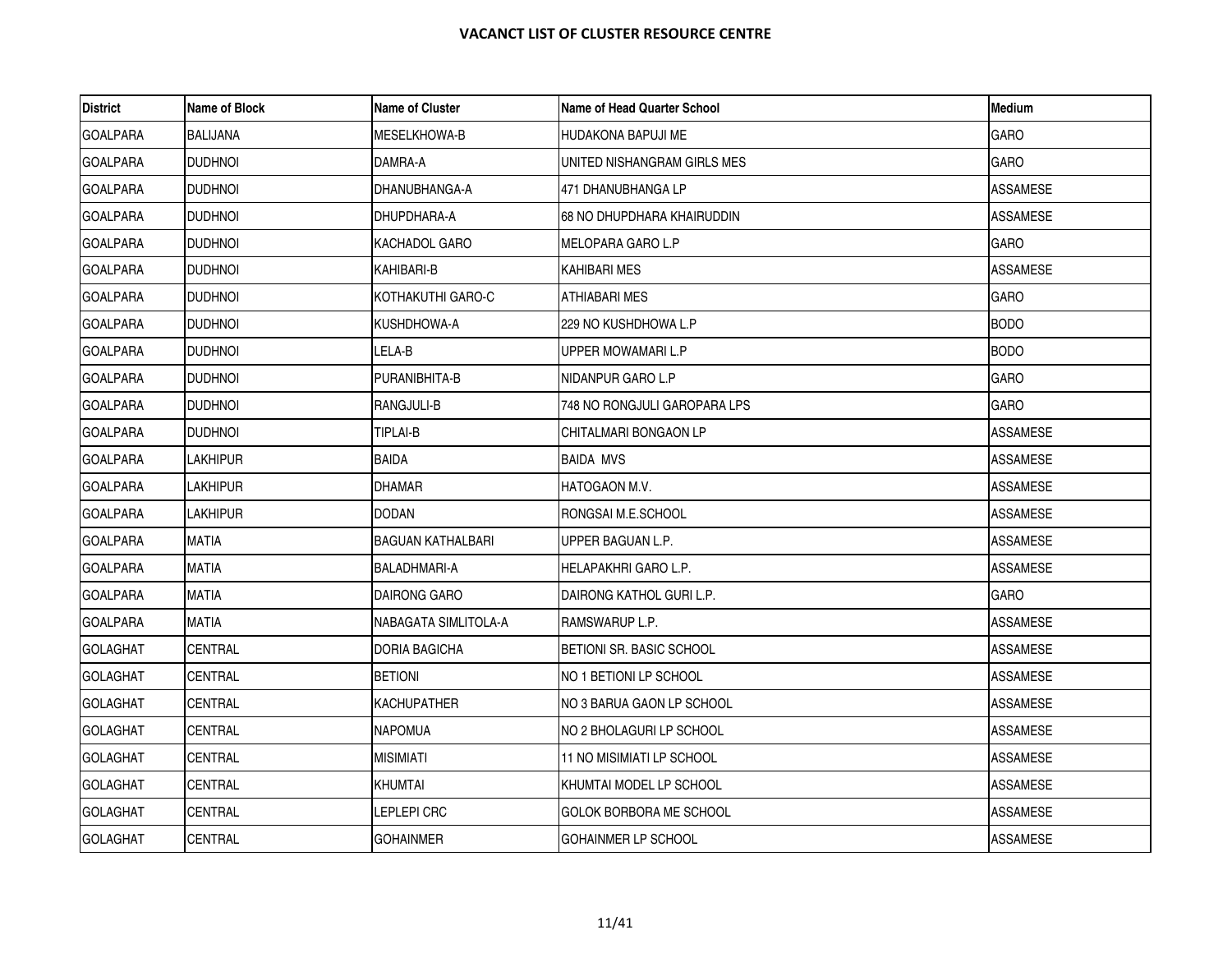| <b>District</b> | Name of Block  | <b>Name of Cluster</b> | <b>Name of Head Quarter School</b>      | <b>Medium</b>   |
|-----------------|----------------|------------------------|-----------------------------------------|-----------------|
| <b>GOLAGHAT</b> | CENTRAL        | <b>BADULIPAR CRC</b>   | <b>BADULIPAR ME SCHOOL</b>              | <b>ASSAMESE</b> |
| <b>GOLAGHAT</b> | CENTRAL        | <b>GARIGAON</b>        | MADHYA GARIGAON LP SCHOOL               | <b>ASSAMESE</b> |
| <b>GOLAGHAT</b> | CENTRAL        | DUSUTIMUKH             | DUSUTIMUKH GOVT. JB SCHOOL              | ASSAMESE        |
| <b>GOLAGHAT</b> | CENTRAL        | <b>HAUTOLY</b>         | HAUTOLY DHANSIRIPAR ME SCHOOL           | <b>ASSAMESE</b> |
| <b>GOLAGHAT</b> | <b>CENTRAL</b> | UZIR GAON CRC          | UZIR GAON LP SCHOOL                     | <b>ASSAMESE</b> |
| <b>GOLAGHAT</b> | <b>EAST</b>    | DOYANG                 | ANANTAPUR SIMANTA KHERONI LP SCHOOL     | <b>ASSAMESE</b> |
| <b>GOLAGHAT</b> | <b>EAST</b>    | KAMARBONDHA BALIKA     | KAMARBONDHA BALIKA LP SCHOOL            | <b>ASSAMESE</b> |
| <b>GOLAGHAT</b> | <b>EAST</b>    | RONGBONG               | RONGBONG SRI MANTA SANKAR DEV ME SCHOOL | <b>ASSAMESE</b> |
| <b>GOLAGHAT</b> | EAST           | <b>MURPHULONI</b>      | ASOMI ME SCHOOL                         | ASSAMESE        |
| <b>GOLAGHAT</b> | <b>EAST</b>    | TAMULY GAON            | TAMULI GAON LP SCHOOL                   | <b>ASSAMESE</b> |
| <b>GOLAGHAT</b> | <b>EAST</b>    | SARAGAON               | MORONGI LP SCHOOL                       | <b>ASSAMESE</b> |
| <b>GOLAGHAT</b> | <b>EAST</b>    | PULIBAR                | PADUMONI LP SCHOOL                      | <b>ASSAMESE</b> |
| <b>GOLAGHAT</b> | <b>EAST</b>    | <b>SARUPANI</b>        | KOLYANPUR LP SCHOOL                     | ASSAMESE        |
| <b>GOLAGHAT</b> | <b>EAST</b>    | CHAWDANG PATHER        | GARJAN NAVAJYOTI ME SCHOOL              | <b>ASSAMESE</b> |
| <b>GOLAGHAT</b> | EAST           | <b>BORJAN</b>          | BORJAN ME SCHOOL                        | ASSAMESE        |
| <b>GOLAGHAT</b> | <b>EAST</b>    | <b>PONKA</b>           | KANAIGHAT TRIBAL ME SCHOOL              | <b>ASSAMESE</b> |
| <b>GOLAGHAT</b> | <b>EAST</b>    | torun                  | TORUN VOCATIONAL ME SCHOOL              | <b>ASSAMESE</b> |
| <b>GOLAGHAT</b> | <b>EAST</b>    | <b>JOYPUKHURI</b>      | JOYPUKHURI LP SCHOOL                    | <b>ASSAMESE</b> |
| <b>GOLAGHAT</b> | <b>EAST</b>    | <b>CHANDMARI TOWN</b>  | TOWN CHANDMARI LP SCHOOL                | <b>ASSAMESE</b> |
| <b>GOLAGHAT</b> | <b>EAST</b>    | RONGAJAN               | RONGAJAN BAGAN LP SCHOOL                | <b>ASSAMESE</b> |
| <b>GOLAGHAT</b> | <b>EAST</b>    | THURAJAN               | NAMBOR KOWANI ME SCHOOL                 | <b>ASSAMESE</b> |
| <b>GOLAGHAT</b> | EAST           | GHILADHARI             | GHILADHARI BAGAN LP SCHOOL              | ASSAMESE        |
| <b>GOLAGHAT</b> | <b>EAST</b>    | <b>RATANPUR</b>        | LAKHIPUR ME SCHOOL                      | <b>ASSAMESE</b> |
| <b>GOLAGHAT</b> | <b>EAST</b>    | FOLLONGONI             | NO 2 FOLLONGONI PROJECT LP SCHOOL       | <b>ASSAMESE</b> |
| <b>GOLAGHAT</b> | <b>EAST</b>    | <b>BIJOYPUR</b>        | GOMARIGURI JANAJATI ME SCHOOL           | <b>ASSAMESE</b> |
| <b>GOLAGHAT</b> | EAST           | ADARSHA                | LAL BAHADUR SHASTRI LP SCHOOL           | ASSAMESE        |
| <b>GOLAGHAT</b> | <b>EAST</b>    | PHULBARI               | <b>BAMA SUNDORI SB SCHOOL</b>           | <b>ASSAMESE</b> |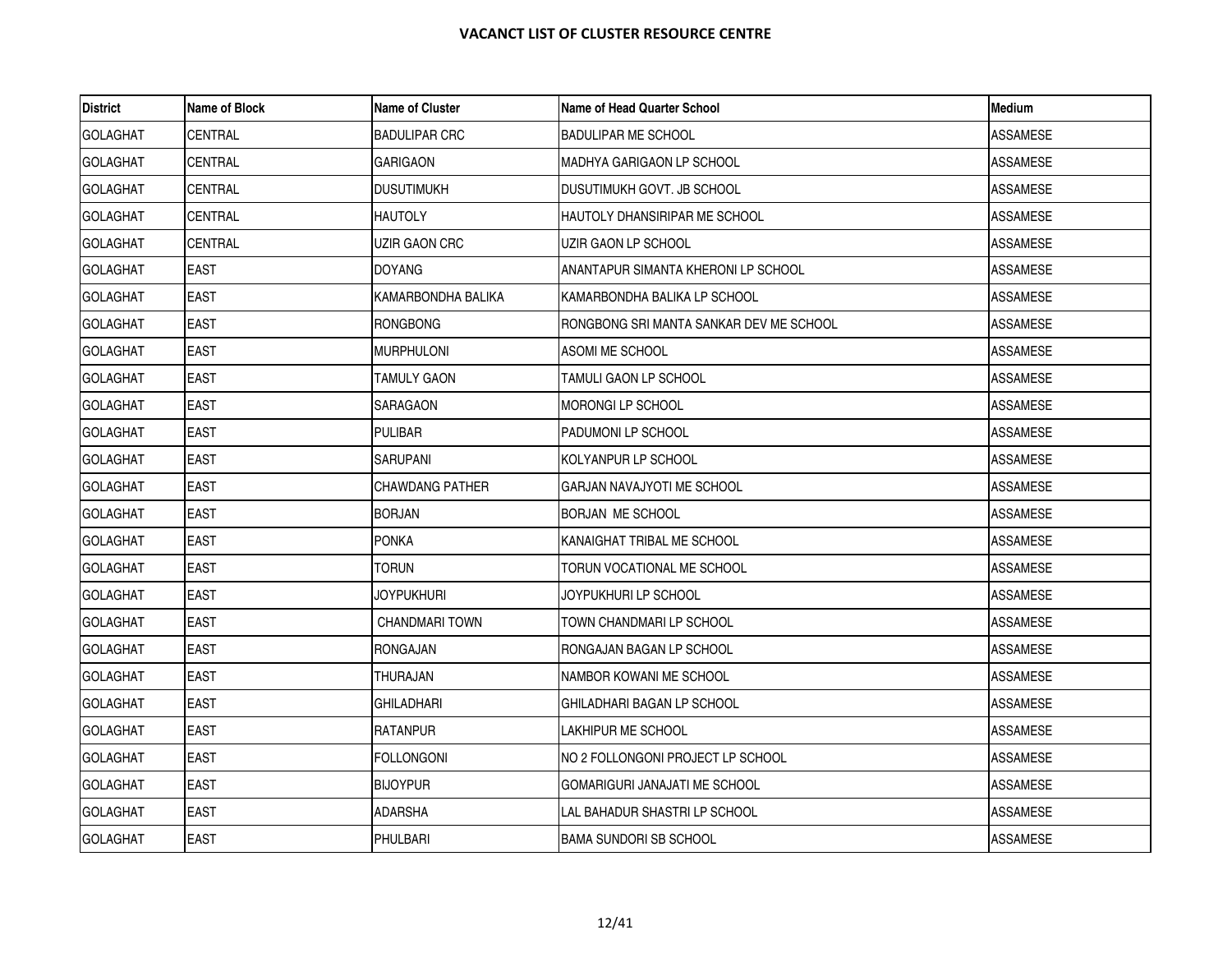| <b>District</b> | Name of Block | <b>Name of Cluster</b>        | Name of Head Quarter School               | <b>Medium</b>   |
|-----------------|---------------|-------------------------------|-------------------------------------------|-----------------|
| <b>GOLAGHAT</b> | <b>EAST</b>   | <b>BENGENKHOWA</b>            | HAMDOI SR BASIC SCHOOL                    | <b>ASSAMESE</b> |
| <b>GOLAGHAT</b> | <b>EAST</b>   | <b>MATIKHOLA</b>              | <b>BINAPANI LP SCHOOL</b>                 | <b>ASSAMESE</b> |
| <b>GOLAGHAT</b> | EAST          | <b>DOIGRONG</b>               | PANDIT HEMCHANDRA GOSWAMI ME SCHOOL       | ASSAMESE        |
| <b>GOLAGHAT</b> | <b>NORTH</b>  | <b>MUHIRAM HAZARIKA</b>       | MUHIRAM HAZARIKA ME SCHOOL                | <b>ASSAMESE</b> |
| <b>GOLAGHAT</b> | <b>NORTH</b>  | <b>APBN</b>                   | APBN LP SCHOOL                            | <b>ASSAMESE</b> |
| <b>GOLAGHAT</b> | <b>NORTH</b>  | <b>BARUA BAMUN GAON</b>       | <b>BARUAH BAMUN GAON SBS</b>              | ASSAMESE        |
| <b>GOLAGHAT</b> | <b>NORTH</b>  | IKHANKANDAGURI                | IKHANKANDAGURI MES                        | <b>ASSAMESE</b> |
| <b>GOLAGHAT</b> | <b>NORTH</b>  | NO 1 DADHORA                  | NO 1 DADHORA LP SCHOOL                    | <b>ASSAMESE</b> |
| <b>GOLAGHAT</b> | <b>NORTH</b>  | <b>DERGAON TOWN</b>           | DERGAON TOWN SR. BASIC SCHOOL             | <b>ASSAMESE</b> |
| <b>GOLAGHAT</b> | <b>NORTH</b>  | <b>ADARSHA</b>                | ADARSHA ME SCHOOL                         | <b>ASSAMESE</b> |
| <b>GOLAGHAT</b> | <b>NORTH</b>  | <b>BILOTIA</b>                | <b>BILOTIA NAVA LPS</b>                   | <b>ASSAMESE</b> |
| <b>GOLAGHAT</b> | <b>NORTH</b>  | <b>BALIJAN</b>                | BALIJAN MAZDUR LPS                        | <b>ASSAMESE</b> |
| <b>GOLAGHAT</b> | <b>NORTH</b>  | <b>BIRINAMIRI</b>             | BIRINAMIRI GOVT. JB SCHOOL                | ASSAMESE        |
| <b>GOLAGHAT</b> | <b>SOUTH</b>  | <b>BARHULA NOVAJYOTI CRC</b>  | <b>BARHULA NAVAJYOTI ME SCHOOL</b>        | <b>ASSAMESE</b> |
| <b>GOLAGHAT</b> | <b>SOUTH</b>  | RENGMA SIMANTA CRC            | RENGMA SIMANTA ME SCHOOL                  | ASSAMESE        |
| <b>GOLAGHAT</b> | <b>SOUTH</b>  | <b>PREMHORA CRC</b>           | PREMHORA ME SCHOOL                        | ASSAMESE        |
| <b>GOLAGHAT</b> | SOUTH         | NO 1 TENGAHULA CRC            | NO 1TENGAHULA L.P. SCHOOL                 | <b>ASSAMESE</b> |
| <b>GOLAGHAT</b> | <b>SOUTH</b>  | CHUNGAJAN CRC                 | ICHUNGAJAN M.E. SCHOOL                    | <b>ASSAMESE</b> |
| <b>GOLAGHAT</b> | SOUTH         | <b>INDRESWAR BORAH BETONI</b> | INDRESWAR BORAH BETONI ME SCHOOL          | ASSAMESE        |
| <b>GOLAGHAT</b> | <b>SOUTH</b>  | <b>GHULAPANI PRAKTON CHAH</b> | GHULAPANI PRAKTON CHAH JANAJATI ME SCHOOL | ASSAMESE        |
| <b>GOLAGHAT</b> | <b>SOUTH</b>  | <b>MILON CRC</b>              | <b>IMILON ME SCHOOL</b>                   | <b>ASSAMESE</b> |
| <b>GOLAGHAT</b> | SOUTH         | <b>NAHARBARI CRC</b>          | NAHARBARI MV SCHOOL                       | ASSAMESE        |
| <b>GOLAGHAT</b> | <b>SOUTH</b>  | <b>DHUNDASAM CRC</b>          | <b>I</b> DHUNDASAM GIRLS ME SCHOOL        | <b>ASSAMESE</b> |
| <b>GOLAGHAT</b> | SOUTH         | <b>RATNESWAR CRC</b>          | <b>RATNESWAR MV SCHOOL</b>                | <b>ASSAMESE</b> |
| <b>GOLAGHAT</b> | SOUTH         | <b>PANJAN CRC</b>             | PANJAN ME SCHOOL                          | <b>ASSAMESE</b> |
| <b>GOLAGHAT</b> | SOUTH         | NAVAJYOTI MAJGAON CRC         | NOVAJYOTI MAJGAON LP SCHOOL               | ASSAMESE        |
| <b>GOLAGHAT</b> | <b>WEST</b>   | KOHORA CRC                    | <b>KOHORA MES</b>                         | <b>ASSAMESE</b> |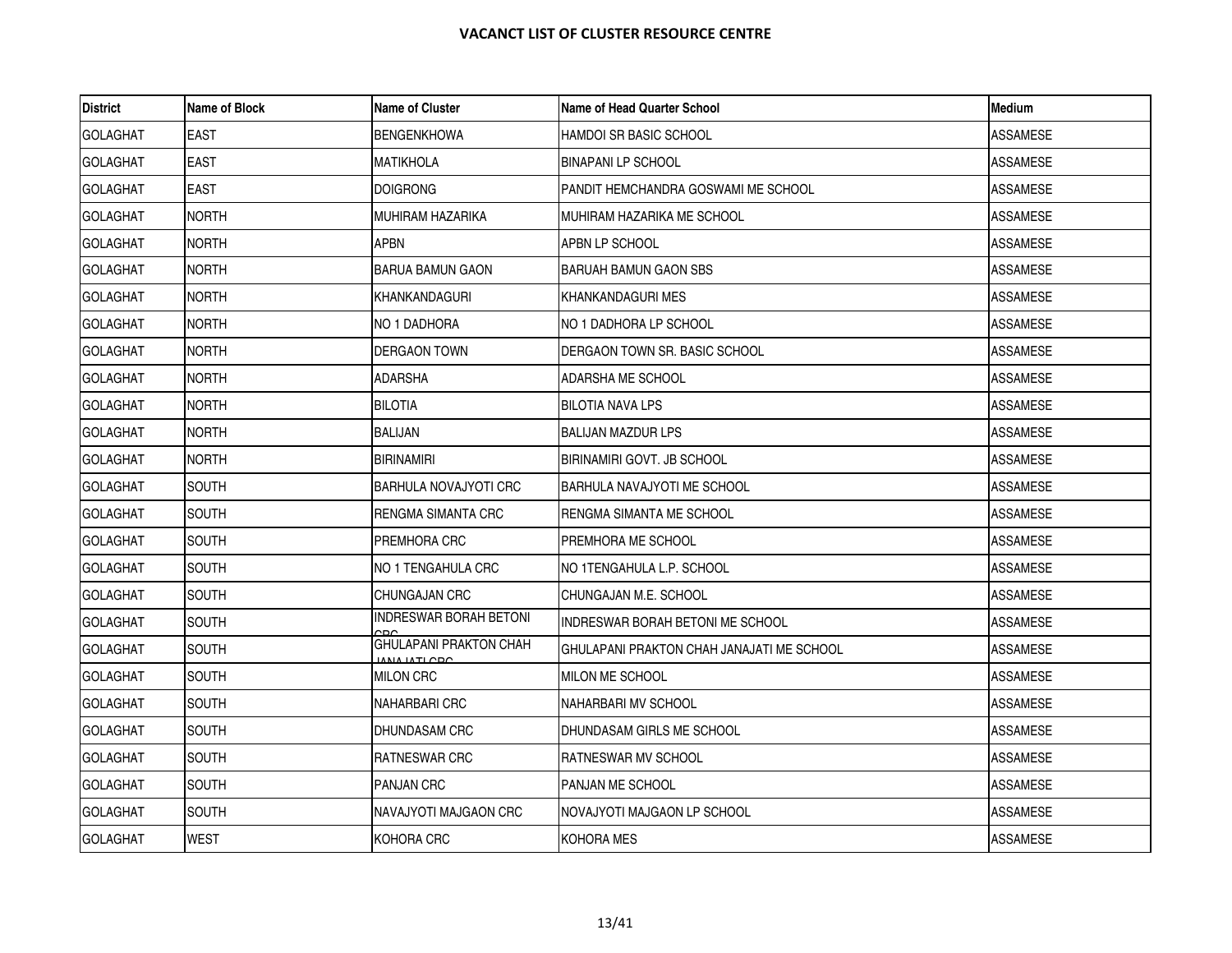| <b>District</b>   | Name of Block      | <b>Name of Cluster</b>        | Name of Head Quarter School    | Medium          |
|-------------------|--------------------|-------------------------------|--------------------------------|-----------------|
| <b>GOLAGHAT</b>   | WEST               | <b>BORJURI CRC</b>            | <b>BORJURI TE LPS</b>          | ASSAMESE        |
| <b>GOLAGHAT</b>   | <b>WEST</b>        | <b>SAPJURI CRC</b>            | <b>SAPJURI NEHERU LPS</b>      | <b>ASSAMESE</b> |
| <b>GOLAGHAT</b>   | WEST               | DHANSHREE MUKH                | DHANSIRIMUKH JANAJATI MVS      | ASSAMESE        |
| <b>GOLAGHAT</b>   | WEST               | KURUABAHI CRC                 | PARANGANIA SBS                 | ASSAMESE        |
| <b>GOLAGHAT</b>   | WEST               | NUMALIGRAH CRC                | <b>DHARMASAVA LPS</b>          | ASSAMESE        |
| <b>GOLAGHAT</b>   | <b>WEST</b>        | KAMARGAON CRC                 | KAMARGAON GIRLS MES            | ASSAMESE        |
| <b>GOLAGHAT</b>   | WEST               | <b>MOHURA CRC</b>             | LOKOPRIYA LPS                  | ASSAMESE        |
| <b>GOLAGHAT</b>   | <b>WEST</b>        | <b>BONGKUAL CRC</b>           | BONGKUAL GOVT, SR. BASIC       | <b>ASSAMESE</b> |
| <b>GOLAGHAT</b>   | WEST               | <b>BORTAL CRC</b>             | NIKORI BORTOL LPS              | ASSAMESE        |
| <b>GOLAGHAT</b>   | WEST               | <b>BALIJAN CRC</b>            | <b>BALIJAN LPS</b>             | ASSAMESE        |
| <b>GOLAGHAT</b>   | WEST               | <b>BORCHAPORI CRC</b>         | BORCHAPORI TE LPS              | <b>ASSAMESE</b> |
| <b>GOLAGHAT</b>   | WEST               | <b>BORBALI CRC</b>            | <b>BORBALI LPS</b>             | ASSAMESE        |
| HAILAKANDI        | <b>KATLICHERRA</b> | <b>BARUNCHERRA</b>            | 580 KATHAL TALI LPS            | <b>BANGLA</b>   |
| <b>HAILAKANDI</b> | <b>KATLICHERRA</b> | DARIARGHAT                    | 164 NO DINONATH J.B.S          | <b>BANGLA</b>   |
| <b>HAILAKANDI</b> | KATLICHERRA        | DHOLAI BAGAN                  | <b>MEMTILLA LP</b>             | <b>BANGLA</b>   |
| <b>HAILAKANDI</b> | KATLICHERRA        | DINANATHPUR - I               | 97 NO DINANATHPUR LP           | <b>BANGLA</b>   |
| <b>HAILAKANDI</b> | KATLICHERRA        | DINANATHPUR - II              | 304 NO SWAPANPUR LPS           | <b>BANGLA</b>   |
| <b>HAILAKANDI</b> | KATLICHERRA        | GARMURA HILL                  | 629 NO JALNACHERRA F.V LP      | <b>BANGLA</b>   |
| <b>HAILAKANDI</b> | KATLICHERRA        | HARISHNAGAR - II              | 808 NO HARISH NAGAR LP         | <b>BANGLA</b>   |
| <b>HAILAKANDI</b> | <b>KATLICHERRA</b> | JALNACHERRA KILLARBAK         | <b>869 TUKARGRAM LPS</b>       | <b>BANGLA</b>   |
| <b>HAILAKANDI</b> | KATLICHERRA        | JAMIRA – I                    | 183 NO BARA JAMIRA LP          | <b>BANGLA</b>   |
| <b>HAILAKANDI</b> | KATLICHERRA        | KATLICHERRA                   | 649 NO PRABITRA MOHAN PATHSALA | <b>BANGLA</b>   |
| <b>HAILAKANDI</b> | KATLICHERRA        | <b>KUKICHERRA</b>             | JOGICHERRA HINDI LPS           | <b>BANGLA</b>   |
| <b>HAILAKANDI</b> | KATLICHERRA        | <b>SONACHERRA</b>             | 469 NO SUNACHERRA HINDI LP     | <b>BANGLA</b>   |
| HAILAKANDI        | LALA               | <b>DHOLCHERR BILAIPUR - I</b> | 274 NO BARTHOL LPS             | <b>BANGLA</b>   |
| HAILAKANDI        | LALA               | DHOLCHERR BILAIPUR - II       | 325 NO LALCHERRA LPS           | <b>BANGLA</b>   |
| <b>HAILAKANDI</b> | LALA               | JOSNABAD UMEDNAGAR – I        | 102 INDRAMANI LPS              | <b>BANGLA</b>   |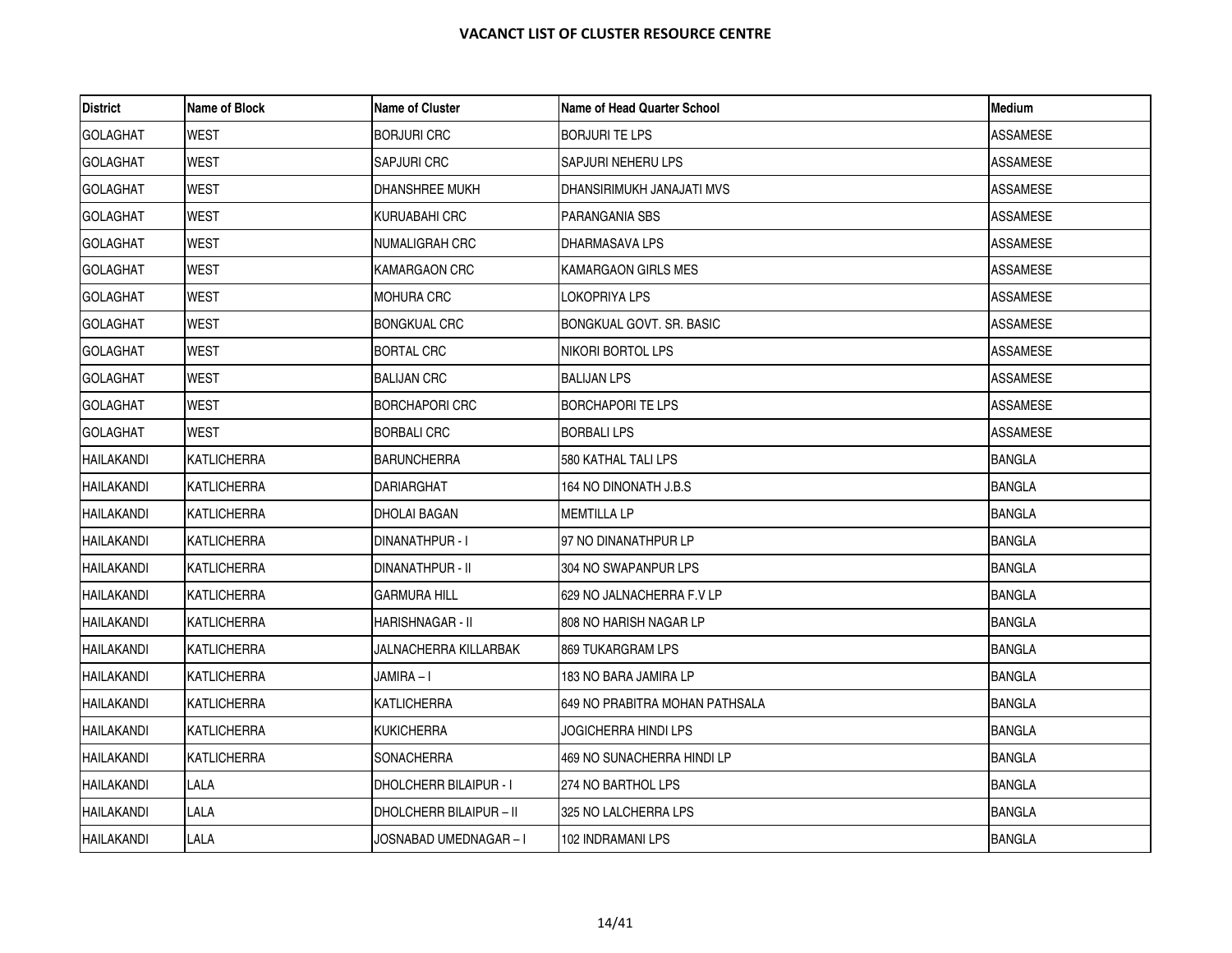| <b>District</b>   | Name of Block         | <b>Name of Cluster</b>                                | <b>Name of Head Quarter School</b> | <b>Medium</b>   |
|-------------------|-----------------------|-------------------------------------------------------|------------------------------------|-----------------|
| <b>HAILAKANDI</b> | LALA                  | LALACHERRA VERNERPUR II                               | 529 VERNERPUR 'C' CLASS LPS        | <b>BANGLA</b>   |
| <b>HAILAKANDI</b> | <b>LALA</b>           | NIMAICHANDPUR - II                                    | TOSLAKHAL LPS                      | <b>BANGLA</b>   |
| <b>HAILAKANDI</b> | LALA                  | NIZVERNERPUR-<br><u>A DD ANIAND A DI ID I</u>         | 206 NO NIZVERNERPUR LPS            | <b>BANGLA</b>   |
| HAILAKANDI        | LALA                  | PURBAKITTERBOND RAJYESPUR 36 NABA KISHORE KUCHILA LPS |                                    | <b>BANGLA</b>   |
| HAILAKANDI        | <b>LALA</b>           | PURBAKITTERBOND RAJYESPUR                             | 71 NO PURBA KITTERBOND LPS         | <b>BANGLA</b>   |
| <b>HAILAKANDI</b> | LALA                  | RAJYESWARPUR - I                                      | 1 NO RAJYESWARPUR LPS              | <b>BANGLA</b>   |
| <b>HAILAKANDI</b> | <b>LALA</b>           | RAJYESWARPUR - II                                     | MURBAK ALI MEMORIAL MES            | <b>BANGLA</b>   |
| HAILAKANDI        | <b>LALA</b>           | SUDARSHANPUR-KALACHERRA -                             | <b>B.R. TUSNIAL LPS</b>            | <b>BANGLA</b>   |
| <b>HAILAKANDI</b> | LALA                  | TANTOO DHANIPUR II                                    | 619 NO DHANIPUR BILPAR LPS         | <b>BANGLA</b>   |
| <b>JORHAT</b>     | <b>CENTRAL JORHAT</b> | <b>HATIGARH</b>                                       | ASOIBARI JAYANTI LP                | ASSAMESE        |
| <b>JORHAT</b>     | <b>CENTRAL JORHAT</b> | <b>HOLONGAPAR BAGAN</b>                               | TINIKUNIA BONUA LP                 | ASSAMESE        |
| <b>JORHAT</b>     | CENTRAL JORHAT        | JANJHIMUKH (A)                                        | 519 NO SAGUNPARA LP                | <b>ASSAMESE</b> |
| <b>JORHAT</b>     | CENTRAL JORHAT        | JANJHIMUKH (B)                                        | TOP TOPI LP                        | ASSAMESE        |
| <b>JORHAT</b>     | <b>CENTRAL JORHAT</b> | MADHYA CHAUKHAT (A)                                   | 112 NO SARUMOINAPORIA LP           | ASSAMESE        |
| <b>JORHAT</b>     | CENTRAL JORHAT        | MADHYA CHAUKHAT (B)                                   | 622 NO BORMOINA PORIA LP           | ASSAMESE        |
| <b>JORHAT</b>     | CENTRAL JORHAT        | <b>MELENG BALICHAPORI</b>                             | MELENG BALICHAPORI MV              | ASSAMESE        |
| <b>JORHAT</b>     | CENTRAL JORHAT        | <b>PACHIM TEOK</b>                                    | TEOK RAJABARI GOVT JR. BASIC       | <b>ASSAMESE</b> |
| <b>JORHAT</b>     | CENTRAL JORHAT        | PUB HOLONGAPAR                                        | 1 NO BAILUNG GAON LP               | ASSAMESE        |
| <b>JORHAT</b>     | CENTRAL JORHAT        | PUB TEOK (A)                                          | 104 NO DESUALI BASTI LP            | ASSAMESE        |
| <b>JORHAT</b>     | CENTRAL JORHAT        | PUB TEOK (B)                                          | JAGDUAR ME                         | ASSAMESE        |
| <b>JORHAT</b>     | CENTRAL JORHAT        | <b>RAJOI BADULIPUKHURI</b>                            | MOHESWAR BORKOTOKY ME              | ASSAMESE        |
| <b>JORHAT</b>     | <b>EAST JORHAT</b>    | BALIJAN                                               | TIRUWAL BHETA BAGAN LP             | ASSAMESE        |
| <b>JORHAT</b>     | <b>EAST JORHAT</b>    | <b>BAMUN PUKHURI</b>                                  | 79 NO BAMUNPUKHURI LP              | ASSAMESE        |
| <b>JORHAT</b>     | <b>EAST JORHAT</b>    | <b>BHAGAMUKH</b>                                      | SESSA SATRA MV                     | <b>ASSAMESE</b> |
| <b>JORHAT</b>     | <b>EAST JORHAT</b>    | CHINTAMONI GARH                                       | 47 NO. GHORACHORA LP               | ASSAMESE        |
| <b>JORHAT</b>     | <b>EAST JORHAT</b>    | GAKHIRKHOWA                                           | MOINAPUR LP                        | ASSAMESE        |
| <b>JORHAT</b>     | <b>EAST JORHAT</b>    | <b>HEMLAI</b>                                         | <b>HEMLAI ME</b>                   | <b>ASSAMESE</b> |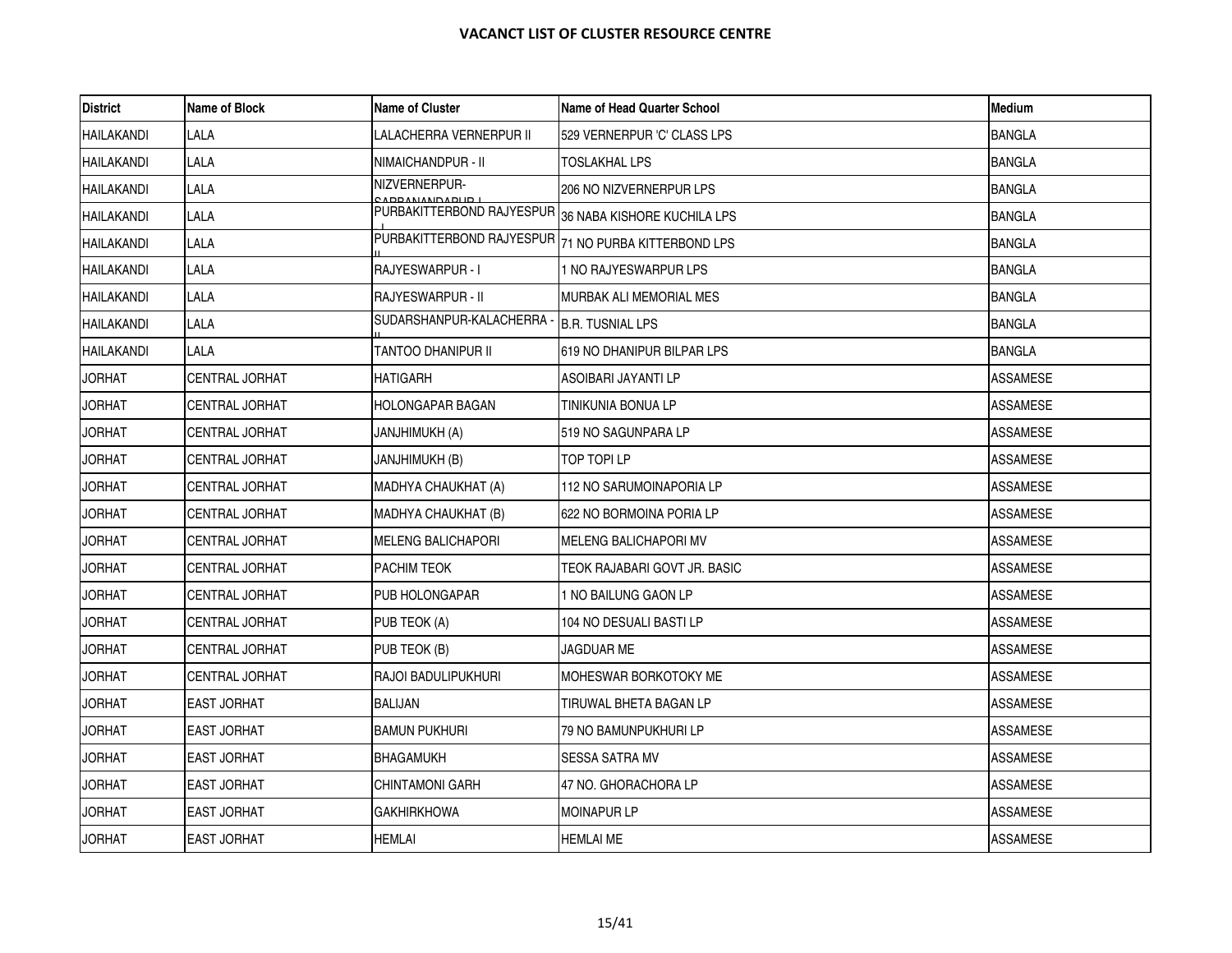| <b>District</b> | <b>Name of Block</b> | <b>Name of Cluster</b>  | Name of Head Quarter School         | <b>Medium</b>   |
|-----------------|----------------------|-------------------------|-------------------------------------|-----------------|
| <b>JORHAT</b>   | <b>EAST JORHAT</b>   | JANJHIPORIA             | SUMOIMORA NAPOMUA LP                | <b>ASSAMESE</b> |
| <b>JORHAT</b>   | <b>EAST JORHAT</b>   | LAHING                  | 165 NO. BOISAHABI LP                | <b>ASSAMESE</b> |
| <b>JORHAT</b>   | <b>EAST JORHAT</b>   | LAHOWAL                 | <b>AMTAL MV</b>                     | ASSAMESE        |
| <b>JORHAT</b>   | EAST JORHAT          | <b>MADHYA BOLOMA</b>    | <b>REBOTI LAHON LP</b>              | ASSAMESE        |
| <b>JORHAT</b>   | <b>EAST JORHAT</b>   | <b>MADHYA NAKACHARI</b> | 577 NO. TIRUWAL BHETA LP            | <b>ASSAMESE</b> |
| <b>JORHAT</b>   | EAST JORHAT          | PUB LAHING (1)          | KHAGESWAR BARUAH LP                 | <b>ASSAMESE</b> |
| <b>JORHAT</b>   | <b>EAST JORHAT</b>   | PUB NAKACHARI           | LATE PHONIDHAR BARUAH LP            | ASSAMESE        |
| <b>JORHAT</b>   | <b>EAST JORHAT</b>   | <b>TAMULICHIGA</b>      | 78 NO. TINI ALI BALIKA LP           | <b>ASSAMESE</b> |
| <b>JORHAT</b>   | EAST JORHAT          | UTTAR BOLOMA            | KANUPUKHURI ME                      | ASSAMESE        |
| <b>JORHAT</b>   | <b>EAST JORHAT</b>   | UTTAR NAKACHARI         | NATUN RAJABARI LP                   | ASSAMESE        |
| <b>JORHAT</b>   | JORHAT               | <b>BAHONI</b> (A)       | NAGADHOOLI E GARDEN LP              | <b>ASSAMESE</b> |
| <b>JORHAT</b>   | <b>JORHAT</b>        | BAHONI (B)              | 252 NO BAHONI LP                    | ASSAMESE        |
| <b>JORHAT</b>   | JORHAT               | <b>BHAKATPOMUA</b>      | POKAMURA ANANDA BORTHAKUR ME        | <b>ASSAMESE</b> |
| <b>JORHAT</b>   | <b>JORHAT</b>        | KHANGIA                 | 215 NO BORKHONGIA LP                | <b>ASSAMESE</b> |
| <b>JORHAT</b>   | JORHAT               | <b>KUNDAR GAON (A)</b>  | 581 NO KUNDAR LP                    | <b>ASSAMESE</b> |
| <b>JORHAT</b>   | <b>JORHAT</b>        | <b>KUNDAR GAON (B)</b>  | NA-PAM PRATHAMIK VIDYALAYA          | ASSAMESE        |
| <b>JORHAT</b>   | <b>JORHAT</b>        | MAZGAON                 | 142 NO CHARINGIA BRAHMIN GAON LP    | <b>ASSAMESE</b> |
| <b>JORHAT</b>   | <b>JORHAT</b>        | MOHBONDHA (A)           | MOHBONDHA BAGAN LP                  | ASSAMESE        |
| <b>JORHAT</b>   | <b>JORHAT</b>        | MOHBONDHA (B)           | CHUNGCHOWA BAGAN LP                 | ASSAMESE        |
| <b>JORHAT</b>   | <b>JORHAT</b>        | URBAN <sub>3</sub>      | JORHAT ABHIJANTRIK LP               | <b>ASSAMESE</b> |
| <b>JORHAT</b>   | <b>MAJULI</b>        | <b>AHATGURI</b>         | RYATI CHAYANI LP                    | <b>ASSAMESE</b> |
| <b>JORHAT</b>   | <b>MAJULI</b>        | <b>BHAKATIDUAR</b>      | 20 NO. BHAKATIDUAR LP               | ASSAMESE        |
| <b>JORHAT</b>   | <b>MAJULI</b>        | <b>BONGAON</b>          | <b>BONGAON SR BASIC SCHOOL</b>      | <b>ASSAMESE</b> |
| <b>JORHAT</b>   | <b>MAJULI</b>        | <b>CHERPAI</b>          | <b>MUDOIBIL TELIABARI SR. BASIC</b> | <b>ASSAMESE</b> |
| <b>JORHAT</b>   | <b>MAJULI</b>        | CHERPAI (2)             | 155 NO UPPER CHERPAI LP             | ASSAMESE        |
| <b>JORHAT</b>   | <b>MAJULI</b>        | CHILAKALA (1)           | <b>BALICHAPORI LP</b>               | <b>ASSAMESE</b> |
| <b>JORHAT</b>   | <b>MAJULI</b>        | CHILAKALA (2)           | DHEKIAJULI LP                       | <b>ASSAMESE</b> |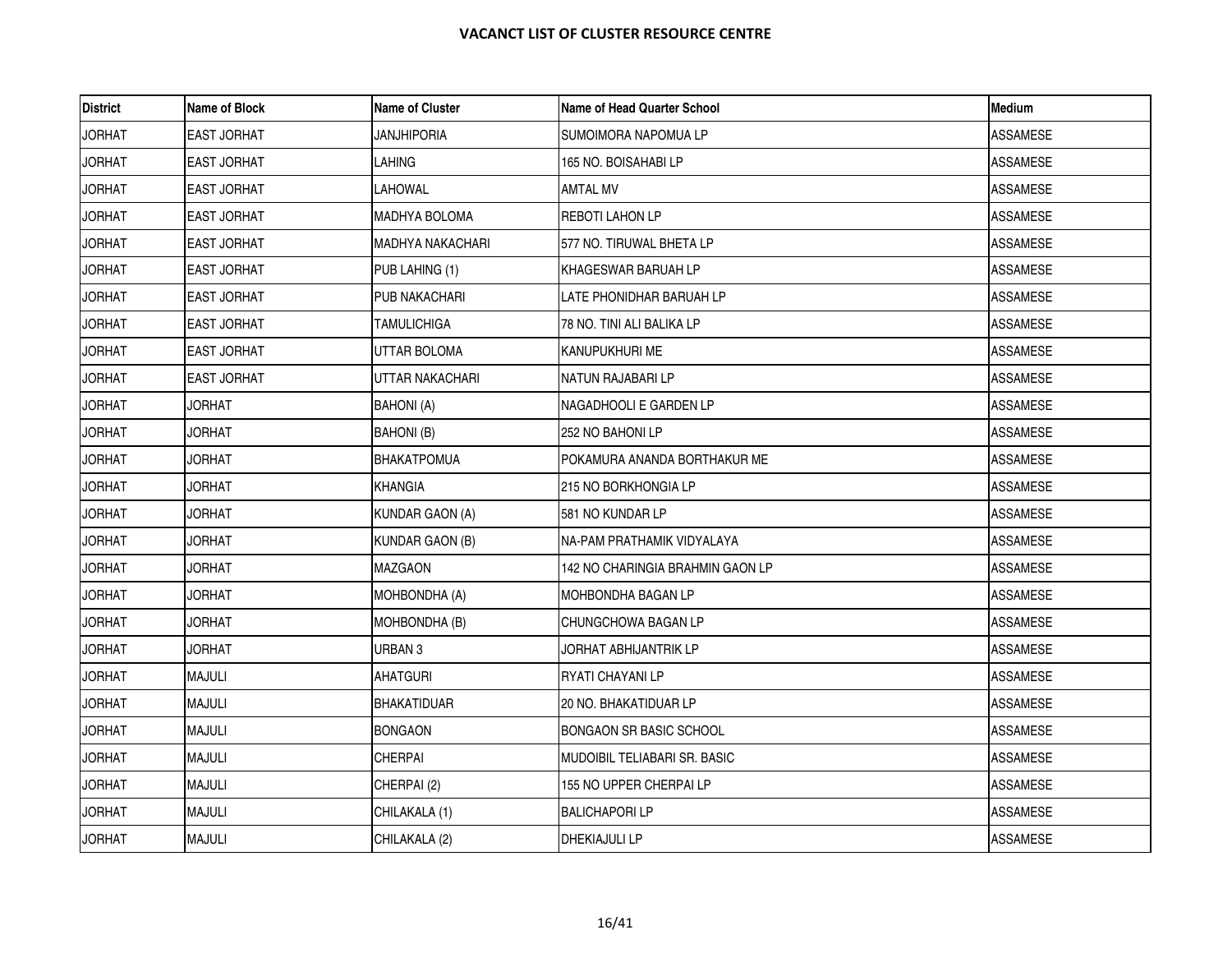| <b>District</b> | <b>Name of Block</b> | <b>Name of Cluster</b>  | Name of Head Quarter School  | <b>Medium</b>   |
|-----------------|----------------------|-------------------------|------------------------------|-----------------|
| <b>JORHAT</b>   | <b>MAJULI</b>        | <b>DAKHIN AHATGURI</b>  | <b>AHATAGURI MV</b>          | <b>ASSAMESE</b> |
| <b>JORHAT</b>   | <b>MAJULI</b>        | DAKHIN KAMALA BARI      | 68 NO. NAMKATONI GAON LP     | <b>ASSAMESE</b> |
| <b>JORHAT</b>   | MAJULI               | DAKHINPAT               | DAKHIPAT KOLITA GAON LP      | ASSAMESE        |
| <b>JORHAT</b>   | <b>MAJULI</b>        | <b>DHODANG</b>          | 61 NO. ROWMORA LP            | ASSAMESE        |
| <b>JORHAT</b>   | <b>MAJULI</b>        | <b>GARAMUR</b>          | 2 NO. GARAMUR SADAR LP       | <b>ASSAMESE</b> |
| <b>JORHAT</b>   | <b>MAJULI</b>        | LUIT PORIA (1)          | CHAPORI TENGAPONIA LP        | <b>ASSAMESE</b> |
| <b>JORHAT</b>   | <b>MAJULI</b>        | LUIT PORIA [2]          | 96 NO. PHUTCHANG LP          | <b>ASSAMESE</b> |
| <b>JORHAT</b>   | <b>MAJULI</b>        | <b>MADHYA MAJULI</b>    | <b>MADHUPUR LP</b>           | <b>ASSAMESE</b> |
| <b>JORHAT</b>   | <b>MAJULI</b>        | MOHORI CHUK             | MOHORI CHUK TRIBAL ME        | <b>ASSAMESE</b> |
| <b>JORHAT</b>   | <b>MAJULI</b>        | <b>PACHIM AHATGURI</b>  | <b>KERKER LP</b>             | ASSAMESE        |
| <b>JORHAT</b>   | <b>MAJULI</b>        | PACHIM KAMALABARI       | <b>NAM SONOWAL LP</b>        | <b>ASSAMESE</b> |
| <b>JORHAT</b>   | MAJULI               | PACHIM RANGACHAHI       | SONARIATI MV                 | ASSAMESE        |
| <b>JORHAT</b>   | <b>MAJULI</b>        | PHULONI(1)              | PHULANI CHARIALI ADARSHA LP  | ASSAMESE        |
| <b>JORHAT</b>   | <b>MAJULI</b>        | POKAJARA (1)            | 48 NO. KAKOTI BARI LP        | <b>ASSAMESE</b> |
| <b>JORHAT</b>   | MAJULI               | POKAJARA [2]            | 50 NO POKAJARA LP            | ASSAMESE        |
| <b>JORHAT</b>   | <b>MAJULI</b>        | PUB RANGACHAHI          | 210 NO GUWALABARI LP         | <b>ASSAMESE</b> |
| <b>JORHAT</b>   | <b>MAJULI</b>        | RANGACHAHI              | <b>BORBAM CHAPORI LP</b>     | <b>ASSAMESE</b> |
| <b>JORHAT</b>   | <b>MAJULI</b>        | RATANPUR GAYAN          | <b>RATANPUR LAHON MV</b>     | ASSAMESE        |
| <b>JORHAT</b>   | <b>MAJULI</b>        | RATANPUR GAYAN (2)      | <b>MADHABDEV ME</b>          | ASSAMESE        |
| <b>JORHAT</b>   | <b>MAJULI</b>        | RATANPUR MIRI (1)       | <b>SALMARILP</b>             | <b>ASSAMESE</b> |
| <b>JORHAT</b>   | MAJULI               | RATANPUR MIRI (2)       | 39 NO. NAMONI GEZERA LP      | <b>ASSAMESE</b> |
| <b>JORHAT</b>   | <b>MAJULI</b>        | RAWANAPAR CHAMAGURI (1) | 27 NO. KAMAR GAON LP         | ASSAMESE        |
| <b>JORHAT</b>   | <b>MAJULI</b>        | RAWANAPAR CHAMAGURI [2] | <b>OUDUBIATI LP</b>          | <b>ASSAMESE</b> |
| <b>JORHAT</b>   | <b>MAJULI</b>        | SRI LUIT (1)            | <b>SRILUIT ME</b>            | <b>ASSAMESE</b> |
| <b>JORHAT</b>   | <b>MAJULI</b>        | <b>SRI RAM</b>          | 270 NO GHUNUCHABARI LP       | <b>ASSAMESE</b> |
| <b>JORHAT</b>   | <b>MAJULI</b>        | SRILUIT (2)             | 222 NO. POMUA LP             | ASSAMESE        |
| <b>JORHAT</b>   | <b>MAJULI</b>        | UTTAR KAMALABARI        | 154 NO. BENGENA ATI SATRA LP | <b>ASSAMESE</b> |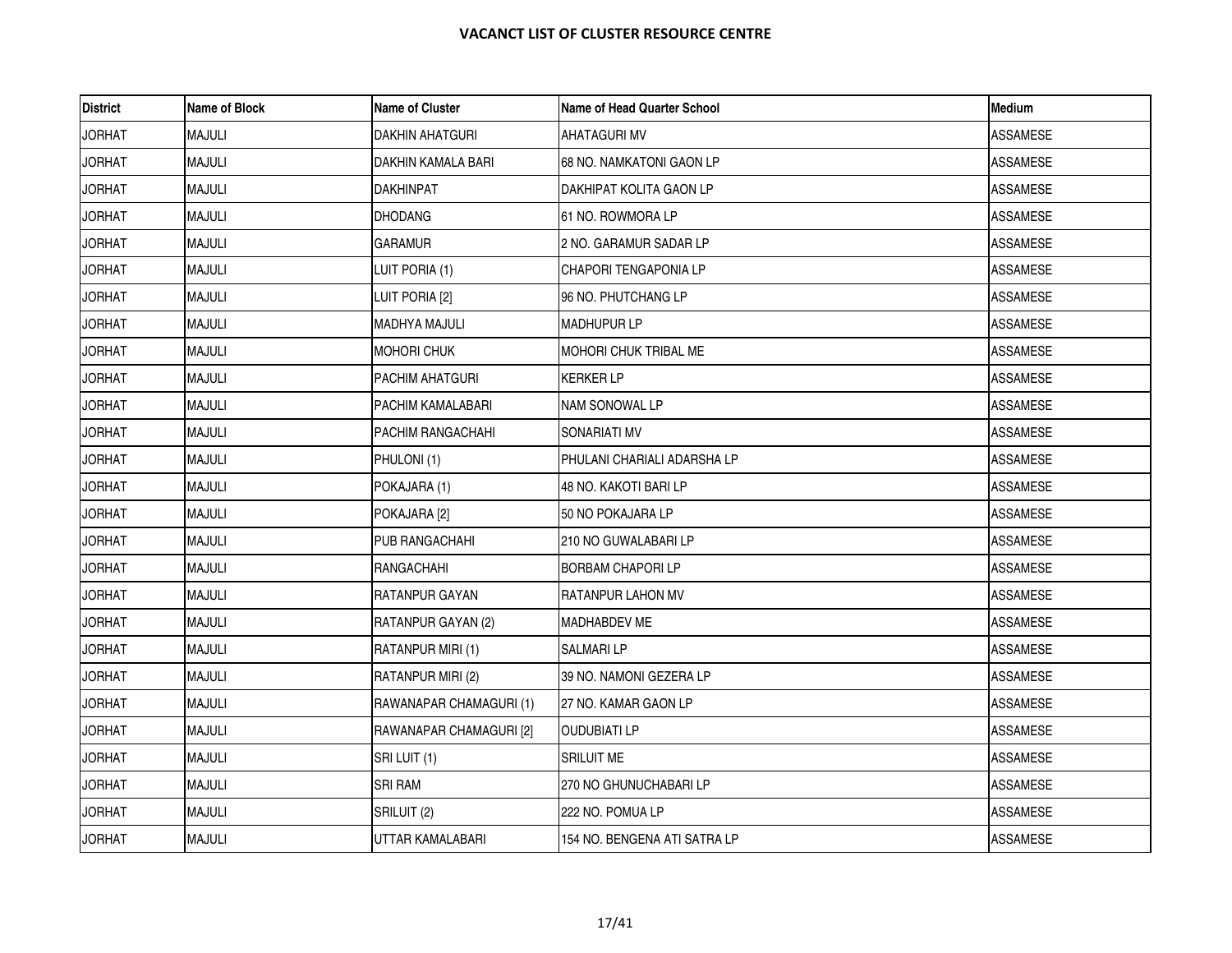| <b>District</b> | Name of Block     | <b>Name of Cluster</b> | Name of Head Quarter School  | Medium          |
|-----------------|-------------------|------------------------|------------------------------|-----------------|
| <b>JORHAT</b>   | <b>NORTH WEST</b> | <b>AMGURI</b>          | AMGURI MISSING LP            | <b>ASSAMESE</b> |
| <b>JORHAT</b>   | <b>NORTH WEST</b> | <b>BAHFALA</b>         | <b>MADHYA BAHFALA LP</b>     | ASSAMESE        |
| <b>JORHAT</b>   | NORTH WEST        | BALIGAON               | 90 NO BALIGAON LP            | ASSAMESE        |
| <b>JORHAT</b>   | NORTH WEST        | CHENGELI GAON          | 14 NO KUNWARI PUKHURI LP     | <b>ASSAMESE</b> |
| <b>JORHAT</b>   | <b>NORTH WEST</b> | <b>CHENGELIATI</b>     | 595 NO CHENGELIATI LP        | <b>ASSAMESE</b> |
| <b>JORHAT</b>   | <b>NORTH WEST</b> | <b>DHEKARGORAH</b>     | 306 NO MONAIMAZI LP          | ASSAMESE        |
| <b>JORHAT</b>   | <b>NORTH WEST</b> | <b>GARUMORA</b>        | MADHYA GARUMARA LP           | ASSAMESE        |
| <b>JORHAT</b>   | <b>NORTH WEST</b> | <b>GENDHALI</b>        | <b>GARUMORA KOIBARTA LP</b>  | <b>ASSAMESE</b> |
| <b>JORHAT</b>   | <b>NORTH WEST</b> | KOLA KHOWA             | SANTIPUR LP                  | ASSAMESE        |
| <b>JORHAT</b>   | <b>NORTH WEST</b> | <b>MALOWKHAT</b>       | <b>MALOWKHAT LP</b>          | <b>ASSAMESE</b> |
| <b>JORHAT</b>   | <b>TITABOR</b>    | <b>BEBEJIA</b>         | BEBEJIA GOVT JR BASIC        | <b>ASSAMESE</b> |
| <b>JORHAT</b>   | <b>TITABOR</b>    | BEKAJAN (A)            | <b>BEKAJAN LP</b>            | <b>ASSAMESE</b> |
| <b>JORHAT</b>   | <b>TITABOR</b>    | BEKAJAN (B)            | AJAY NAGAR LP                | ASSAMESE        |
| <b>JORHAT</b>   | <b>TITABOR</b>    | <b>BIRINA SAYEK</b>    | BIRINA SAYEK GOVT JR BASIC   | <b>ASSAMESE</b> |
| <b>JORHAT</b>   | TITABOR           | <b>BOKAHOLLA</b>       | <b>BOKAHOLA BAGAN LP</b>     | <b>ASSAMESE</b> |
| <b>JORHAT</b>   | <b>TITABOR</b>    | <b>BORHALLA (A)</b>    | <b>BORHOLA GOVT JR BASIC</b> | ASSAMESE        |
| <b>JORHAT</b>   | <b>TITABOR</b>    | <b>BORHALLA (B)</b>    | IKAKADUNGA 7 NO BLOCK LP     | <b>ASSAMESE</b> |
| <b>JORHAT</b>   | <b>TITABOR</b>    | EKARANI                | 446 NO LASOLIA LP            | ASSAMESE        |
| <b>JORHAT</b>   | <b>TITABOR</b>    | KACHUKHAT              | 537 NO CHAMAGURI LP          | ASSAMESE        |
| <b>JORHAT</b>   | TITABOR           | <b>MADHAPUR</b>        | <b>PRS SR BASIC SCHOOL</b>   | ASSAMESE        |
| <b>JORHAT</b>   | <b>TITABOR</b>    | <b>MELAMATI</b>        | MELAMATI GOVT JR BASIC       | <b>ASSAMESE</b> |
| <b>JORHAT</b>   | <b>TITABOR</b>    | <b>NAMCHUNGI</b>       | 220 NO KHARKHOWA MIRI LP     | ASSAMESE        |
| <b>JORHAT</b>   | <b>TITABOR</b>    | <b>RAIDANGJURI</b>     | 650 NO 2 NAGABAT LP          | <b>ASSAMESE</b> |
| <b>JORHAT</b>   | TITABOR           | RAJABAHAR              | GOHAINGAON GOVT JR BASIC     | ASSAMESE        |
| <b>JORHAT</b>   | <b>TITABOR</b>    | RANGAJAN               | RANGAJAN GOVT JR BASIC       | ASSAMESE        |
| <b>JORHAT</b>   | <b>TITABOR</b>    | SORAIPANI              | CHARAIPANI BAGAN LP          | <b>ASSAMESE</b> |
| <b>JORHAT</b>   | TITABOR           | TENGAJAN               | PHULBARI LP                  | <b>ASSAMESE</b> |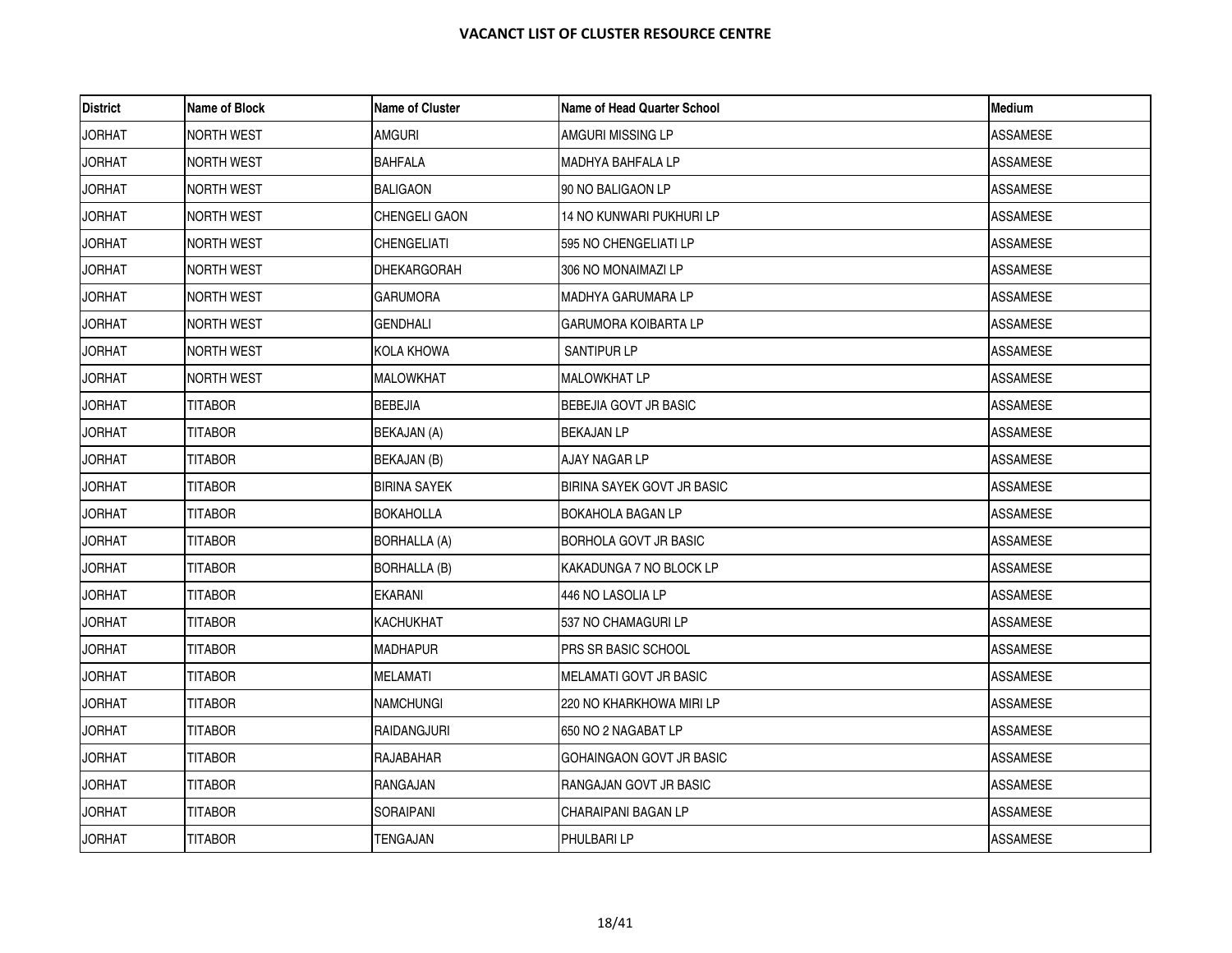| <b>District</b>     | Name of Block    | <b>Name of Cluster</b>    | Name of Head Quarter School    | <b>Medium</b>   |
|---------------------|------------------|---------------------------|--------------------------------|-----------------|
| <b>JORHAT</b>       | <b>TITABOR</b>   | <b>TITABOR</b>            | TITABOR TOWN GOVT JR BASIC     | <b>ASSAMESE</b> |
| <b>JORHAT</b>       | <b>TITABOR</b>   | <b>TURUNG</b>             | PATHAR GAON GOVT JR BASIC      | <b>ASSAMESE</b> |
| KAMRUP METRO        | <b>DIMORIA</b>   | <b>DIGARU</b>             | 36 NO. DIGARU JR. BASIC        | ASSAMESE        |
| <b>KAMRUP METRO</b> | <b>DIMORIA</b>   | <b>BARKHAT</b>            | <b>KAMALAJARI LPS</b>          | ASSAMESE        |
| <b>KAMRUP METRO</b> | <b>DIMORIA</b>   | <b>BARUABARI</b>          | <b>BARUABARILPS</b>            | <b>ASSAMESE</b> |
| KAMRUP METRO        | <b>DIMORIA</b>   | <b>DHOPGURI</b>           | DHARBAM ULANI LPS              | ASSAMESE        |
| KAMRUP METRO        | <b>DIMORIA</b>   | HAHARA                    | <b>HAHARA LPS</b>              | ASSAMESE        |
| KAMRUP METRO        | <b>DIMORIA</b>   | <b>KAMARKUCHI</b>         | KAMARKUCHI JR. BASIC SCHOOL    | <b>ASSAMESE</b> |
| KAMRUP METRO        | <b>DIMORIA</b>   | KHETRI                    | KHETRI ADARSHA LPS             | ASSAMESE        |
| KAMRUP METRO        | <b>DIMORIA</b>   | <b>MALAYBARI</b>          | <b>SANKARDEV LPS</b>           | ASSAMESE        |
| KAMRUP METRO        | <b>DIMORIA</b>   | <b>NARTAP</b>             | LURI LPS                       | <b>ASSAMESE</b> |
| KAMRUP METRO        | <b>DIMORIA</b>   | PACHIM MAYANG             | <b>DHAN KHUNDA LPS</b>         | ASSAMESE        |
| KAMRUP METRO        | <b>GUWAHATI</b>  | AMBARI FATASIL            | <b>FATASIL SISHU BIDYAPITH</b> | ASSAMESE        |
| KAMRUP METRO        | <b>GUWAHATI</b>  | <b>DAKSHIN GUWAHATI 2</b> | DAKSHIN GUWAHATI MES           | <b>ASSAMESE</b> |
| KAMRUP METRO        | <b>GUWAHATI</b>  | DAKSHIN GUWAHATI TC 1     | <b>BETKUCHI MES</b>            | ASSAMESE        |
| KAMRUP METRO        | <b>GUWAHATI</b>  | JALUKBARI 1               | <b>GARIGAON MEM</b>            | ASSAMESE        |
| <b>KAMRUP METRO</b> | <b>GUWAHATI</b>  | <b>MADHYA GUWAHATI</b>    | ASSAM RAILWAY HINDI MES        | <b>ASSAMESE</b> |
| KAMRUP METRO        | <b>GUWAHATI</b>  | <b>MALIGAON 1</b>         | <b>MALIGAON BENGALI LPS</b>    | ASSAMESE        |
| <b>KAMRUP METRO</b> | <b>GUWAHATI</b>  | MALIGAON 2                | <b>MALIGAON GIRLS MES</b>      | ASSAMESE        |
| KAMRUP METRO        | <b>IGUWAHATI</b> | MALIGAON 3                | DURGA SAROBAR MVS              | <b>ASSAMESE</b> |
| KAMRUP METRO        | <b>GUWAHATI</b>  | NOONMATI                  | <b>BHABANIPUR LPS</b>          | ASSAMESE        |
| <b>KAMRUP METRO</b> | <b>GUWAHATI</b>  | PURBANCHAL                | NOONMATI MES                   | ASSAMESE        |
| KAMRUP METRO        | <b>GUWAHATI</b>  | RAJDHANI 2                | KHANAPARA GOVT.JR BASIC SCHOOL | <b>ASSAMESE</b> |
| KAMRUP METRO        | <b>GUWAHATI</b>  | RAJDHANI 3                | <b>MAIDAMGAON ME</b>           | ASSAMESE        |
| KAMRUP METRO        | <b>GUWAHATI</b>  | RAJDHANI 4                | <b>BASISTHA VIDYAPITH MES</b>  | ASSAMESE        |
| KAMRUP METRO        | <b>GUWAHATI</b>  | RAJDHANI 5                | <b>GANDHI NAGAR MVS</b>        | <b>ASSAMESE</b> |
| KAMRUP METRO        | <b>GUWAHATI</b>  | RAJDHANI 6                | <b>GITANAGAR MES</b>           | <b>ASSAMESE</b> |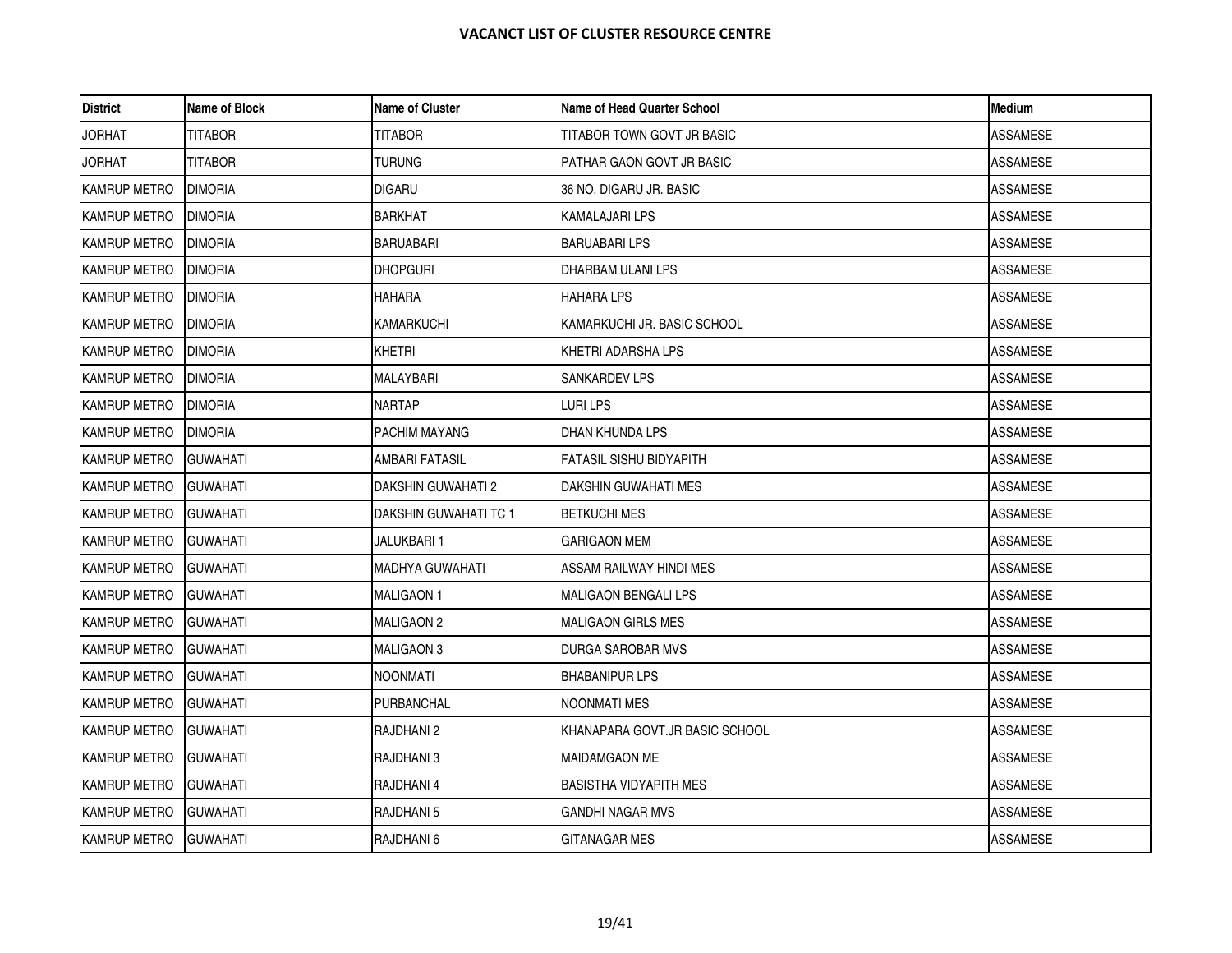| <b>District</b>     | Name of Block   | <b>Name of Cluster</b>                  | Name of Head Quarter School        | <b>Medium</b>   |
|---------------------|-----------------|-----------------------------------------|------------------------------------|-----------------|
| KAMRUP METRO        | <b>GUWAHATI</b> | RAJDHANI 1                              | <b>NARENGI MES</b>                 | <b>ASSAMESE</b> |
| <b>KAMRUP METRO</b> | <b>GUWAHATI</b> | SADAR <sub>1</sub>                      | JITENDRA NATH MES                  | <b>ASSAMESE</b> |
| <b>KAMRUP METRO</b> | <b>GUWAHATI</b> | SADAR 2                                 | GOVT. URBAN SR. BASIC SCHOOL       | ASSAMESE        |
| KAMRUP METRO        | <b>GUWAHATI</b> | SADAR <sub>3</sub>                      | <b>MACHKHOWA MVS</b>               | <b>ASSAMESE</b> |
| <b>KAMRUP METRO</b> | <b>GUWAHATI</b> | SADAR 4                                 | RUPNAGAR VIDYAPITH                 | <b>ASSAMESE</b> |
| KAMRUP METRO        | <b>GUWAHATI</b> | UZAN BAZAR                              | CHENIKUTHI JR. BASIC SCHOOL        | ASSAMESE        |
| KAMRUP METRO        | <b>RANI</b>     | NO. 1 AZARA                             | AZARA MVS                          | <b>ASSAMESE</b> |
| KAMRUP METRO        | RANI            | <b>GARAL</b>                            | <b>GARAL MK ME</b>                 | <b>ASSAMESE</b> |
| <b>KAMRUP RURAL</b> | <b>BOKO</b>     | 70 NO. DAKSHIN PUB LUKI                 | SAMUKA SR. BASIC                   | <b>GARO</b>     |
| <b>KAMRUP RURAL</b> | <b>BOKO</b>     | 76 NO. DAKSHIN PACHIM LUKI              | DAMRANG BORJULI MES                | <b>GARO</b>     |
| <b>KAMRUP RURAL</b> | <b>BOKO</b>     | <b>DAKSHIN BANGAON</b>                  | <b>KINANGAON LPS</b>               | <b>GARO</b>     |
| <b>KAMRUP RURAL</b> | <b>BOKO</b>     | HAHIM                                   | <b>HAHIM MES</b>                   | <b>GARO</b>     |
| <b>KAMRUP RURAL</b> | <b>BOKO</b>     | NO. 9 DAKSHIN PUB BOKO                  | <b>GOHALKONA LPS</b>               | <b>GARO</b>     |
| <b>KAMRUP RURAL</b> | <b>BOKO</b>     | 73 NO. PACHIM BEKELI                    | 2 NO. UTTAR CHEKHADARI MAJPARA LPS | <b>ASSAMESE</b> |
| <b>KAMRUP RURAL</b> | <b>BOKO</b>     | 74 NO. PUB LUKI                         | PURANMAL JAIN MES                  | ASSAMESE        |
| <b>KAMRUP RURAL</b> | <b>BOKO</b>     | 75 NO. DAKSHIN LUKI                     | GAMARIMURA MVS                     | <b>GARO</b>     |
| <b>KAMRUP RURAL</b> | <b>BOKO</b>     | NO. 72 UTTAR BEKELI                     | <b>KHALIHA MES</b>                 | <b>ASSAMESE</b> |
| <b>KAMRUP RURAL</b> | <b>BOKO</b>     | 6 NO. UTTAR DAKSHIN BANGAON OUPHULA LPS |                                    | <b>ASSAMESE</b> |
| <b>KAMRUP RURAL</b> | <b>BOKO</b>     | 71 NO. PUB BEKELI                       | DILINGA AN. MES                    | ASSAMESE        |
| <b>KAMRUP RURAL</b> | <b>BOKO</b>     | NO. 8 DAKSHIN BANGAON                   | <b>RAMYAPUR MES</b>                | ASSAMESE        |
| <b>KAMRUP RURAL</b> | <b>CHAMARIA</b> | I NO. MAHTOLI                           | SONTOLI HSS                        | <b>ASSAMESE</b> |
| <b>KAMRUP RURAL</b> | <b>CHAMARIA</b> | <b>BARUAGAON</b>                        | <b>BALIZAR MEM</b>                 | ASSAMESE        |
| <b>KAMRUP RURAL</b> | <b>CHAMARIA</b> | CHAMARIA                                | CHAMARIA GOVT. SR. BASIC SCHOOL    | <b>ASSAMESE</b> |
| <b>KAMRUP RURAL</b> | <b>CHAMARIA</b> | HEKRA                                   | <b>MANDIRA JOGIPARA MES</b>        | <b>ASSAMESE</b> |
| <b>KAMRUP RURAL</b> | <b>CHAMARIA</b> | JAMLAI KALYANPUR                        | NAITOR BIDYANAGAR MES              | ASSAMESE        |
| KAMRUP RURAL        | <b>CHAMARIA</b> | KISMAT KATHMI                           | J.K.O MEM                          | ASSAMESE        |
| <b>KAMRUP RURAL</b> | <b>CHAMARIA</b> | NAGARBERA                               | <b>SHANKARDEV HS</b>               | <b>ASSAMESE</b> |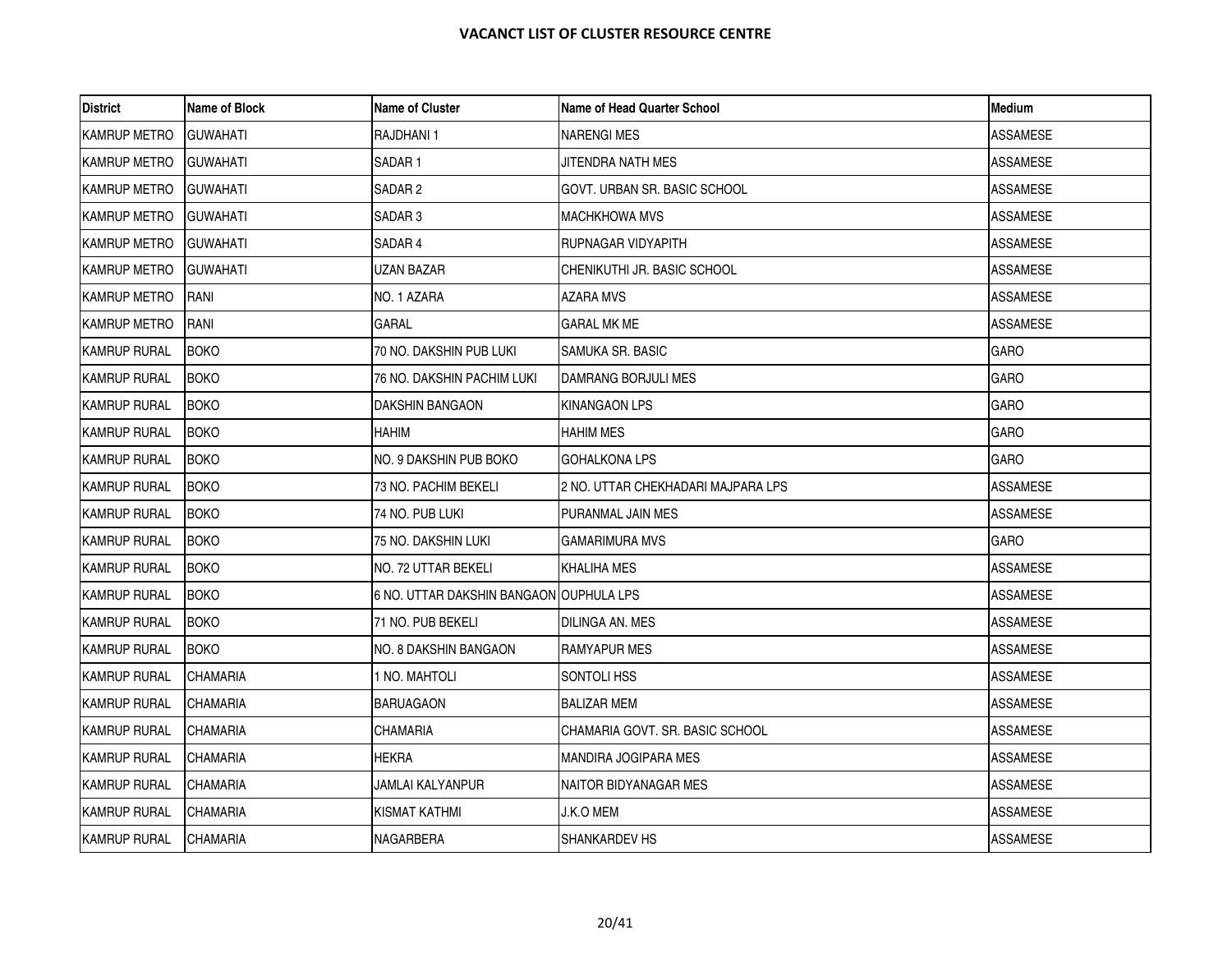| District            | Name of Block    | <b>Name of Cluster</b>   | Name of Head Quarter School      | <b>Medium</b>   |
|---------------------|------------------|--------------------------|----------------------------------|-----------------|
| <b>KAMRUP RURAL</b> | <b>CHAMARIA</b>  | RANGAPANI                | IRANGAPANI ANCHALIK GIRLS MEM    | <b>ASSAMESE</b> |
| <b>KAMRUP RURAL</b> | <b>CHHAYGAON</b> | 19 NO. BAMUNIGAON        | <b>BAMUNIGAON LPS</b>            | ASSAMESE        |
| <b>KAMRUP RURAL</b> | <b>CHHAYGAON</b> | <b>BALASIDDHI</b>        | 111 NO. BALASIDDHI LPS           | ASSAMESE        |
| <b>KAMRUP RURAL</b> | CHHAYGAON        | <b>BARTARI</b>           | NATUN BARTARI LPS                | ASSAMESE        |
| <b>KAMRUP RURAL</b> | <b>CHHAYGAON</b> | <b>CHAMPUPARA</b>        | CHAMPUPARA GAON LPS              | ASSAMESE        |
| <b>KAMRUP RURAL</b> | <b>CHHAYGAON</b> | DAKSHIN PANTAN           | <b>HATIGARH LPS</b>              | <b>ASSAMESE</b> |
| <b>KAMRUP RURAL</b> | CHHAYGAON        | <b>GOBORDHAN</b>         | 1161 NO. GOBORDHAN LPS           | ASSAMESE        |
| KAMRUP RURAL        | <b>CHHAYGAON</b> | <b>GUMI BANKAKATA</b>    | <b>GUMI BANKAKATA</b>            | ASSAMESE        |
| <b>KAMRUP RURAL</b> | <b>CHHAYGAON</b> | <b>MAJORTOP</b>          | <b>MAJORTOP LPS</b>              | <b>ASSAMESE</b> |
| <b>KAMRUP RURAL</b> | CHHAYGAON        | SAPARTARI                | <b>BANIAPARA MVS</b>             | ASSAMESE        |
| <b>KAMRUP RURAL</b> | CHHAYGAON        | TUKRAPARA                | TULSI KALITA MEMORIA LPS         | <b>ASSAMESE</b> |
| <b>KAMRUP RURAL</b> | <b>HAJO</b>      | <b>BAMUNDI</b>           | HATIMURA BAMUNDI LPS             | ASSAMESE        |
| <b>KAMRUP RURAL</b> | <b>HAJO</b>      | <b>BANGALPARA</b>        | <b>BANGALPARA LPS</b>            | ASSAMESE        |
| KAMRUP RURAL        | <b>HAJO</b>      | <b>BORAMBOI</b>          | 604 NO. MOKHANIA BARANGHATI LPS  | <b>ASSAMESE</b> |
| <b>KAMRUP RURAL</b> | <b>HAJO</b>      | <b>DADARA</b>            | DADARA JR. BASIC                 | ASSAMESE        |
| KAMRUP RURAL        | <b>HAJO</b>      | <b>DAMPUR</b>            | PUB DAMPUR LPS                   | ASSAMESE        |
| KAMRUP RURAL        | <b>HAJO</b>      | <b>DOMDAMA</b>           | <b>BARDADHI SANKARDEV LPS</b>    | <b>ASSAMESE</b> |
| <b>KAMRUP RURAL</b> | <b>HAJO</b>      | KALITAKUCHI              | BARUAHBARI LPS                   | ASSAMESE        |
| KAMRUP RURAL        | <b>HAJO</b>      | NO. 1 HAJO               | <b>HAJO BHARALITOLA LPS</b>      | ASSAMESE        |
| KAMRUP RURAL        | <b>HAJO</b>      | RAMDIA                   | <b>BANGALTOLA JAGGANNATH LPS</b> | ASSAMESE        |
| <b>KAMRUP RURAL</b> | <b>HAJO</b>      | SANIADI                  | 737 NO. DALOITOLA LPS            | <b>ASSAMESE</b> |
| KAMRUP RURAL        | <b>HAJO</b>      | <b>BONGSHAR</b>          | BONGSHAR ADARSHA LPS             | ASSAMESE        |
| <b>KAMRUP RURAL</b> | <b>HAJO</b>      | HALOGAON - LAH - KAYATOL | <b>HALOGAON BALIKA LPS</b>       | ASSAMESE        |
| <b>KAMRUP RURAL</b> | <b>HAJO</b>      | JAPIA - HELESSA          | NO. 2 HELESSA LPS                | <b>ASSAMESE</b> |
| <b>KAMRUP RURAL</b> | <b>HAJO</b>      | KHOPANIKUCHI             | KHOPANIKUCHI ANCHALICK ME MAD.   | ASSAMESE        |
| <b>KAMRUP RURAL</b> | <b>HAJO</b>      | NO. 2 HAJO               | HAJO KUSHABOI LPS                | <b>ASSAMESE</b> |
| <b>KAMRUP RURAL</b> | <b>HAJO</b>      | <b>SUALKUCHI</b>         | <b>SUALKUCHI BOYS MVS</b>        | <b>ASSAMESE</b> |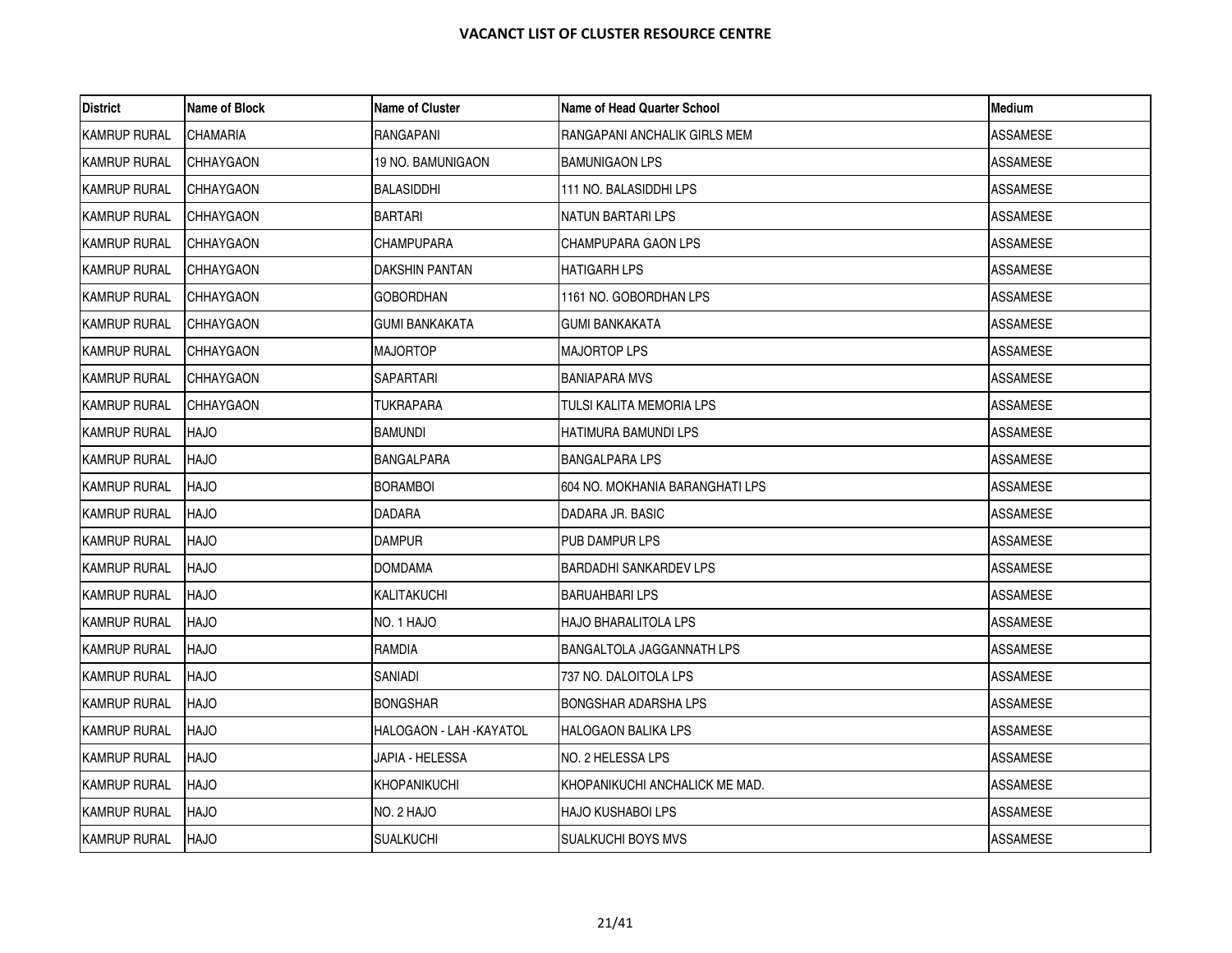| <b>District</b>     | Name of Block   | <b>Name of Cluster</b> | <b>Name of Head Quarter School</b>       | Medium          |
|---------------------|-----------------|------------------------|------------------------------------------|-----------------|
| <b>KAMRUP RURAL</b> | <b>KAMALPUR</b> | <b>BARDEKPAR</b>       | KESHAB DAS LPS                           | <b>ASSAMESE</b> |
| <b>KAMRUP RURAL</b> | <b>KAMALPUR</b> | <b>BARSIL</b>          | SARIKOT BARGAON MES                      | <b>ASSAMESE</b> |
| <b>KAMRUP RURAL</b> | <b>KAMALPUR</b> | <b>BORKA</b>           | 255 NO. BORKA LPS                        | ASSAMESE        |
| <b>KAMRUP RURAL</b> | KAMALPUR        | <b>GUIYA</b>           | GUIYA BALAK LPS                          | ASSAMESE        |
| <b>KAMRUP RURAL</b> | <b>KAMALPUR</b> | <b>KENDUKONA</b>       | 2 NO. BAMUNGAON                          | ASSAMESE        |
| <b>KAMRUP RURAL</b> | KAMALPUR        | <b>PUTHIMARI</b>       | SUNDASAL SANGKAR LPS                     | ASSAMESE        |
| <b>KAMRUP RURAL</b> | <b>KAMALPUR</b> | SONAPUR                | RAIPAT SARIGAON MES                      | ASSAMESE        |
| <b>KAMRUP RURAL</b> | <b>KARARA</b>   | <b>AGDALA</b>          | KHUDRAPALAHA LPS                         | <b>ASSAMESE</b> |
| <b>KAMRUP RURAL</b> | KARARA          | <b>BIHDIA</b>          | SASTIPATHAK LPS                          | ASSAMESE        |
| <b>KAMRUP RURAL</b> | <b>KARARA</b>   | <b>DHOPATARI</b>       | DHOPATARI SILBHARAL LPS                  | ASSAMESE        |
| <b>KAMRUP RURAL</b> | <b>KARARA</b>   | <b>KARARA</b>          | NANARA BALAK LPS                         | ASSAMESE        |
| <b>KAMRUP RURAL</b> | <b>KARARA</b>   | <b>MUKTAPUR</b>        | <b>BARGAON BAPUJI MES</b>                | ASSAMESE        |
| <b>KAMRUP RURAL</b> | KARARA          | <b>NAGAON</b>          | NO. 1 BARHATA LPS                        | ASSAMESE        |
| <b>KAMRUP RURAL</b> | <b>KARARA</b>   | TITKUCHI               | <b>MALIBARI LPS</b>                      | <b>ASSAMESE</b> |
| <b>KAMRUP RURAL</b> | KARARA          | BARDANGERIKUCHI-A      | KHEPKUCHI ADARSHA LPS                    | ASSAMESE        |
| <b>KAMRUP RURAL</b> | KARARA          | JATIABHANGRA           | NO. 891 JATIABHANGRA LPS                 | ASSAMESE        |
| <b>KAMRUP RURAL</b> | KARARA          | MANDAKATA-A            | MANDAKATA BAGAN LPS                      | ASSAMESE        |
| <b>KAMRUP RURAL</b> | RAMPUR          | <b>AMRANGA</b>         | AMRANGA LPS                              | ASSAMESE        |
| <b>KAMRUP RURAL</b> | <b>RAMPUR</b>   | JAJI                   | DOHAJATIA ANCHALIK MES                   | ASSAMESE        |
| <b>KAMRUP RURAL</b> | <b>RAMPUR</b>   | LOHARGHAT              | LOHARGHAT GOVT. MVS                      | <b>ASSAMESE</b> |
| <b>KAMRUP RURAL</b> | <b>RAMPUR</b>   | <b>MANIARI TINIALI</b> | MANIARI TINIALI LPS                      | ASSAMESE        |
| <b>KAMRUP RURAL</b> | <b>RAMPUR</b>   | PALASBARI              | PALASBARI R.K CHOUDHURY SR. BASIC SCHOOL | ASSAMESE        |
| <b>KAMRUP RURAL</b> | <b>RAMPUR</b>   | UTTAR RAMPUR           | NAHIRA L.N ME                            | ASSAMESE        |
| <b>KAMRUP RURAL</b> | <b>RAMPUR</b>   | <b>BARDUAR BAGAN</b>   | LADUGURI LPS                             | ASSAMESE        |
| <b>KAMRUP RURAL</b> | <b>RAMPUR</b>   | RAMPUR                 | RAMPUR MVS                               | ASSAMESE        |
| <b>KAMRUP RURAL</b> | <b>RAMPUR</b>   | <b>BATARHAT</b>        | HALIGAON ME MADRASSA                     | ASSAMESE        |
| <b>KAMRUP RURAL</b> | <b>RAMPUR</b>   | <b>BONGARA</b>         | <b>GODEBARI ME</b>                       | <b>ASSAMESE</b> |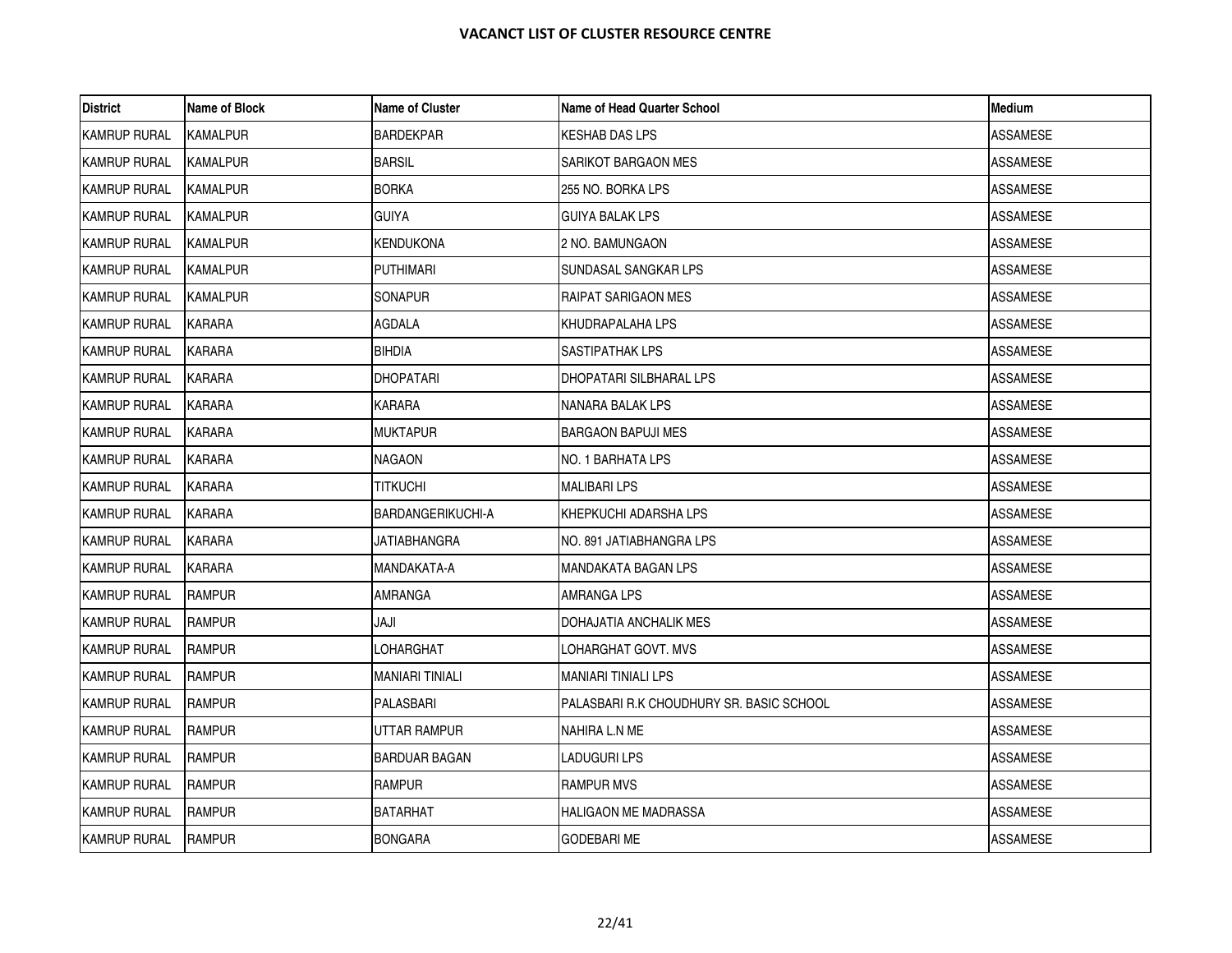| <b>District</b>     | Name of Block          | <b>Name of Cluster</b>       | Name of Head Quarter School                        | <b>Medium</b>   |
|---------------------|------------------------|------------------------------|----------------------------------------------------|-----------------|
| <b>KAMRUP RURAL</b> | <b>RAMPUR</b>          | SARPARA                      | <b>SARPARA MVS</b>                                 | ASSAMESE        |
| <b>KAMRUP RURAL</b> | <b>RAMPUR</b>          | <b>BANGALIBILA</b>           | KATARABARI LPS, BANGALIBILA, SATGAON JANAJATIYA ME | <b>ASSAMESE</b> |
| <b>KAMRUP RURAL</b> | RANGIA                 | BIRADUTTA                    | 57 NO. DAGAON LPS                                  | ASSAMESE        |
| <b>KAMRUP RURAL</b> | RANGIA                 | <b>BALISATRA</b>             | <b>BALISATRA LPS</b>                               | ASSAMESE        |
| <b>KAMRUP RURAL</b> | <b>RANGIA</b>          | <b>BARDAL</b>                | 54 NO. KACHARI SOLMARI LP                          | ASSAMESE        |
| <b>KAMRUP RURAL</b> | RANGIA                 | <b>BARIGOG</b>               | 31 NO. NIZ BARIGOG JB                              | ASSAMESE        |
| <b>KAMRUP RURAL</b> | RANGIA                 | <b>BESSENNALA</b>            | 118 NO. BISSENNELA JB                              | ASSAMESE        |
| <b>KAMRUP RURAL</b> | <b>RANGIA</b>          | HARADUTTA                    | 3 NO. HASANG LPS                                   | <b>ASSAMESE</b> |
| <b>KAMRUP RURAL</b> | RANGIA                 | DHUHI NOWABALA               | DHUHI NOWABALA LPS                                 | ASSAMESE        |
| <b>KAMRUP RURAL</b> | RANGIA                 | <b>JAYANTIPUR</b>            | JAYANTIPUR JB                                      | ASSAMESE        |
| <b>KAMRUP RURAL</b> | <b>RANGIA</b>          | <b>KAYAN BARPULLA</b>        | 2 NO. PALEPARA LPS                                 | <b>ASSAMESE</b> |
| <b>KAMRUP RURAL</b> | RANGIA                 | <b>MADHUKUCHI</b>            | 53 NO. ATHRA JB                                    | ASSAMESE        |
| <b>KAMRUP RURAL</b> | RANGIA                 | <b>MADYA PANDURI</b>         | 116 NO. BATAKUCHI JB                               | ASSAMESE        |
| <b>KAMRUP RURAL</b> | <b>RANGIA</b>          | RANGIA URBAN II              | <b>RANGIA HINDI LPS</b>                            | ASSAMESE        |
| KAMRUP RURAL        | RANGIA                 | URBAN I                      | RANGIA PRACTISING LPS                              | ASSAMESE        |
| <b>KAMRUP RURAL</b> | RANI                   | NO. 1 DAKSHIN BHOLAGAON      | <b>MATEIKHAR MVS</b>                               | ASSAMESE        |
| <b>KAMRUP RURAL</b> | RANI                   | NO. 2 DAKSHIN BHOLAGAON      | <b>MAIRAPUR MES</b>                                | ASSAMESE        |
| <b>KAMRUP RURAL</b> | RANI                   | UTTAR BHOLAGAON              | SIKARHATI MVS                                      | ASSAMESE        |
| <b>KAMRUP RURAL</b> | RANI                   | RANI -I                      | <b>RANILPS</b>                                     | ASSAMESE        |
| KAMRUP RURAL        | RANI                   | NO. 2 RANI                   | <b>GARBHANGA LPS</b>                               | ASSAMESE        |
| KARIMGANJ           | <b>BADARPUR</b>        | LAMAJUAR                     | 76 NO. KANKALASH LPS                               | <b>BANGLA</b>   |
| KARIMGANJ           | <b>BADARPUR</b>        | <b>SOUTH BADARPUR</b>        | 611 NO. KAMRANGI LPS                               | <b>BANGLA</b>   |
| KARIMGANJ           | <b>BADARPUR</b>        | <b>SRIGOURI</b>              | 217 NO. CHARUBALA LPS                              | <b>BANGLA</b>   |
| KARIMGANJ           | <b>NORTH KARIMGANJ</b> | NORTH KARIMGANJ              | 1079 NO DHIT LPS                                   | <b>BANGLA</b>   |
| KARIMGANJ           | <b>PATHERKANDI</b>     | 1.BALIPIPLA                  | <b>BALIPIPLA MV SCHOOL</b>                         | <b>BANGLA</b>   |
| KARIMGANJ           | <b>PATHERKANDI</b>     | 1.HATIKHIRA<br>DEMO ADDOMD   | <b>HATIKHIRA ME SCHOOL</b>                         | <b>BANGLA</b>   |
| KARIMGANJ           | PATHERKANDI            | 1.ISABHEEL<br>יסושו וסושו. מ | KOTAMONI MV SCHOOL                                 | <b>BANGLA</b>   |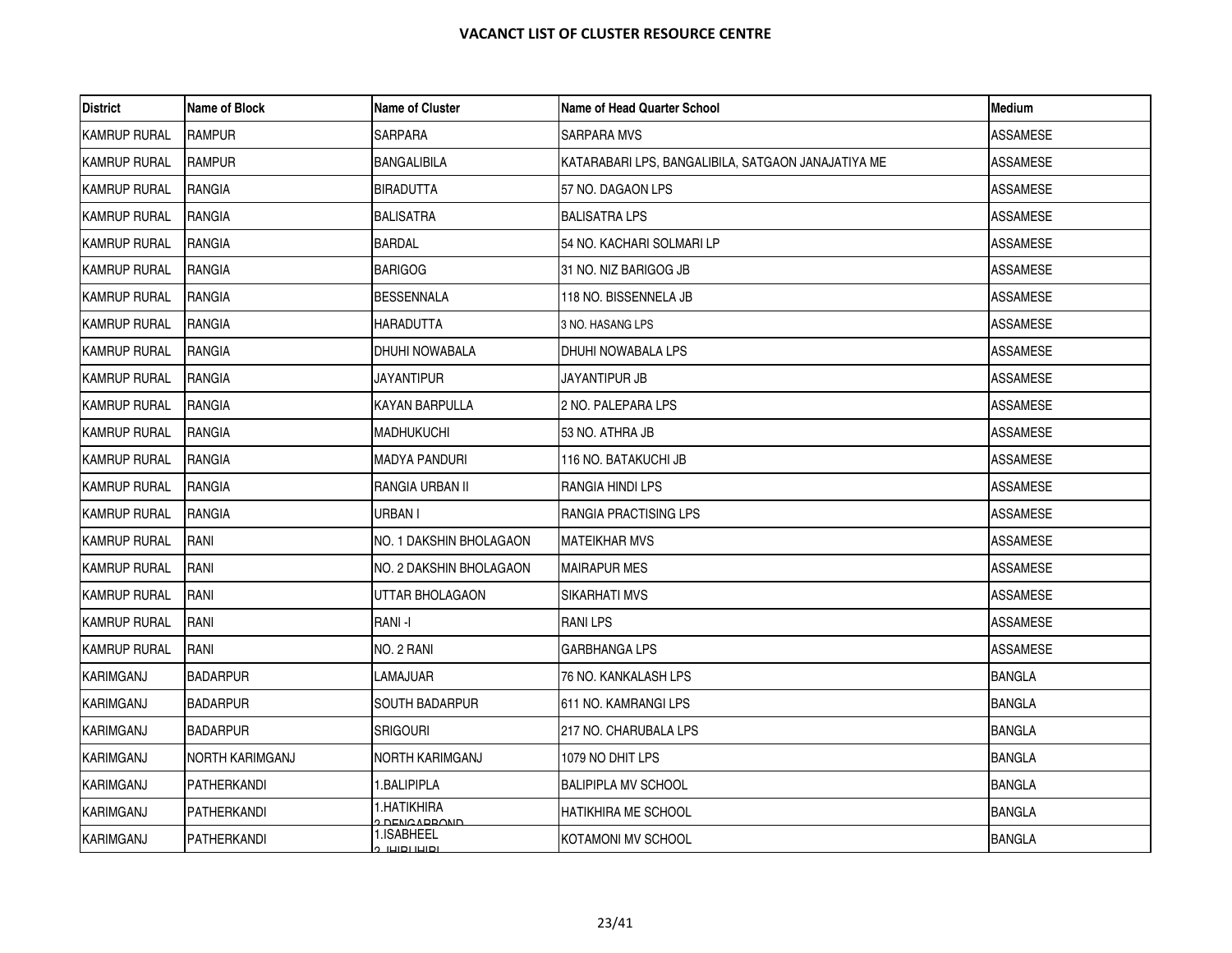| <b>District</b>  | Name of Block      | Name of Cluster                     | Name of Head Quarter School      | <b>Medium</b> |
|------------------|--------------------|-------------------------------------|----------------------------------|---------------|
| KARIMGANJ        | PATHERKANDI        | 1.JHERJHERI<br><u>, ומומו וגם ג</u> | 160 JHERJHERI LP SCHOOL          | <b>BANGLA</b> |
| KARIMGANJ        | <b>PATHERKANDI</b> | 1.PATHINI<br>MENLY                  | <b>PATHINI ME SCHOOL</b>         | <b>BANGLA</b> |
| KARIMGANJ        | PATHERKANDI        | BAGHAN -A                           | 427 KATHALTALI LP SCHOOL         | <b>BANGLA</b> |
| KARIMGANJ        | PATHERKANDI        | BAGHAN-B                            | RAMDARAS ME SCHOOL               | <b>BANGLA</b> |
| <b>KARIMGANJ</b> | <b>PATHERKANDI</b> | <b>BANDARKONA - A</b>               | <b>R.L.S.ME SCHOOL</b>           | <b>BANGLA</b> |
| KARIMGANJ        | PATHERKANDI        | <b>BANDARKONA-B</b>                 | 741 BINODINI LP SCHOOL           | <b>BANGLA</b> |
| KARIMGANJ        | <b>PATHERKANDI</b> | DHALCHERRA - A                      | 132 BILBARI LP SCHOOL            | <b>BANGLA</b> |
| KARIMGANJ        | PATHERKANDI        | FORIDKONA DUHALIA -A                | 497 BANIBIDYAPITH LP SCHOOL      | <b>BANGLA</b> |
| KARIMGANJ        | PATHERKANDI        | JURBARIBARI DEFALALA -A             | <b>MA CHOUDHURY MEMORIAL MES</b> | <b>BANGLA</b> |
| <b>KARIMGANJ</b> | PATHERKANDI        | JURBARIBARI DEFALALA -B             | HAZI USUF ALI ME SCHOOL          | <b>BANGLA</b> |
| <b>KARIMGANJ</b> | PATHERKANDI        | KABARIBOND -B                       | TILABARI ME SCHOOL               | <b>BANGLA</b> |
| KARIMGANJ        | PATHERKANDI        | KALKALIGHAT -A                      | S.P.ROY ME SCHOOL                | <b>BANGLA</b> |
| KARIMGANJ        | PATHERKANDI        | KALKALIGHAT -B                      | 321 JAMIRALA LP SCHOOL           | <b>BANGLA</b> |
| KARIMGANJ        | PATHERKANDI        | KANAIBAZAR                          | YUBOKALYAN ME SCHOOL             | <b>BANGLA</b> |
| KARIMGANJ        | PATHERKANDI        | KUKITAL                             | 434 SHIBCHARAN LP SCHOOL         | <b>BANGLA</b> |
| <b>KARIMGANJ</b> | R.K.NAGAR          | BARUALA                             | <b>BARUALA MES</b>               | <b>BANGLA</b> |
| KARIMGANJ        | R.K.NAGAR          | <b>BHAIRABNAGAR II</b>              | <b>CHARARPAR MES</b>             | <b>BANGLA</b> |
| <b>KARIMGANJ</b> | R.K.NAGAR          | <b>BINODINI</b>                     | 120 NO. GULCHERRA LPS            | <b>BANGLA</b> |
| KARIMGANJ        | R.K.NAGAR          | CHARGOLA                            | 760 NO. CHARGOLA LPS             | <b>BANGLA</b> |
| <b>KARIMGANJ</b> | R.K.NAGAR          | CHERAGI MIDDLE                      | 734 NO. CHERAGI NAGAR HINDI LPS  | <b>BANGLA</b> |
| KARIMGANJ        | R.K.NAGAR          | <b>CHERAGI NORTH</b>                | 190 NO. CHERAGI FOREST LPS       | <b>BANGLA</b> |
| KARIMGANJ        | R.K.NAGAR          | CHERAGI SOUTH                       | <b>RANGPUR MIDDLE</b>            | <b>BANGLA</b> |
| KARIMGANJ        | R.K.NAGAR          | DARGARBOND                          | 13 NO. DARGARBOND LPS            | <b>BANGLA</b> |
| KARIMGANJ        | R.K.NAGAR          | <b>DULLAVCHERRA</b>                 | 753 NO. DULLAVCHERRA LPS         | <b>BANGLA</b> |
| <b>KARIMGANJ</b> | R.K.NAGAR          | <b>FAKUA</b>                        | AKHILNATH MES                    | BANGLA        |
| <b>KARIMGANJ</b> | R.K.NAGAR          | GAMARIA                             | 313 NO. GAMARIA LPS              | <b>BANGLA</b> |
| KARIMGANJ        | R.K.NAGAR          | GANDHINAGAR                         | 942 NO. BISHNUPUR LPS            | <b>BANGLA</b> |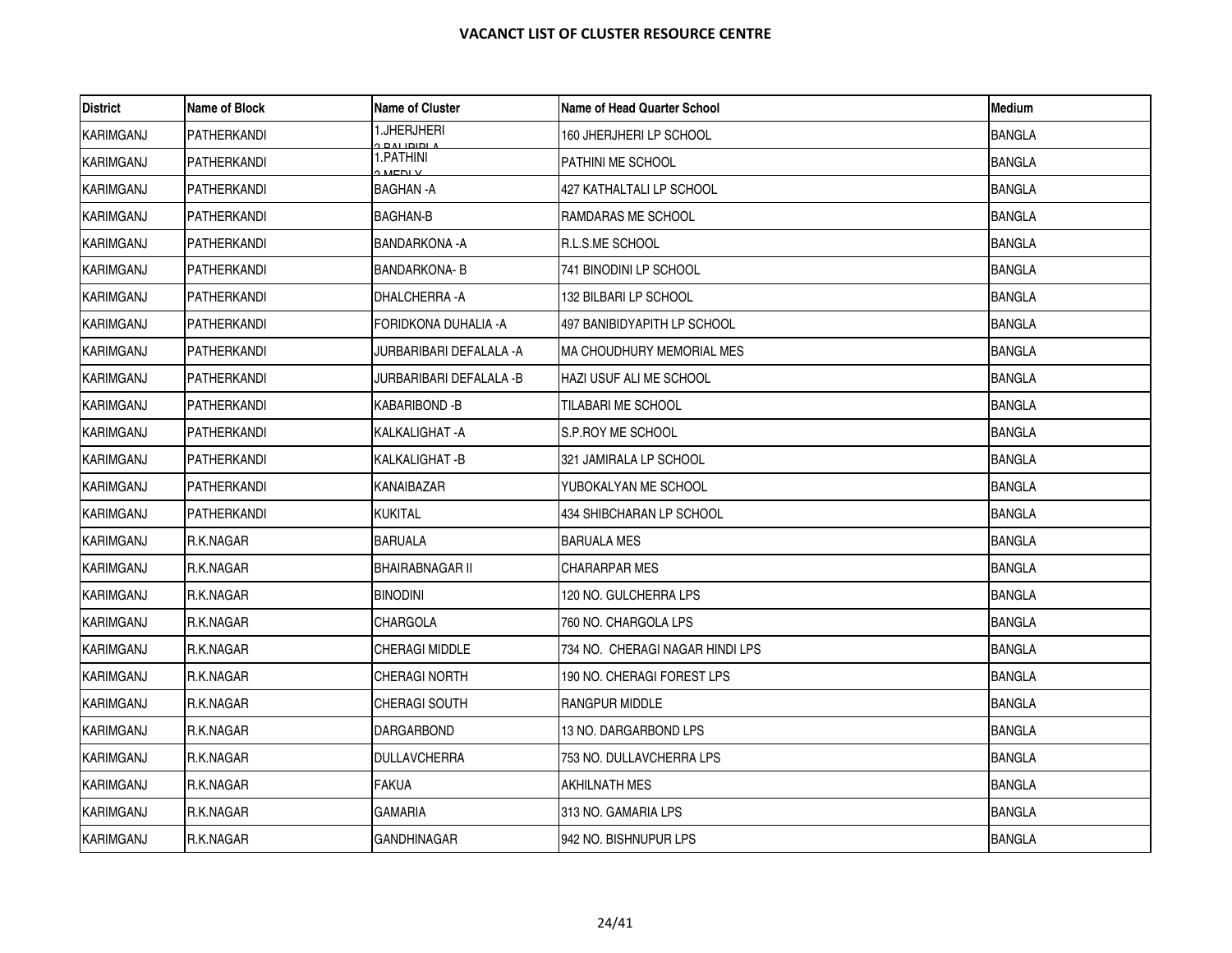| <b>District</b>  | Name of Block          | <b>Name of Cluster</b> | <b>Name of Head Quarter School</b> | <b>Medium</b>   |
|------------------|------------------------|------------------------|------------------------------------|-----------------|
| KARIMGANJ        | R.K.NAGAR              | GOBINDAGANJ            | <b>BAIDYANATH MIDDLE</b>           | <b>BANGLA</b>   |
| KARIMGANJ        | R.K.NAGAR              | <b>KALINAGAR</b>       | 744 NO. KALINAGAR LPS              | <b>BANGLA</b>   |
| KARIMGANJ        | R.K.NAGAR              | KAZIRBAZAR I           | 618 NO CHAGIKHAURI LPS             | <b>BANGLA</b>   |
| KARIMGANJ        | R.K.NAGAR              | LALCHERRA I            | 758 NO. GOOMBIRA LPS               | <b>BANGLA</b>   |
| KARIMGANJ        | R.K.NAGAR              | <b>LALCHERRA II</b>    | <b>BUDHAN MES</b>                  | <b>BANGLA</b>   |
| KARIMGANJ        | R.K.NAGAR              | NAYATILLA              | PUBLIC MES                         | <b>BANGLA</b>   |
| KARIMGANJ        | R.K.NAGAR              | PALADAHAR              | 82 NO. PALADAHAR LPS               | <b>BANGLA</b>   |
| <b>KARIMGANJ</b> | R.K.NAGAR              | PATHAKHAURI            | 831 NO. BUDHAIKURI LPS             | <b>BANGLA</b>   |
| KARIMGANJ        | R.K.NAGAR              | PATIALA                | 377 NO. POLLIMANGAL LPS            | <b>BANGLA</b>   |
| KARIMGANJ        | R.K.NAGAR              | SINGLACHERRA MIDDLE    | 616 NO. BERANGA LPS                | <b>BANGLA</b>   |
| <b>KARIMGANJ</b> | R.K.NAGAR              | SINGLACHERRA NORTH     | 762 NO. SINGLACHERRA LPS           | <b>BANGLA</b>   |
| KARIMGANJ        | R.K.NAGAR              | SINGLACHERRA SOUTH     | 763 NO. MAGURACHERRA LPS           | <b>BANGLA</b>   |
| KARIMGANJ        | R.K.NAGAR              | VETERBOND II           | NEHRU GIRLS MV.SCHOOL              | <b>BANGLA</b>   |
| KARIMGANJ        | <b>SOUTH KARIMGANJ</b> | <b>AUROBINDO</b>       | TALTALA JANAKALYAN SR.BASIC        | <b>BANGLA</b>   |
| KARIMGANJ        | SOUTH KARIMGANJ        | <b>BANKIM CHANDRA</b>  | JATAI ME                           | <b>BANGLA</b>   |
| KARIMGANJ        | <b>SOUTH KARIMGANJ</b> | DR.S.P.R.KRISHNAN      | DR.S.P.R.K.ME                      | <b>BANGLA</b>   |
| KARIMGANJ        | ISOUTH KARIMGANJ       | JAWAHARLAL NEHERU      | 46 SUBUDH KISHOR L.P.              | <b>BANGLA</b>   |
| KARIMGANJ        | <b>SOUTH KARIMGANJ</b> | JIBANANANDA            | KANAKOUR MEM                       | <b>BANGLA</b>   |
| KARIMGANJ        | SOUTH KARIMGANJ        | LAL BAHADUR SHASTRI    | rohimpur me                        | <b>BANGLA</b>   |
| KARIMGANJ        | SOUTH KARIMGANJ        | SARAJINI NAIDU         | PALLIMANGAL VIDYAPITH              | <b>BANGLA</b>   |
| KARIMGANJ        | <b>SOUTH KARIMGANJ</b> | <b>SARAT CHANDRA</b>   | <b>BOLESHWAR MEM</b>               | <b>BANGLA</b>   |
| KARIMGANJ        | SOUTH KARIMGANJ        | SUBASH CH.BOSE         | KARNAMADHU ME                      | <b>BANGLA</b>   |
| KARIMGANJ        | <b>SOUTH KARIMGANJ</b> | SWAMI VIVEKANANDA      | PALLIMANGAL ME                     | <b>BANGLA</b>   |
| KARIMGANJ        | <b>URBAN</b>           | LONGAI ROAD CRC        | R.C.GIRLS M.V.SCHOOL               | <b>BANGLA</b>   |
| LAKHIMPUR        | <b>BIHPURIA</b>        | <b>BADATI JAMUGURI</b> | JAPJUP MVS                         | ASSAMESE        |
| LAKHIMPUR        | <b>BIHPURIA</b>        | <b>BIHPURIA EXT.</b>   | BIHPURIA SADAR LPS                 | ASSAMESE        |
| LAKHIMPUR        | <b>BIHPURIA</b>        | BONGAL MORA EXT.       | LIKHAK CHAPORI JANAJATI MES        | <b>ASSAMESE</b> |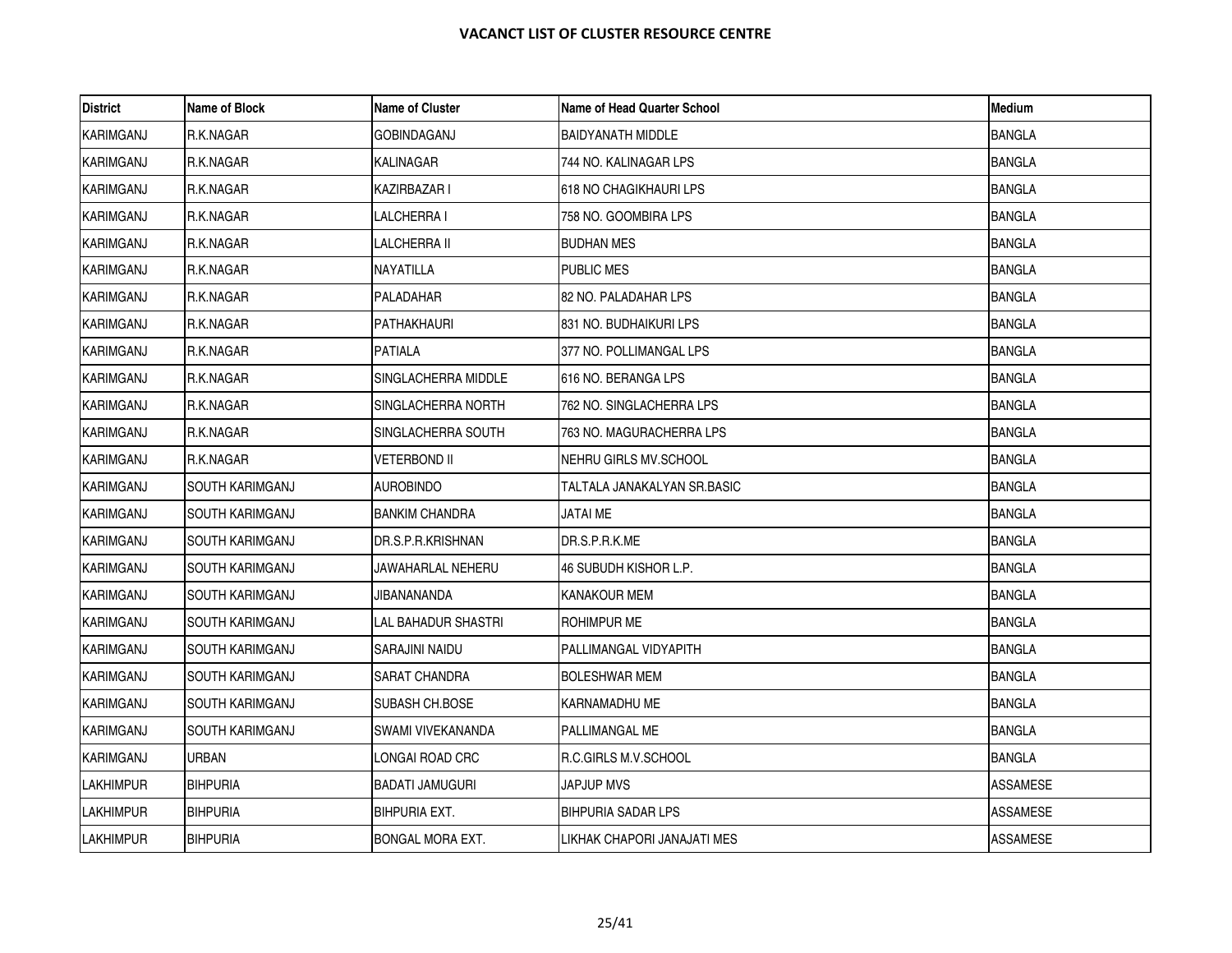| <b>District</b>  | Name of Block      | <b>Name of Cluster</b>  | Name of Head Quarter School    | Medium          |
|------------------|--------------------|-------------------------|--------------------------------|-----------------|
| <b>LAKHIMPUR</b> | <b>BIHPURIA</b>    | JUBA NAGAR EXT.         | 1 NO. ISLAMPUR BLOCK LPS       | <b>ASSAMESE</b> |
| <b>LAKHIMPUR</b> | <b>BIHPURIA</b>    | PUB DIKRONG             | POKADOL GANDHIA MES            | <b>ASSAMESE</b> |
| <b>LAKHIMPUR</b> | <b>BIHPURIA</b>    | PUB DIKRONG EXT.        | LAHALIAL MVS                   | ASSAMESE        |
| <b>LAKHIMPUR</b> | <b>BIHPURIA</b>    | TINTHANGIA EXT.         | <b>ISLAMPUR DOULATPUR LPS</b>  | ASSAMESE        |
| <b>LAKHIMPUR</b> | <b>BORDOLONI</b>   | <b>BILMUKH</b>          | 527 NO. GA-DANGAR CHUK LPS     | <b>ASSAMESE</b> |
| <b>LAKHIMPUR</b> | <b>BORDOLONI</b>   | <b>BILMUKH EXT.</b>     | KALABARI MVS                   | <b>ASSAMESE</b> |
| <b>LAKHIMPUR</b> | <b>BORDOLONI</b>   | BORDOI BAM EXT.         | 565 NO. CHENAI LPS             | ASSAMESE        |
| <b>LAKHIMPUR</b> | <b>BORDOLONI</b>   | <b>BORKHA MUKH EXT.</b> | NAMANI BORKHAMUKH LPS          | <b>ASSAMESE</b> |
| <b>LAKHIMPUR</b> | <b>BORDOLONI</b>   | DEWALIA                 | 397 NO. LAKHIPUKHURI LPS       | ASSAMESE        |
| <b>LAKHIMPUR</b> | <b>BORDOLONI</b>   | DEWALIA EXT.            | PURANI GOBINDAPUR MES          | <b>ASSAMESE</b> |
| <b>LAKHIMPUR</b> | <b>BORDOLONI</b>   | GHILAMARA               | 805 NO. GHILAMARA TOWN LPS     | <b>ASSAMESE</b> |
| <b>LAKHIMPUR</b> | <b>BORDOLONI</b>   | GHILAMARA EXT.          | GHILAMARA GIRLS MVS            | ASSAMESE        |
| <b>LAKHIMPUR</b> | <b>BORDOLONI</b>   | MORNOI EXT.             | BASUDEV THAN LPS               | ASSAMESE        |
| <b>LAKHIMPUR</b> | <b>BORDOLONI</b>   | SONARI CHAPARI          | <b>BANH PARA LPS</b>           | ASSAMESE        |
| <b>LAKHIMPUR</b> | <b>BORDOLONI</b>   | SONARI CHAPARI EXT.1    | 653 NO. SONARI CHAPORI LPS     | <b>ASSAMESE</b> |
| <b>LAKHIMPUR</b> | <b>BORDOLONI</b>   | SUBANSIRI EXT.1         | 210 NO. MEDAK GAON LPS         | ASSAMESE        |
| <b>LAKHIMPUR</b> | <b>BORDOLONI</b>   | <b>SUBANSIRI EXT.2</b>  | INA-SUTI KOLIGAON LPS          | <b>ASSAMESE</b> |
| <b>LAKHIMPUR</b> | DHAKUAKHANA        | CHAIGURI EXT.           | 176 NO. SINGIA LPS             | ASSAMESE        |
| <b>LAKHIMPUR</b> | DHAKUAKHANA        | DANGDHARA EXT.2         | 175 NO. KEKURI PAMUA LPS       | ASSAMESE        |
| <b>LAKHIMPUR</b> | <b>DHAKUAKHANA</b> | DHENUKHANA BATAMARI EXT | <b>SEUJIA PATHER LPS</b>       | <b>ASSAMESE</b> |
| <b>LAKHIMPUR</b> | DHAKUAKHANA        | <b>DIMORUGURI</b>       | AMARAGURI LPS                  | <b>ASSAMESE</b> |
| <b>LAKHIMPUR</b> | DHAKUAKHANA        | DIMORUGURI EXT.         | UJANI DANGDHARA MES            | ASSAMESE        |
| <b>LAKHIMPUR</b> | DHAKUAKHANA        | <b>GANDHIA</b>          | <b>GANDHIA MISSING LPS</b>     | <b>ASSAMESE</b> |
| <b>LAKHIMPUR</b> | DHAKUAKHANA        | HARHI EXT.2             | NEMUTENGANI MES                | <b>ASSAMESE</b> |
| <b>LAKHIMPUR</b> | DHAKUAKHANA        | KHERKATA                | <b>BACHAMUKH BAKULGURI LPS</b> | ASSAMESE        |
| <b>LAKHIMPUR</b> | DHAKUAKHANA        | KHERKATA EXT.           | CHARANCHUK GOVT. J.B. SCHOOL   | ASSAMESE        |
| <b>LAKHIMPUR</b> | DHAKUAKHANA        | <b>MATMARA</b>          | <b>BANHNPARA MVS</b>           | <b>ASSAMESE</b> |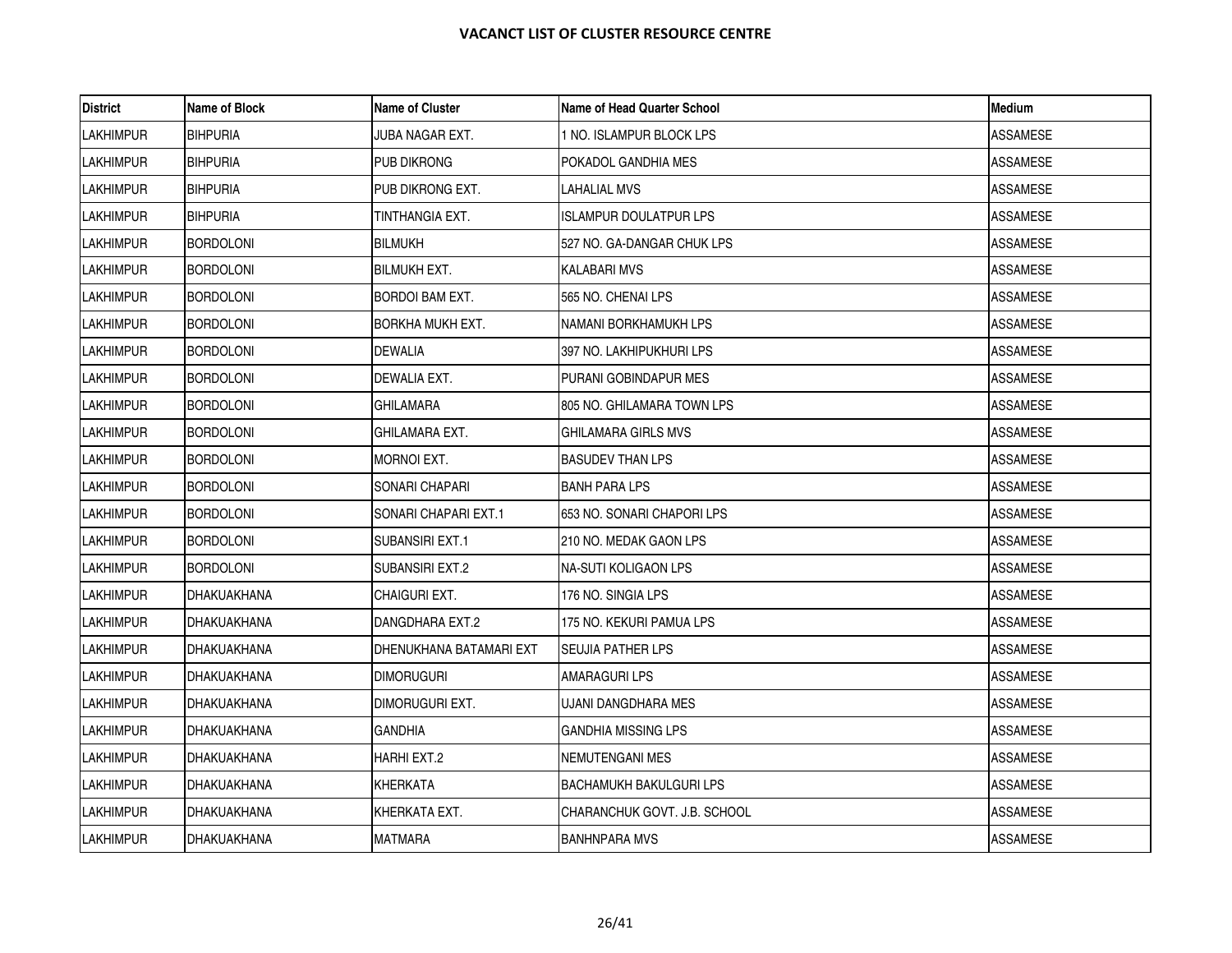| <b>District</b>  | Name of Block    | <b>Name of Cluster</b>   | Name of Head Quarter School   | Medium          |
|------------------|------------------|--------------------------|-------------------------------|-----------------|
| <b>LAKHIMPUR</b> | DHAKUAKHANA      | MATMARA EXT.1            | KHAMON PITHIYAL LPS           | ASSAMESE        |
| <b>LAKHIMPUR</b> | DHAKUAKHANA      | <b>MATMARA EXT.2</b>     | 568 NO. PITHIYAL LPS          | <b>ASSAMESE</b> |
| <b>LAKHIMPUR</b> | DHAKUAKHANA      | PACHIM DHAKUAKHANA EXT.  | <b>KHAJUA LPS</b>             | ASSAMESE        |
| <b>LAKHIMPUR</b> | DHAKUAKHANA      | PUB DHAKUAKHANA EXT.2    | KAPCHAN BORMATI LPS           | ASSAMESE        |
| <b>LAKHIMPUR</b> | DHAKUAKHANA      | UTTAR DHAKUAKHANA        | SAHADEV MANIKPUR LPS          | <b>ASSAMESE</b> |
| <b>LAKHIMPUR</b> | DHAKUAKHANA      | UTTAR DHAKUAKHANA EXT.   | 154 NO. HILOIDARI LPS         | ASSAMESE        |
| <b>LAKHIMPUR</b> | LAKHIMPUR        | <b>BHIMPARA</b>          | <b>BOGINADI TENGAKHAT LPS</b> | ASSAMESE        |
| <b>LAKHIMPUR</b> | <b>LAKHIMPUR</b> | <b>BHIMPARA EXT.</b>     | <b>250 TAKU GAON LPS</b>      | <b>ASSAMESE</b> |
| <b>LAKHIMPUR</b> | LAKHIMPUR        | <b>BOGINADI</b>          | <b>BOGINADI GIRLS MES</b>     | ASSAMESE        |
| <b>LAKHIMPUR</b> | LAKHIMPUR        | <b>CHABOTI</b>           | CHABOTI JANAJATI LPS          | <b>ASSAMESE</b> |
| <b>LAKHIMPUR</b> | <b>LAKHIMPUR</b> | <b>CHAUL DHUWA EXT.1</b> | 340 GERGERIA BALIJAN LPS      | <b>ASSAMESE</b> |
| <b>LAKHIMPUR</b> | <b>LAKHIMPUR</b> | CHAUL DHUWA EXT.2        | BHARAT PUR LPS                | ASSAMESE        |
| <b>LAKHIMPUR</b> | LAKHIMPUR        | GHUNASUTI                | IGHUNASUTI BAGHMORA LPS       | ASSAMESE        |
| <b>LAKHIMPUR</b> | <b>LAKHIMPUR</b> | <b>JOYHING</b>           | JOYHING KOILAMARI LPS         | ASSAMESE        |
| <b>LAKHIMPUR</b> | LAKHIMPUR        | KAMALA BARIA EXT.2       | 68 NO. SENSOWA LPS            | ASSAMESE        |
| <b>LAKHIMPUR</b> | LAKHIMPUR        | SEAJULI                  | RAJGARH DAFLA LPS             | ASSAMESE        |
| <b>LAKHIMPUR</b> | <b>LAKHIMPUR</b> | <b>SUBANSIRI EXT.2</b>   | 296 NO. HATIAMORA CHAPORI LPS | <b>ASSAMESE</b> |
| <b>LAKHIMPUR</b> | LAKHIMPUR        | <b>THOW THOWANI</b>      | 253 NO. SEAJULI LPS           | ASSAMESE        |
| <b>LAKHIMPUR</b> | LAKHIMPUR        | THOW THOWANI EXT.        | <b>MOINAPARA LPS</b>          | ASSAMESE        |
| <b>LAKHIMPUR</b> | <b>LAKHIMPUR</b> | <b>UJJALPUR</b>          | 533 NO. KAKOI NA-PAM LPS      | <b>ASSAMESE</b> |
| <b>LAKHIMPUR</b> | <b>LAKHIMPUR</b> | UKHAMATI                 | <b>GHAGAR NAGAR LPS</b>       | <b>ASSAMESE</b> |
| <b>LAKHIMPUR</b> | LAKHIMPUR        | UKHAMATI EXT.            | TARIONI NEPALI LPS            | ASSAMESE        |
| <b>LAKHIMPUR</b> | NARAYANPUR       | <b>BHOLABARI</b>         | LOKAPRIYA MVS                 | <b>ASSAMESE</b> |
| <b>LAKHIMPUR</b> | NARAYANPUR       | <b>BHOLABARI EXT.1</b>   | <b>BHOLABORI MES</b>          | <b>ASSAMESE</b> |
| <b>LAKHIMPUR</b> | NARAYANPUR       | <b>BORBALI</b>           | LOKESWAR KAKOTI LPS           | ASSAMESE        |
| <b>LAKHIMPUR</b> | NARAYANPUR       | BORBALI EXT.             | DEEPJYOTI LPS                 | ASSAMESE        |
| <b>LAKHIMPUR</b> | NARAYANPUR       | DAKHIN NARAYANPUR        | PHULANI KHAT MES              | <b>ASSAMESE</b> |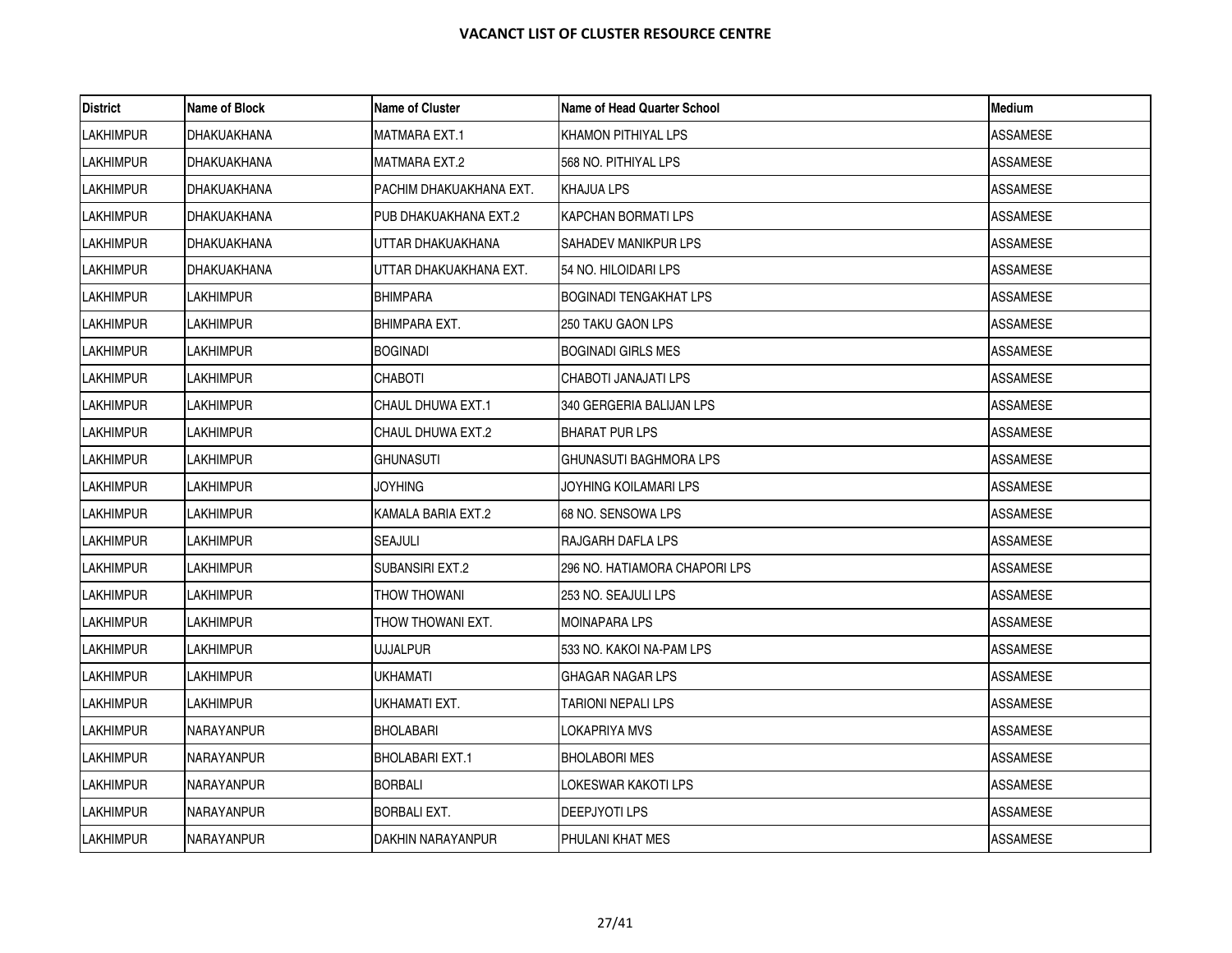| <b>District</b>  | Name of Block     | <b>Name of Cluster</b>  | Name of Head Quarter School    | <b>Medium</b>   |
|------------------|-------------------|-------------------------|--------------------------------|-----------------|
| <b>LAKHIMPUR</b> | NARAYANPUR        | DAKHIN NARAYANPUR EXT.1 | <b>PHULANI KHAT LPS</b>        | ASSAMESE        |
| <b>LAKHIMPUR</b> | <b>NARAYANPUR</b> | DAKHIN NARAYANPUR EXT.2 | TINTIA AHATGURI LPS            | <b>ASSAMESE</b> |
| <b>LAKHIMPUR</b> | NARAYANPUR        | GANAK DALONI EXT.       | KHALIHAMARI MES                | ASSAMESE        |
| <b>LAKHIMPUR</b> | NARAYANPUR        | jamuguri                | LUIT PORIA MES                 | <b>ASSAMESE</b> |
| <b>LAKHIMPUR</b> | NARAYANPUR        | JAMUGURI EXT.           | <b>GANDHIRAM DOLEY LPS</b>     | <b>ASSAMESE</b> |
| <b>LAKHIMPUR</b> | NARAYANPUR        | NARAYANPUR EXT.         | NARAYANPUR BOYS MVS            | <b>ASSAMESE</b> |
| <b>LAKHIMPUR</b> | <b>NARAYANPUR</b> | PANBARI EXT.            | <b>PANBARILPS</b>              | ASSAMESE        |
| <b>LAKHIMPUR</b> | <b>NARAYANPUR</b> | PATHALI PAHAR           | <b>SANKARDEV MVS</b>           | <b>ASSAMESE</b> |
| <b>LAKHIMPUR</b> | NARAYANPUR        | PATHALI PAHAR EXT.      | JOGA BARUAH MVS                | <b>ASSAMESE</b> |
| <b>LAKHIMPUR</b> | NARAYANPUR        | PICHALA EXT.            | THAKURDOLONI KAMALPUR MES      | ASSAMESE        |
| <b>LAKHIMPUR</b> | <b>NARAYANPUR</b> | RAJGARH                 | SIMALUGURI BAPUJI LPS          | <b>ASSAMESE</b> |
| <b>LAKHIMPUR</b> | NARAYANPUR        | RAJGARH EXT.1           | <b>BISHNUPUR LPS</b>           | ASSAMESE        |
| <b>LAKHIMPUR</b> | NARAYANPUR        | RAJGARH EXT.2           | <b>BALIPATHAR ANCHALIK MES</b> | ASSAMESE        |
| <b>LAKHIMPUR</b> | <b>NARAYANPUR</b> | RONGATI                 | 1 NO. RONGATI LPS              | <b>ASSAMESE</b> |
| <b>LAKHIMPUR</b> | NARAYANPUR        | RONGATI EXT.            | RANGATI HS                     | ASSAMESE        |
| <b>LAKHIMPUR</b> | NARAYANPUR        | SIMALUGURI              | <b>BOCHAPUKHURI LPS</b>        | ASSAMESE        |
| <b>LAKHIMPUR</b> | <b>NOWBOICHA</b>  | <b>BACHALA EXT.</b>     | UTTAR MOHGHULI LPS             | <b>ASSAMESE</b> |
| <b>LAKHIMPUR</b> | <b>NOWBOICHA</b>  | DEZOO                   | <b>RAMPUR MVS</b>              | ASSAMESE        |
| <b>LAKHIMPUR</b> | <b>NOWBOICHA</b>  | DOOLAHAT SONAPUR        | SONAPUR PUKHURIA MES           | ASSAMESE        |
| <b>LAKHIMPUR</b> | <b>NOWBOICHA</b>  | LUHIT KHABOLI           | <b>BORDUBILPS</b>              | ASSAMESE        |
| <b>LAKHIMPUR</b> | <b>NOWBOICHA</b>  | LUHIT KHABOLI EXT.1     | <b>GORMUR DAMBUKIAL LPS</b>    | <b>ASSAMESE</b> |
| <b>LAKHIMPUR</b> | <b>NOWBOICHA</b>  | LUHIT KHABOLI EXT.2     | TAMULOR GHULI LPS              | ASSAMESE        |
| <b>LAKHIMPUR</b> | <b>NOWBOICHA</b>  | MADHYA NOWBOICHA EXT.1  | <b>INOWBOICHA MODEL LPS</b>    | <b>ASSAMESE</b> |
| <b>LAKHIMPUR</b> | <b>NOWBOICHA</b>  | MADHYA TELAHI           | <b>KUTUHA GURI LPS</b>         | <b>ASSAMESE</b> |
| <b>LAKHIMPUR</b> | <b>NOWBOICHA</b>  | NOWBOICHA               | <b>DIGHPUKHURI LPS</b>         | <b>ASSAMESE</b> |
| <b>LAKHIMPUR</b> | <b>NOWBOICHA</b>  | PACHIM NOWBOICHA        | 404 NO. HARIBOR NAHARANI LPS   | ASSAMESE        |
| <b>LAKHIMPUR</b> | <b>NOWBOICHA</b>  | PACHIM TELAHI           | PACHIM KHARKATI MES            | ASSAMESE        |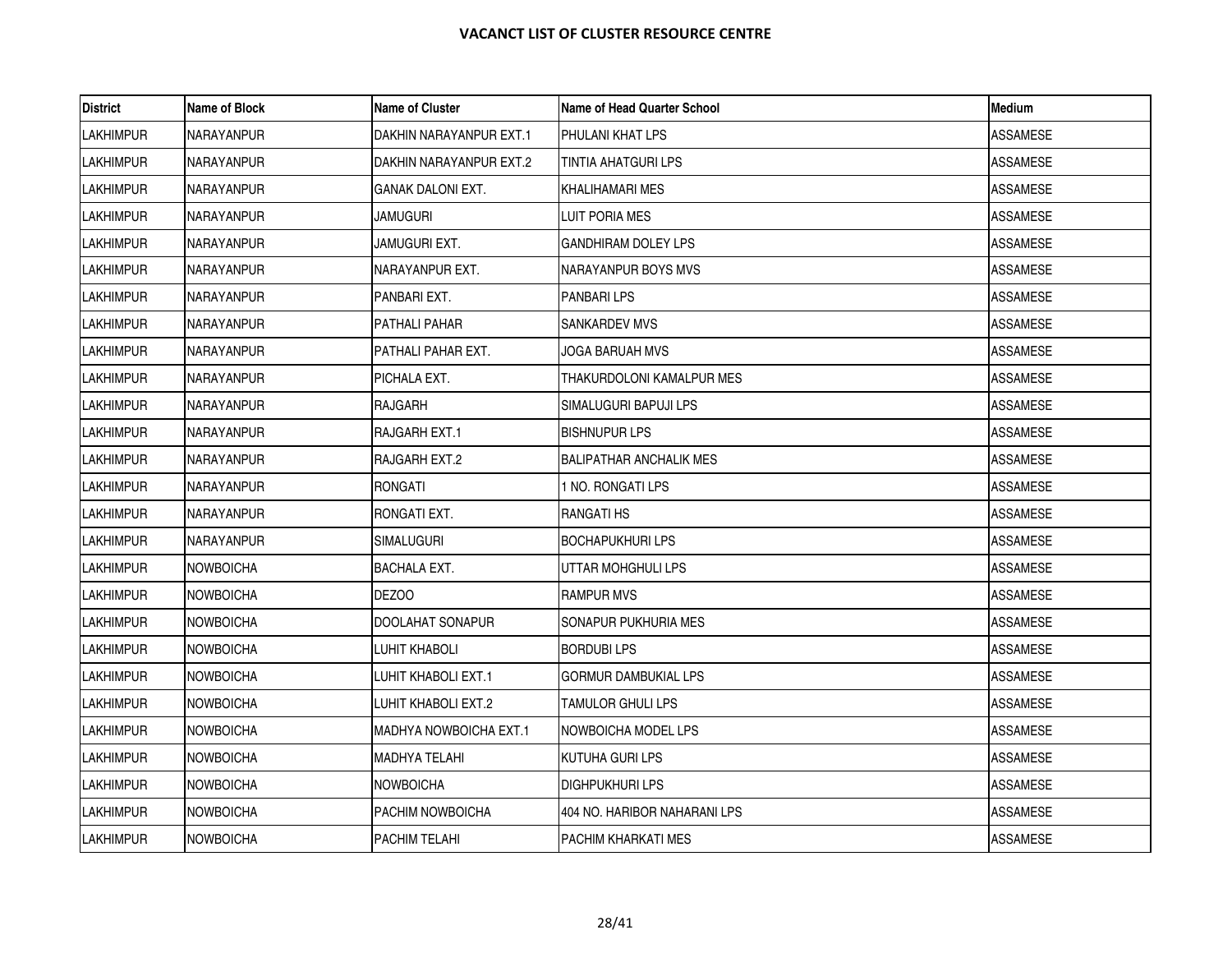| <b>District</b>  | Name of Block     | <b>Name of Cluster</b> | Name of Head Quarter School | <b>Medium</b>   |
|------------------|-------------------|------------------------|-----------------------------|-----------------|
| LAKHIMPUR        | <b>NOWBOICHA</b>  | PACHIM TELAHI EXT.1    | AMTOLA MILANPUR LPS         | ASSAMESE        |
| <b>LAKHIMPUR</b> | <b>NOWBOICHA</b>  | PACHIM TELAHI EXT.2    | AZARGURI BALIJAN LPS        | <b>ASSAMESE</b> |
| <b>LAKHIMPUR</b> | <b>NOWBOICHA</b>  | PAHU MARA EXT.1        | 675 NO. BALIDING LPS        | ASSAMESE        |
| <b>LAKHIMPUR</b> | <b>NOWBOICHA</b>  | PANI GAON EXT.         | FALAKHOWA LPS               | <b>ASSAMESE</b> |
| <b>LAKHIMPUR</b> | <b>NOWBOICHA</b>  | PHULBARI EXT.1         | GOPALPUR NA-SATRA LPS       | <b>ASSAMESE</b> |
| <b>LAKHIMPUR</b> | <b>NOWBOICHA</b>  | PHULBARI EXT.2         | 710 NO. KAMALPUR LPS        | <b>ASSAMESE</b> |
| <b>LAKHIMPUR</b> | <b>NOWBOICHA</b>  | PUB TELAHI EXT.1       | 2 NO. MORTON CHAPORI LPS    | ASSAMESE        |
| <b>LAKHIMPUR</b> | <b>NOWBOICHA</b>  | RANGANADI EXT.1        | 365 NO. PUTABIL LPS         | <b>ASSAMESE</b> |
| <b>LAKHIMPUR</b> | <b>NOWBOICHA</b>  | SINGRA                 | 2 NO KOWADONGA LPS          | <b>ASSAMESE</b> |
| <b>LAKHIMPUR</b> | <b>NOWBOICHA</b>  | UTTAR TELAHI           | SRIMANTA SANKARDEV MES      | ASSAMESE        |
| <b>LAKHIMPUR</b> | <b>NOWBOICHA</b>  | UTTAR TELAHI EXT.      | TELAHI BANTOW LPS           | <b>ASSAMESE</b> |
| <b>MORIGAON</b>  | <b>BHURBANDHA</b> | <b>BEBEJIA</b>         | <b>BEBEJIA LP</b>           | ASSAMESE        |
| <b>MORIGAON</b>  | BHURBANDHA        | GARMARI                | <b>GARMARILP</b>            | <b>ASSAMESE</b> |
| <b>MORIGAON</b>  | <b>BHURBANDHA</b> | <b>MANIPUR</b>         | <b>MANIPUR MV</b>           | <b>ASSAMESE</b> |
| <b>MORIGAON</b>  | LAHARIGHAT        | <b>BAGALIPARA</b>      | <b>BAGALIPARA BALAK LP</b>  | ASSAMESE        |
| <b>MORIGAON</b>  | LAHARIGHAT        | BARALIMARI             | <b>BARALIMARI LPS</b>       | ASSAMESE        |
| <b>MORIGAON</b>  | LAHARIGHAT        | <b>JAPORI CRC</b>      | DAKHIN JUR BIL COLONY LP    | <b>ASSAMESE</b> |
| <b>MORIGAON</b>  | LAHARIGHAT        | Jengpori               | JENGPORI LP SCHOOL          | ASSAMESE        |
| <b>MORIGAON</b>  | LAHARIGHAT        | PACHIM BALIDUNGA       | PACHIM BALIDUNGA LP         | ASSAMESE        |
| <b>MORIGAON</b>  | <b>MAYONG</b>     | AZARBARI               | AZARBARI LP                 | ASSAMESE        |
| <b>MORIGAON</b>  | <b>MAYONG</b>     | <b>BAHABORJARI</b>     | <b>BAHA BARDALANI LP</b>    | <b>ASSAMESE</b> |
| <b>MORIGAON</b>  | <b>MAYONG</b>     | BAMONJARI              | <b>BAMUNJARI LP</b>         | ASSAMESE        |
| <b>MORIGAON</b>  | <b>MAYONG</b>     | <b>BURABURI</b>        | SANJUKTA BURABURI LP        | <b>ASSAMESE</b> |
| <b>MORIGAON</b>  | <b>MAYONG</b>     | <b>HATIBHANGI</b>      | <b>HATIBHANGI LP</b>        | <b>ASSAMESE</b> |
| <b>MORIGAON</b>  | <b>MAYONG</b>     | NELLIE                 | <b>NELILP</b>               | <b>ASSAMESE</b> |
| <b>NAGAON</b>    | BATADRAVA         | UPPERDOMDOMIA          | 105 NO UPER DUMDUMIA LPS    | ASSAMESE        |
| <b>NAGAON</b>    | <b>JUGIJAN</b>    | <b>BARPHUTI</b>        | HAYONG BASTI BENGOLI LP     | <b>ASSAMESE</b> |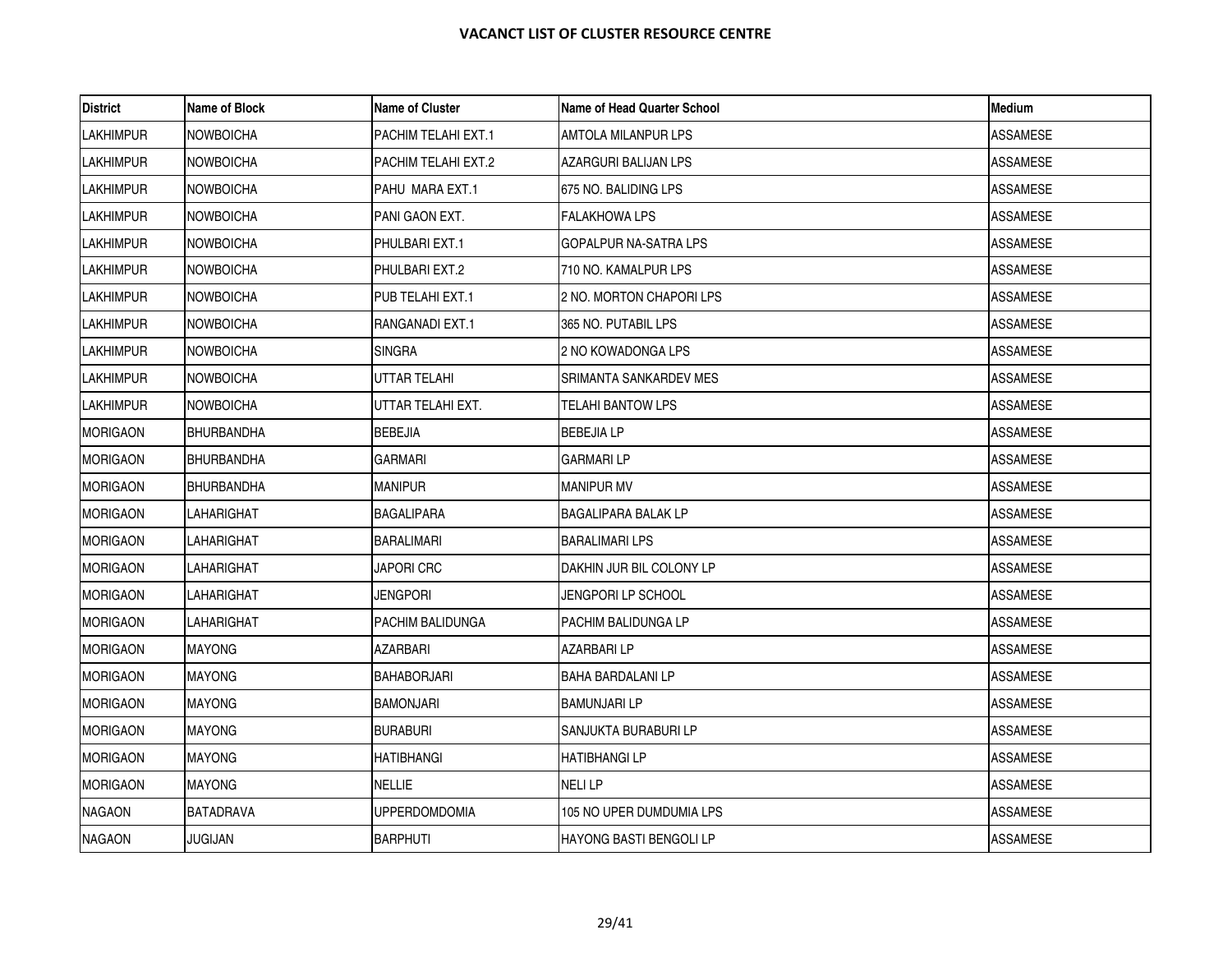| <b>District</b> | Name of Block   | <b>Name of Cluster</b> | Name of Head Quarter School          | <b>Medium</b>   |
|-----------------|-----------------|------------------------|--------------------------------------|-----------------|
| <b>NAGAON</b>   | JUGIJAN         | DAKHIN HOJAI           | HOJAI SAHAR N.B. SCHOOL              | ASSAMESE        |
| <b>NAGAON</b>   | <b>JUGIJAN</b>  | <b>DIMRUPAR</b>        | <b>DIMRUPUR ME</b>                   | <b>ASSAMESE</b> |
| <b>NAGAON</b>   | JUGIJAN         | GOPAL NAGAR            | UTTAR HOJAI MES                      | ASSAMESE        |
| <b>NAGAON</b>   | JUGIJAN         | <b>HINDU BLOCK</b>     | NAMDOBOKA PATHAR M.E.                | ASSAMESE        |
| <b>NAGAON</b>   | <b>JUGIJAN</b>  | <b>MURAJAR</b>         | PODUMONI MEM                         | <b>ASSAMESE</b> |
| <b>NAGAON</b>   | <b>JUGIJAN</b>  | NAMATI                 | PACHIM JARANI MEM                    | ASSAMESE        |
| <b>NAGAON</b>   | JUGIJAN         | UTTAR HOJAI            | SWAHID ANIL BORA LP                  | ASSAMESE        |
| <b>NAGAON</b>   | <b>JURIA</b>    | JARAMARI LANGIA        | JARAMARI J.B SCHOOL                  | <b>ASSAMESE</b> |
| <b>NAGAON</b>   | <b>JURIA</b>    | TELEA BEBEJIA          | TELIA –BEBEJIA LP SCHOOL             | <b>ASSAMESE</b> |
| <b>NAGAON</b>   | KALIABOR        | <b>BORGHULI</b>        | 6 NO BORGHULI MKB LP (HQ)            | ASSAMESE        |
| <b>NAGAON</b>   | <b>KALIABOR</b> | HATIGAON               | SWAHID NORENDRA NATH MAHANTA LP (HQ) | ASSAMESE        |
| <b>NAGAON</b>   | KALIABOR        | JAKHALABANDHA          | LOMBUDDHAR BORUAH LP(H.Q)            | <b>ASSAMESE</b> |
| <b>NAGAON</b>   | KALIABOR        | KATHALGURI             | SIMANABASTI GOVT. LP (HQ)            | ASSAMESE        |
| <b>NAGAON</b>   | <b>KALIABOR</b> | <b>PUBTHORIA</b>       | PUBTHARIA ME SCHOOL (HQ)             | <b>ASSAMESE</b> |
| <b>NAGAON</b>   | <b>KALIABOR</b> | RAHDHALA               | RAHADHALA GOVT JB (HQ)               | ASSAMESE        |
| <b>NAGAON</b>   | <b>KAPILI</b>   | PROMILA MIDDLE         | <b>GARU BANDHA LPS</b>               | ASSAMESE        |
| <b>NAGAON</b>   | KAPILI          | <b>AMSOI</b>           | <b>AMSOILPS</b>                      | <b>ASSAMESE</b> |
| <b>NAGAON</b>   | <b>KAPILI</b>   | <b>AMTALA EAST</b>     | <b>BAGARIGURI LP</b>                 | ASSAMESE        |
| <b>NAGAON</b>   | KAPILI          | DAKHIN JAGIAL          | DHEMAJI LP                           | <b>ASSAMESE</b> |
| <b>NAGAON</b>   | <b>KAPILI</b>   | <b>DIGHALIATI</b>      | JONGAL BALAHU GARH LPS               | <b>ASSAMESE</b> |
| <b>NAGAON</b>   | <b>KAPILI</b>   | HATBOR                 | <b>HATBAR ME</b>                     | <b>ASSAMESE</b> |
| <b>NAGAON</b>   | KAPILI          | JARABARI               | <b>ALIKUCHI LPS</b>                  | ASSAMESE        |
| <b>NAGAON</b>   | <b>KAPILI</b>   | KAMARGAON              | <b>BUNDURAATI LPS</b>                | ASSAMESE        |
| <b>NAGAON</b>   | KAPILI          | <b>MAGURGAON</b>       | <b>MAGUR GAON LPS</b>                | <b>ASSAMESE</b> |
| <b>NAGAON</b>   | <b>KAPILI</b>   | MANIPURTUP WEST        | MONIPUR TUP LPS                      | ASSAMESE        |
| <b>NAGAON</b>   | <b>KAPILI</b>   | <b>PHULAGURI</b>       | 238 NO. PHULAGURI LP                 | ASSAMESE        |
| <b>NAGAON</b>   | KAPILI          | PROMILA SOUTH          | SIMOLUGURI MKB.                      | ASSAMESE        |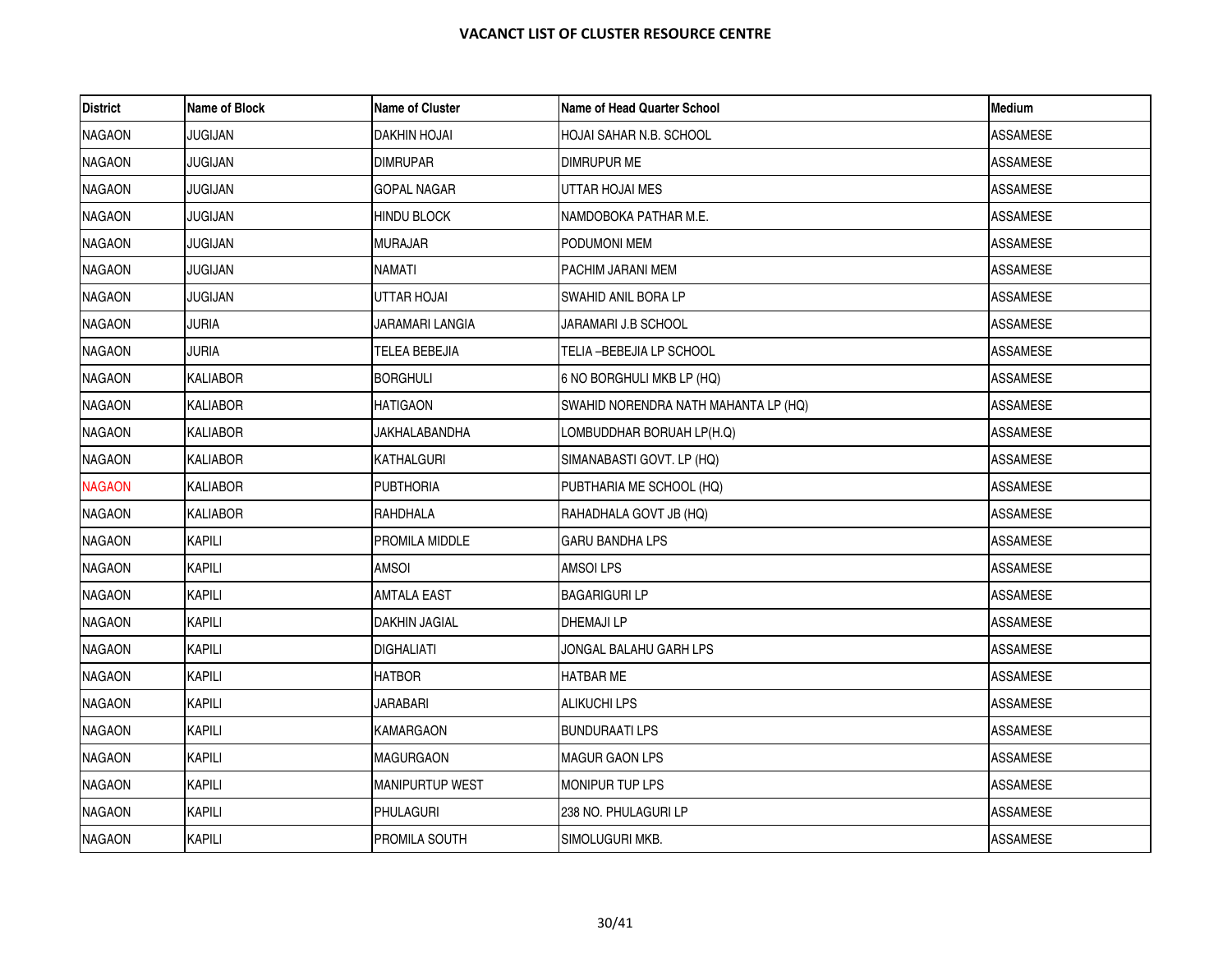| <b>District</b> | Name of Block     | <b>Name of Cluster</b>        | <b>Name of Head Quarter School</b>       | <b>Medium</b>   |
|-----------------|-------------------|-------------------------------|------------------------------------------|-----------------|
| <b>NAGAON</b>   | <b>KAPILI</b>     | <b>RAHA TOWN</b>              | PT. G.N. BORDOLOI ME                     | <b>ASSAMESE</b> |
| <b>NAGAON</b>   | <b>KAPILI</b>     | RANTHALI                      | GANDHIBORI PALASHAGURI MES               | <b>ASSAMESE</b> |
| <b>NAGAON</b>   | <b>KATHIATOLI</b> | <b>BORPATHAR</b>              | MAISAM NEPALIBASTI LP                    | ASSAMESE        |
| <b>NAGAON</b>   | KATHIATOLI        | <b>GERJAIPAM</b>              | KACHUA TINIALI LP                        | <b>ASSAMESE</b> |
| <b>NAGAON</b>   | KATHIATOLI        | JAMUNAMUKH                    | JAMUNAMUKH BENGALI LP                    | <b>ASSAMESE</b> |
| <b>NAGAON</b>   | KATHIATOLI        | LUTUMARI                      | LUTUMARI BORGAON FOREST                  | <b>ASSAMESE</b> |
| <b>NAGAON</b>   | <b>KATHIATOLI</b> | NAMBOR LALUNGGAON             | KRISHNA DEVI AGARWALA LP                 | <b>ASSAMESE</b> |
| <b>NAGAON</b>   | KATHIATOLI        | <b>DEBNARIKALI</b>            | <b>GHILANI MUKTAB LP</b>                 | <b>ASSAMESE</b> |
| <b>NAGAON</b>   | KATHIATOLI        | <b>KAMPUR</b>                 | KAMPUR KAMESWAR BORTHAKUR MV             | <b>ASSAMESE</b> |
| <b>NAGAON</b>   | LANKA             | <b>KAKI TARALANGSU</b>        | JAGAT GURU MES                           | <b>ASSAMESE</b> |
| <b>NAGAON</b>   | LANKA             | LUMDING RLY CITY              | NATIONAL LP SCHOOL                       | <b>BANGLA</b>   |
| <b>NAGAON</b>   | LANKA             | LUMDING RURAL WEST)           | MADHABDEB HINDI MES                      | <b>BANGLA</b>   |
| <b>NAGAON</b>   | LANKA             | <b>NAKHUTI</b>                | NAKHUTI BAZAR LPS                        | ASSAMESE        |
| <b>NAGAON</b>   | LANKA             | <b>OKSHEK BORBALI</b>         | OKSEK RUHINI PATER L.P. (CLUSTER CENTRE) | <b>ASSAMESE</b> |
| <b>NAGAON</b>   | LANKA             | AZARBARI                      | KSHIRODA SUNDRA GIRLS MES                | ASSAMESE        |
| <b>NAGAON</b>   | LANKA             | <b>BALUHANDER</b>             | <b>PANCHALI MVS</b>                      | ASSAMESE        |
| <b>NAGAON</b>   | LANKA             | <b>BAMUNGAON</b>              | <b>BAIKUNTHA GAON L.P</b>                | <b>ASSAMESE</b> |
| <b>NAGAON</b>   | LANKA             | <b>BHALUKMARI/RANIPUKHURI</b> | PUB-BHALUKMARI BENGALI LPS               | ASSAMESE        |
| <b>NAGAON</b>   | LANKA             | CHARING KAROINI               | ZALALABAD LPS                            | ASSAMESE        |
| <b>NAGAON</b>   | LANKA             | CHOWDURI BAZAR                | DAKHIN SAMARALI LPS                      | <b>ASSAMESE</b> |
| <b>NAGAON</b>   | LANKA             | <b>FARMARPAR</b>              | <b>FARMARPAR MES</b>                     | <b>ASSAMESE</b> |
| <b>NAGAON</b>   | LANKA             | KANDURA BURA GAON             | MONI RAM KATHAR MES                      | ASSAMESE        |
| <b>NAGAON</b>   | <b>LANKA</b>      | LANKA TOWN SOUTH              | LANKA PARTHAMIC VIDYALAYA                | <b>ASSAMESE</b> |
| <b>NAGAON</b>   | LANKA             | LANKA URBAN (NORTH)           | LANKESWARI GRANT NO 3 LPS                | <b>ASSAMESE</b> |
| <b>NAGAON</b>   | LANKA             | LUMDING MUNICIPILITY          | NABARUN VIDYALAY ME SCHOOL               | <b>BANGLA</b>   |
| NAGAON          | LANKA             | LUMDING RURAL EAST            | MURABOSTI LPS                            | <b>BANGLA</b>   |
| <b>NAGAON</b>   | LANKA             | <b>PADUMVETA</b>              | PANCH BANDER LPS                         | <b>ASSAMESE</b> |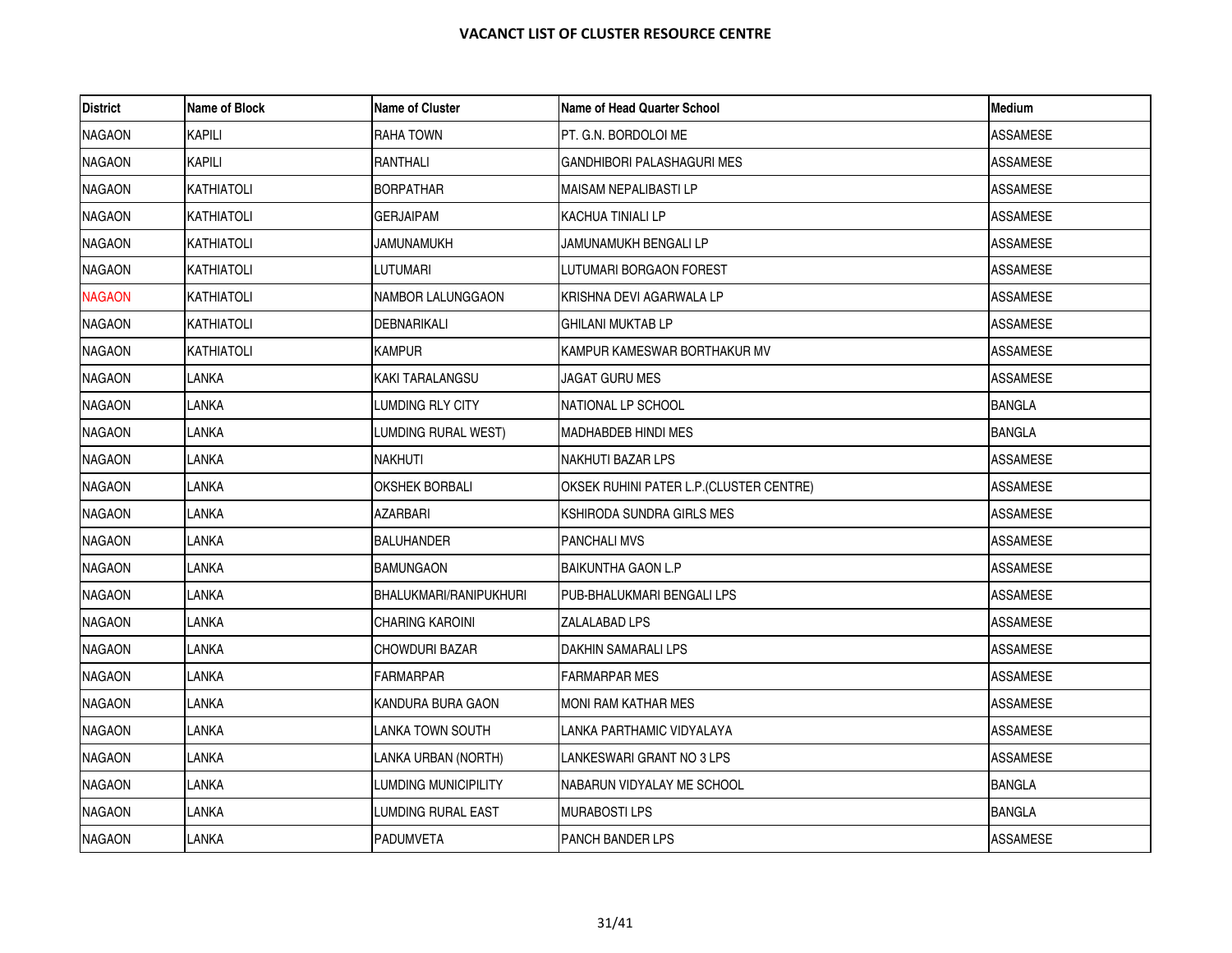| <b>District</b> | Name of Block    | Name of Cluster     | Name of Head Quarter School  | <b>Medium</b>   |
|-----------------|------------------|---------------------|------------------------------|-----------------|
| <b>NAGAON</b>   | LANKA            | PASCHIM UDALI       | UDALI M.V. SCHOOL            | <b>ASSAMESE</b> |
| <b>NAGAON</b>   | LANKA            | PURANA KAKI         | PURANA KAKI KACHARI GAON LPS | <b>ASSAMESE</b> |
| <b>NAGAON</b>   | LANKA            | THAISUDERA          | SRI SRI SANKARDEV ME         | ASSAMESE        |
| <b>NAGAON</b>   | LANKA            | THAISUPAR           | KAKI ADARSHA MV              | ASSAMESE        |
| <b>NAGAON</b>   | LANKA            | UDALIGAON           | PHULTOLI BAZAR LPS           | ASSAMESE        |
| <b>NAGAON</b>   | <b>LAOKHOWA</b>  | GARAJAN             | AMRAKANDA ANJALI BALA LPS    | ASSAMESE        |
| <b>NAGAON</b>   | LAOKHOWA         | SALPARA             | SALPARA BONGAON MES          | <b>ASSAMESE</b> |
| <b>NAGAON</b>   | <b>RUPAHI</b>    | BHELEUGURI          | PAHUKATA ABHYASAN LPS        | <b>ASSAMESE</b> |
| <b>NAGAON</b>   | <b>RUPAHI</b>    | <b>BORGHAT</b>      | BARGHAT MAQTAB               | ASSAMESE        |
| <b>NAGAON</b>   | RUPAHI           | CHALCHALI           | NALBORA GAON LP              | ASSAMESE        |
| <b>NAGAON</b>   | <b>RUPAHI</b>    | CHAPANALA           | 21 NO. CHAPANALA LPS         | <b>ASSAMESE</b> |
| <b>NAGAON</b>   | RUPAHI           | RANGAGARAH          | GATANGA BENGALI LP           | ASSAMESE        |
| <b>NAGAON</b>   | <b>RUPAHI</b>    | SUTARGAON           | 13 NO. MIKRHAT LP            | ASSAMESE        |
| <b>NALBARI</b>  | <b>BARKHETRI</b> | BORTOLA JAYSAGAR    | NOWAPARA LP                  | <b>ASSAMESE</b> |
| <b>SIVSAGAR</b> | AMGURI           | BHUYANHAT           | <b>BHOLANATH SAIKIA LPS</b>  | ASSAMESE        |
| <b>SIVSAGAR</b> | AMGURI           | DEORAJA - II        | 878 NO. DHENUSUSA LPS        | ASSAMESE        |
| <b>SIVSAGAR</b> | <b>AMGURI</b>    | Dikhowmukh - I      | 58 NO. ALIMUR MIRI LPS       | <b>ASSAMESE</b> |
| <b>SIVSAGAR</b> | AMGURI           | DIKHOWMUKH - II     | 364 NO. THAKERA TAL MIRI LPS | ASSAMESE        |
| <b>SIVSAGAR</b> | amguri           | dikshu              | DIKSHUMUKH LPS               | ASSAMESE        |
| <b>SIVSAGAR</b> | <b>AMGURI</b>    | <b>HAFALUTING</b>   | 184 NO. TALIAL LPS           | <b>ASSAMESE</b> |
| <b>SIVSAGAR</b> | AMGURI           | HATIGHULI - II      | 625 NO. SILPUKHURI LPS       | <b>ASSAMESE</b> |
| <b>SIVSAGAR</b> | AMGURI           | KAWAI MARI          | 384 NO. MITANG NAKATANI LPS  | ASSAMESE        |
| <b>SIVSAGAR</b> | <b>AMGURI</b>    | KHANAMUKH - I       | 473 NO. NAPAM BOKAJAN LPS    | <b>ASSAMESE</b> |
| <b>SIVSAGAR</b> | <b>AMGURI</b>    | KHANAMUKH - II      | 76 NO. BHITORUAL LPS         | ASSAMESE        |
| <b>SIVSAGAR</b> | AMGURI           | LALIM CHAPORI       | 795 NO BARUAH PUKHURI LPS    | ASSAMESE        |
| <b>SIVSAGAR</b> | AMGURI           | MAGARAHAT           | 536NO.MAGARHAT CHARIALI LPS  | ASSAMESE        |
| <b>SIVSAGAR</b> | AMGURI           | <b>MOMAI TAMULI</b> | PHUKAN PHADIA ADARSHA LPS    | <b>ASSAMESE</b> |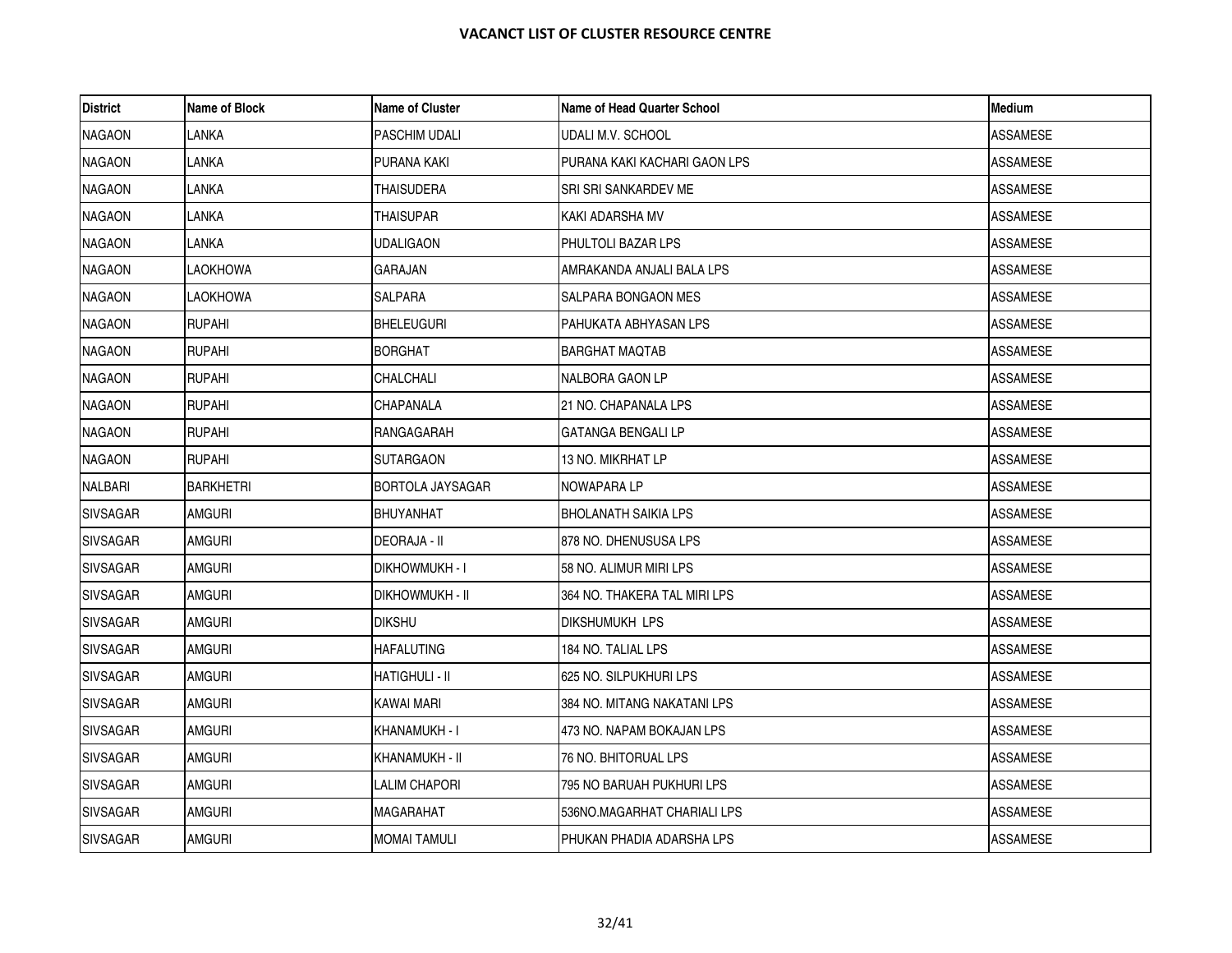| <b>District</b> | Name of Block | <b>Name of Cluster</b>  | Name of Head Quarter School    | <b>Medium</b>   |
|-----------------|---------------|-------------------------|--------------------------------|-----------------|
| <b>SIVSAGAR</b> | <b>AMGURI</b> | MORA BAZAR-II           | 414 NO LAKHI NATH HANDIQUE LPS | <b>ASSAMESE</b> |
| <b>SIVSAGAR</b> | <b>AMGURI</b> | <b>RUDRASAGAR</b>       | RUPAHI BILL BONGAON LPS        | ASSAMESE        |
| <b>SIVSAGAR</b> | <b>DEMOW</b>  | <b>BANMUKH</b>          | 18 NO KATHAPAR LPS             | <b>ASSAMESE</b> |
| <b>SIVSAGAR</b> | <b>DEMOW</b>  | <b>CHARAGUA</b>         | 59 NO CHARAGUA LPS             | ASSAMESE        |
| <b>SIVSAGAR</b> | <b>DEMOW</b>  | <b>CHAULKARA</b>        | 15 NO CHAULKARA LPS            | <b>ASSAMESE</b> |
| <b>SIVSAGAR</b> | <b>DEMOW</b>  | DESANG DHAI ALI         | 340 NO DIMOWMUKH MIRI LPS      | <b>ASSAMESE</b> |
| <b>SIVSAGAR</b> | <b>DEMOW</b>  | <b>GOHAIN PUKHURI-A</b> | 251 NO AHOM PATHAR LPS         | ASSAMESE        |
| <b>SIVSAGAR</b> | <b>DEMOW</b>  | <b>GOHAIN PUKHURI-B</b> | 99 NO BETANI BAM LPS           | <b>ASSAMESE</b> |
| <b>SIVSAGAR</b> | <b>DEMOW</b>  | KHORAHAT                | IKHORAHAT BAGICHA LPS          | ASSAMESE        |
| <b>SIVSAGAR</b> | <b>DEMOW</b>  | <b>KONWAR PUR</b>       | 13 NO. BOLIAGHAT JBS           | ASSAMESE        |
| <b>SIVSAGAR</b> | <b>DEMOW</b>  | NAHAT-B                 | 321 NO NA-HAT GOROIMARI LPS    | <b>ASSAMESE</b> |
| <b>SIVSAGAR</b> | DEMOW         | NAHAT-A                 | 338 NO DA-PANI LPS             | ASSAMESE        |
| <b>SIVSAGAR</b> | <b>DEMOW</b>  | <b>NETAI PUKHURI</b>    | NITAIPUKHURI MVS               | ASSAMESE        |
| <b>SIVSAGAR</b> | <b>DEMOW</b>  | PACHIM PANIDIHING       | <b>BAMBU BARI LPS</b>          | <b>ASSAMESE</b> |
| <b>SIVSAGAR</b> | <b>DEMOW</b>  | PANIDEHING - A          | UDAYPUR NABAGAT LPS            | ASSAMESE        |
| <b>SIVSAGAR</b> | <b>DEMOW</b>  | PANIDEHING - B          | PANIDIHING MVS                 | <b>ASSAMESE</b> |
| <b>SIVSAGAR</b> | <b>DEMOW</b>  | RAJABARI                | JAMIRA RAJABARI GOVT JR BASIC  | <b>ASSAMESE</b> |
| <b>SIVSAGAR</b> | <b>DEMOW</b>  | <b>RUPJYOTI</b>         | LAUJAN KHONGEA LPS             | ASSAMESE        |
| <b>SIVSAGAR</b> | <b>DEMOW</b>  | <b>SANTIPUR</b>         | 151 NO CHUNGIA LPS             | ASSAMESE        |
| <b>SIVSAGAR</b> | <b>KHELUA</b> | <b>BAKHAR BENGENA</b>   | 129 NO. CHARUBHANGA LPS        | <b>ASSAMESE</b> |
| <b>SIVSAGAR</b> | <b>KHELUA</b> | <b>BETBARI</b>          | 676 NO. CHUMONIGAON LPS        | <b>ASSAMESE</b> |
| <b>SIVSAGAR</b> | KHELUA        | <b>BOKATA</b>           | <b>CHANBASA LPS</b>            | ASSAMESE        |
| <b>SIVSAGAR</b> | <b>KHELUA</b> | <b>BORBAM</b>           | <b>BHAKAT GAON LPS</b>         | ASSAMESE        |
| <b>SIVSAGAR</b> | KHELUA        | <b>CHEREKAPAR</b>       | <b>BANHGARH CHARIALI LPS</b>   | ASSAMESE        |
| <b>SIVSAGAR</b> | KHELUA        | <b>HAHCHARA</b>         | 1553 NO. SUKATI ALI LPS        | ASSAMESE        |
| <b>SIVSAGAR</b> | <b>KHELUA</b> | <b>HOLLOW PHUKAN</b>    | 40NO TENGAPUKHURI JR.BASIC S   | ASSAMESE        |
| <b>SIVSAGAR</b> | KHELUA        | <b>LACHIT</b>           | 547 NO. DOWGAON LPS            | <b>ASSAMESE</b> |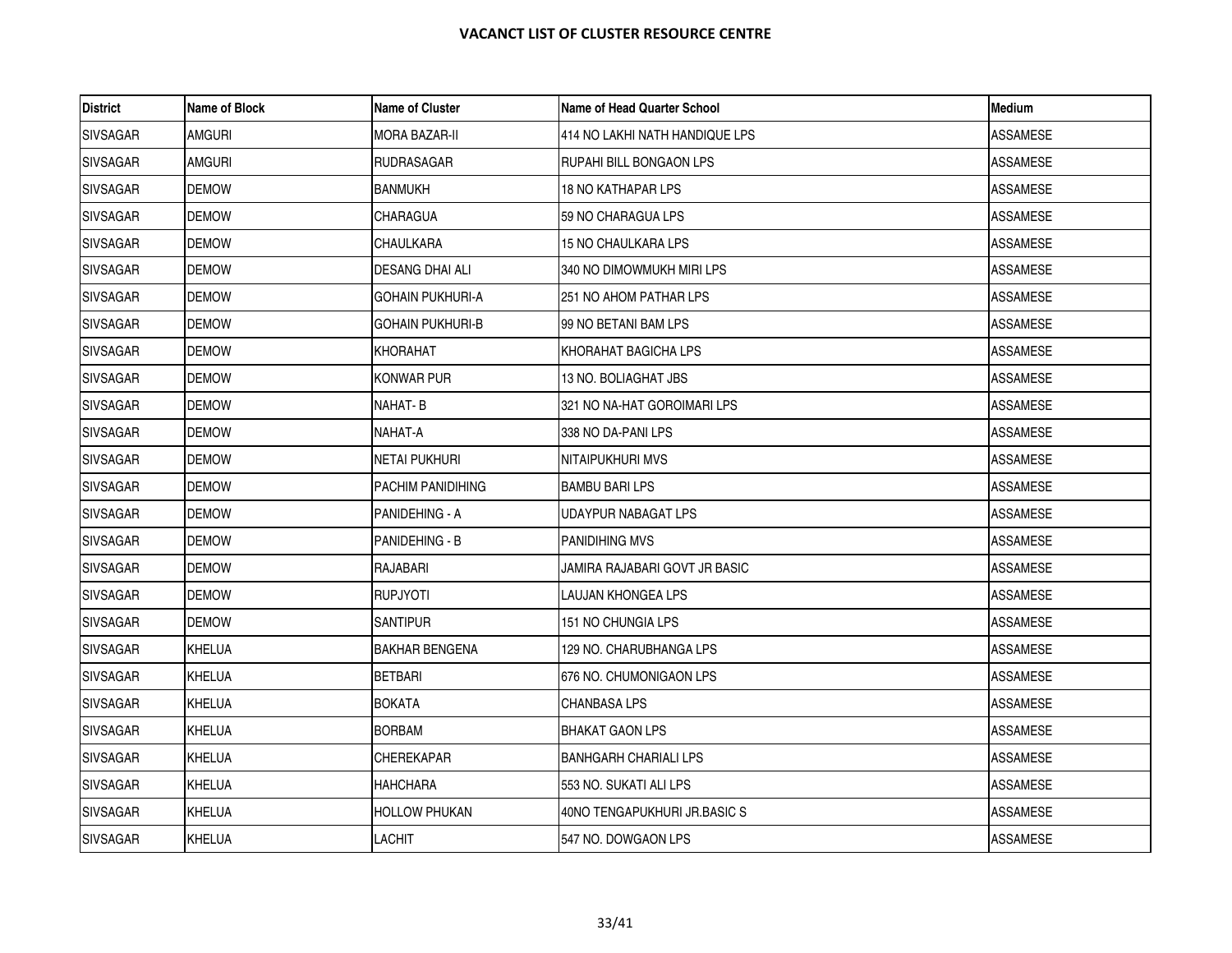| <b>District</b> | Name of Block | <b>Name of Cluster</b> | Name of Head Quarter School    | Medium          |
|-----------------|---------------|------------------------|--------------------------------|-----------------|
| <b>SIVSAGAR</b> | <b>KHELUA</b> | LAKUWA                 | LAKWA MVS                      | ASSAMESE        |
| <b>SIVSAGAR</b> | <b>KHELUA</b> | NAGARMAHAL             | 502 NO. JANGONIKOTIA GIRLS LP  | <b>ASSAMESE</b> |
| <b>SIVSAGAR</b> | KHELUA        | NANGALAMORA            | 48 NO. NANGALAMORA LPS         | ASSAMESE        |
| <b>SIVSAGAR</b> | <b>KHELUA</b> | <b>NEMUGURI</b>        | 746 NO. NEMGURI LPS            | ASSAMESE        |
| <b>SIVSAGAR</b> | KHELUA        | <b>NIMONAGARH</b>      | <b>MATHURAPUR BAGICHA LPS</b>  | <b>ASSAMESE</b> |
| <b>SIVSAGAR</b> | NAZIRA        | <b>BANTUNG</b>         | 865 NO. BANTUNG LPS            | ASSAMESE        |
| <b>SIVSAGAR</b> | NAZIRA        | <b>BIHUBAR</b>         | SANTAK BAGAN LPS               | ASSAMESE        |
| <b>SIVSAGAR</b> | <b>NAZIRA</b> | <b>BORSILA</b>         | NA PUKHURI BANUA LPS           | <b>ASSAMESE</b> |
| <b>SIVSAGAR</b> | NAZIRA        | DEOPANI                | SURUJMUKHI LPS                 | ASSAMESE        |
| <b>SIVSAGAR</b> | NAZIRA        | <b>DULA KAKHARIA</b>   | 956 NO. DULAKAKHARIA LPS       | <b>ASSAMESE</b> |
| <b>SIVSAGAR</b> | <b>NAZIRA</b> | IHATIPATI SAT SOI      | HATIPATTI GARDEN LPS           | <b>ASSAMESE</b> |
| <b>SIVSAGAR</b> | NAZIRA        | JOYMATI                | JOYMOTI GIRL'S MES             | ASSAMESE        |
| <b>SIVSAGAR</b> | <b>NAZIRA</b> | KHOTKHOTI              | 1064 NO. MADURI JAYA TEA G LPS | ASSAMESE        |
| <b>SIVSAGAR</b> | <b>NAZIRA</b> | <b>MACKYPUR</b>        | <b>MACKEYPUR GARDEN LPS</b>    | ASSAMESE        |
| <b>SIVSAGAR</b> | NAZIRA        | <b>MATHURAPUR</b>      | INIMONA GARH 7 LINE LPS        | ASSAMESE        |
| <b>SIVSAGAR</b> | <b>NAZIRA</b> | NAMATI FULPANI BARUAH  | <b>RAJMOW MVS</b>              | ASSAMESE        |
| <b>SIVSAGAR</b> | <b>NAZIRA</b> | NA-PAM BARUWATI        | 144 NO. NA-PAM BARUAWATI LPS   | <b>ASSAMESE</b> |
| <b>SIVSAGAR</b> | NAZIRA        | <b>NA-PUKHURI</b>      | <b>BIDYAPITH LPS</b>           | ASSAMESE        |
| <b>SIVSAGAR</b> | NAZIRA        | NAZIRA-B               | ASSAM COMPANY NAZIRA BOY'S LPS | ASSAMESE        |
| <b>SIVSAGAR</b> | <b>NAZIRA</b> | PIYALI PHUKAN          | 563 NO. METHON CHUWA LPS       | ASSAMESE        |
| <b>SIVSAGAR</b> | NAZIRA        | <b>RAHDOI</b>          | 39 NO. ADABARI LPS             | <b>ASSAMESE</b> |
| <b>SIVSAGAR</b> | NAZIRA        | SILPANI                | 317 NO. SILPANI LPS            | ASSAMESE        |
| <b>SIVSAGAR</b> | <b>NAZIRA</b> | <b>SIMALUGURI</b>      | 35 NO SIMOLUGURI LPS           | <b>ASSAMESE</b> |
| <b>SIVSAGAR</b> | <b>NAZIRA</b> | <b>SIVASAGAR URBAN</b> | 2-NO. TOWN BALIKA LPS          | <b>ASSAMESE</b> |
| <b>SIVSAGAR</b> | NAZIRA        | <b>SUKAFA</b>          | ICHARAIDEO GARDEN LPS          | ASSAMESE        |
| <b>SIVSAGAR</b> | SAPEKHATI     | AHUKHAT-A              | 2 NO. KALAKATA LPS             | ASSAMESE        |
| <b>SIVSAGAR</b> | SAPEKHATI     | AHUKHAT-B              | 692 NO. KALAKATA GOHAIN LPS    | <b>ASSAMESE</b> |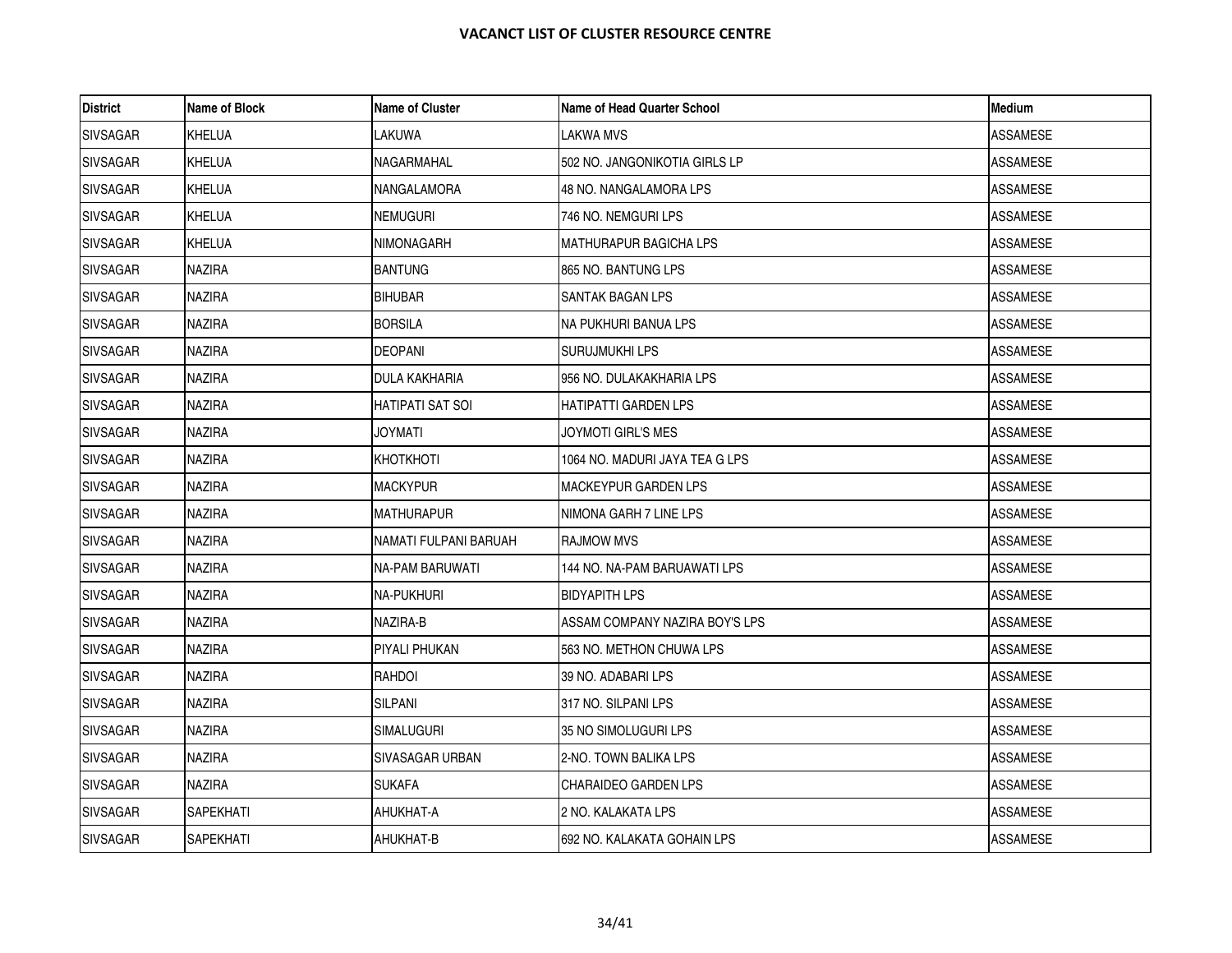| <b>District</b> | Name of Block    | <b>Name of Cluster</b>     | Name of Head Quarter School     | Medium          |
|-----------------|------------------|----------------------------|---------------------------------|-----------------|
| <b>SIVSAGAR</b> | SAPEKHATI        | BENGENABARI-A              | DOICHOLONG LPS                  | ASSAMESE        |
| <b>SIVSAGAR</b> | <b>SAPEKHATI</b> | <b>BENGENABARI-B</b>       | KANUBARI BALIJAN LPS            | <b>ASSAMESE</b> |
| <b>SIVSAGAR</b> | SAPEKHATI        | <b>BHUYANKHAT</b>          | <b>BORACHALI BAGICHA LPS</b>    | ASSAMESE        |
| <b>SIVSAGAR</b> | SAPEKHATI        | <b>BORAGURI</b>            | 165 NO. BORAGURI LPS            | ASSAMESE        |
| <b>SIVSAGAR</b> | SAPEKHATI        | <b>BORHAT</b>              | 808 NO. SUMDAR LPS              | <b>ASSAMESE</b> |
| <b>SIVSAGAR</b> | SAPEKHATI        | <b>HARIDEV</b>             | 212 NO HARIDEV LPS              | ASSAMESE        |
| <b>SIVSAGAR</b> | SAPEKHATI        | LONGPATIA                  | <b>MOHPALUA LPS</b>             | ASSAMESE        |
| <b>SIVSAGAR</b> | SAPEKHATI        | <b>MILANJYOTI</b>          | <b>MAJIBASTI LPS</b>            | <b>ASSAMESE</b> |
| <b>SIVSAGAR</b> | SAPEKHATI        | <b>NAHAR PUKHURI</b>       | 719 NO. LUHALIA LPS             | ASSAMESE        |
| <b>SIVSAGAR</b> | <b>SAPEKHATI</b> | RAHAN                      | 195 NO. RAHAN PUKHURI LPS       | ASSAMESE        |
| <b>SIVSAGAR</b> | SAPEKHATI        | <b>RAJA PUKHURI</b>        | 588 NO RAJAPUKHURI LPS          | <b>ASSAMESE</b> |
| <b>SIVSAGAR</b> | SAPEKHATI        | SAPEKHATI                  | 337 NO SAPEKHATI LPS            | ASSAMESE        |
| <b>SIVSAGAR</b> | SAPEKHATI        | SONALI                     | <b>BIMOLAPUR LPS</b>            | ASSAMESE        |
| <b>SIVSAGAR</b> | <b>SAPEKHATI</b> | <b>UDAYSHREE</b>           | GHORAJAN CHAH MAZDUR LPS        | ASSAMESE        |
| <b>SIVSAGAR</b> | SONARI           | <b>ABHOIPUR</b>            | 1945 NO. RANGAPATHAR LPS        | ASSAMESE        |
| <b>SIVSAGAR</b> | SONARI           | <b>BHARALI PUKHURI - A</b> | LIKSON JAPIDHARA LPS            | ASSAMESE        |
| <b>SIVSAGAR</b> | SONARI           | IBHARALI PUKHURI - B       | <b>MAHMARA MVS</b>              | <b>ASSAMESE</b> |
| <b>SIVSAGAR</b> | SONARI           | <b>BHOJO</b>               | 542 NO. TIOK BOGARIGURI LPS     | ASSAMESE        |
| <b>SIVSAGAR</b> | SONARI           | <b>DESANGPANI - A</b>      | 614 NO. GORKOSH LPS             | ASSAMESE        |
| <b>SIVSAGAR</b> | SONARI           | <b>DESANGPANI - B</b>      | 664 NO. LECHAI HABI LPS         | ASSAMESE        |
| <b>SIVSAGAR</b> | SONARI           | <b>KAKOTIBARI</b>          | <b>MAHMARA DEEPLING LPS</b>     | <b>ASSAMESE</b> |
| <b>SIVSAGAR</b> | SONARI           | <b>KHOOMTAI</b>            | 139 NO. BORDABA LPS             | ASSAMESE        |
| <b>SIVSAGAR</b> | SONARI           | MILON - A                  | 329 NO. KACHUMARI LPS           | <b>ASSAMESE</b> |
| <b>SIVSAGAR</b> | SONARI           | MILON - B                  | <b>DIGHOLIA THAN PATHAR LPS</b> | <b>ASSAMESE</b> |
| <b>SIVSAGAR</b> | SONARI           | NIZKHALOIGHUGURA - A       | INIZ KHALOIGHUGURA SR.BASIC S   | ASSAMESE        |
| <b>SIVSAGAR</b> | SONARI           | NIZKHALOIGHUGURA - B       | 266 NO. LAIPLANG LPS            | ASSAMESE        |
| <b>SIVSAGAR</b> | SONARI           | SARBODAI                   | <b>AMGURI LPS</b>               | ASSAMESE        |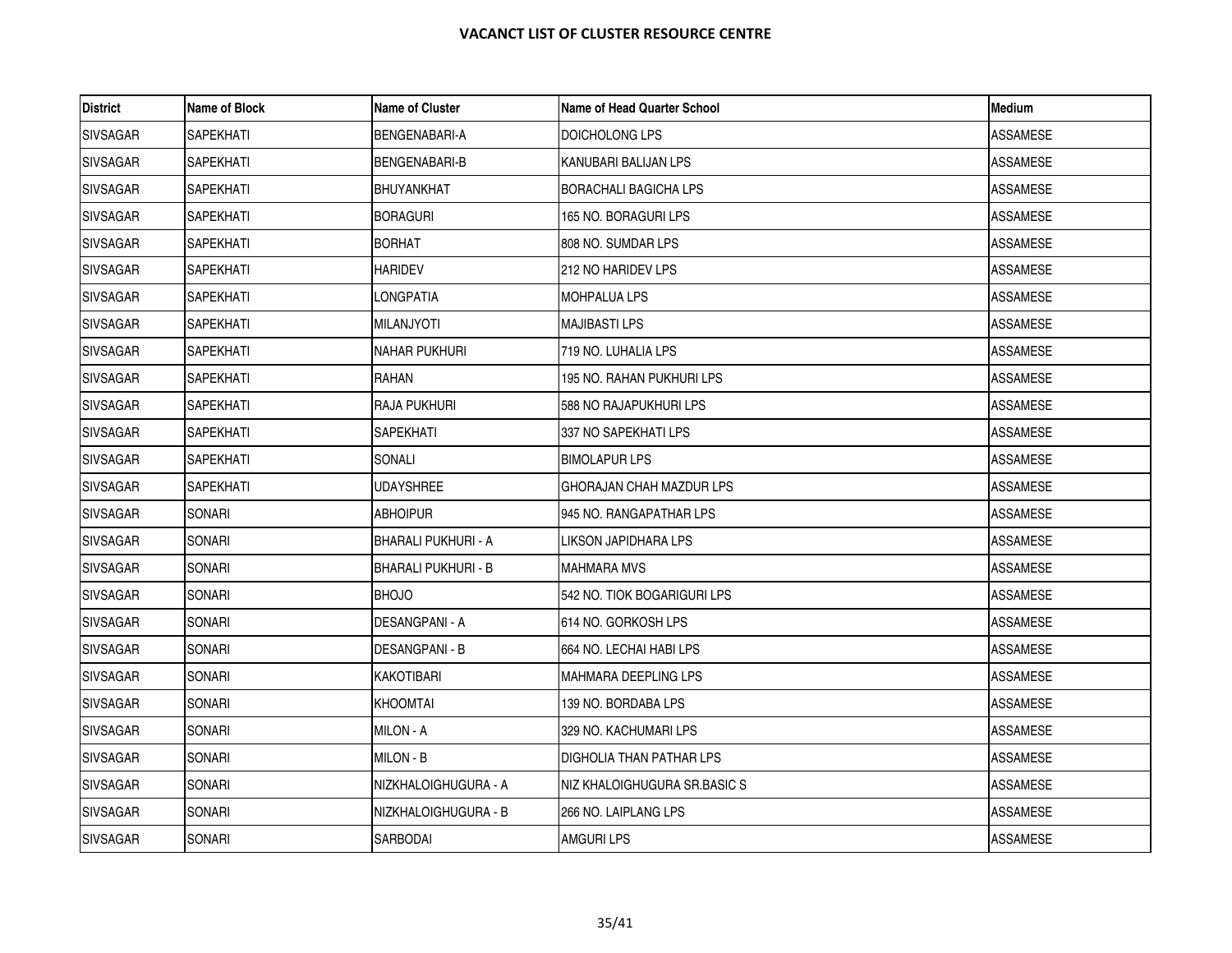| <b>District</b> | Name of Block   | <b>Name of Cluster</b> | Name of Head Quarter School       | Medium          |
|-----------------|-----------------|------------------------|-----------------------------------|-----------------|
| <b>SIVSAGAR</b> | SONARI          | SEPON                  | JUTULITING GARDEN LPS             | ASSAMESE        |
| <b>SIVSAGAR</b> | SONARI          | SONARI                 | PADMA KUMARI BARUAH LPS           | <b>ASSAMESE</b> |
| <b>SIVSAGAR</b> | SONARI          | SONARI URBAN           | RAJADHAP LPS                      | ASSAMESE        |
| <b>SIVSAGAR</b> | SONARI          | SONARI-A               | BTC ATTACHED LPS                  | ASSAMESE        |
| <b>SIVSAGAR</b> | SONARI          | UDAIPUR - A            | 686 NO. NIRMALIA LPS              | <b>ASSAMESE</b> |
| <b>SIVSAGAR</b> | SONARI          | UDOIPUR - B            | <b>HALAIGURIA LPS</b>             | <b>ASSAMESE</b> |
| <b>SONITPUR</b> | <b>BALIPARA</b> | <b>BAHBARI</b>         | SANCHUBARI LP SCHOOL              | ASSAMESE        |
| <b>SONITPUR</b> | <b>BALIPARA</b> | <b>BALIPARA</b>        | <b>BOKAGAON LP SCHOOL</b>         | <b>ASSAMESE</b> |
| <b>SONITPUR</b> | <b>BALIPARA</b> | <b>BHALUKMARI-1</b>    | CHENGALIMARA GOVT LP SCHOOL       | ASSAMESE        |
| <b>SONITPUR</b> | <b>BALIPARA</b> | BHALUKMARI-2           | <b>RIHAJULI MIRI LP SCHOOL</b>    | <b>ASSAMESE</b> |
| <b>SONITPUR</b> | <b>BALIPARA</b> | <b>BORJULI</b>         | <b>BORJULI ME SCHOOL</b>          | <b>ASSAMESE</b> |
| <b>SONITPUR</b> | <b>BALIPARA</b> | CHARIDUAR              | BAKULA MARISUTI LP SCHOOL         | ASSAMESE        |
| <b>SONITPUR</b> | <b>BALIPARA</b> | GORMARA -1             | <b>GORMARA LP SCHOOLS</b>         | <b>ASSAMESE</b> |
| <b>SONITPUR</b> | <b>BALIPARA</b> | GORMARA-2              | DOPDOPI LP SCHOOL                 | <b>BODO</b>     |
| <b>SONITPUR</b> | <b>BALIPARA</b> | GORMARA-3              | AMLA BODO LP SCHOOL               | <b>ASSAMESE</b> |
| <b>SONITPUR</b> | <b>BALIPARA</b> | GORMARA-4              | LALBORAHI LP SCHOOL               | <b>BODO</b>     |
| <b>SONITPUR</b> | <b>BALIPARA</b> | GORMARA-5              | URAHILOGA GOVT LP SCHOOL          | <b>ASSAMESE</b> |
| SONITPUR        | <b>BALIPARA</b> | GORMARA-6              | TARABIL LP SCHOOL                 | <b>BODO</b>     |
| <b>SONITPUR</b> | <b>BALIPARA</b> | NAHARANI               | KGBV                              | ASSAMESE        |
| <b>SONITPUR</b> | <b>BALIPARA</b> | NAMONIGAON-1           | DHULAPADUNG DANDIABASTI LP SCHOOL | <b>ASSAMESE</b> |
| <b>SONITPUR</b> | <b>BALIPARA</b> | NAMONIGAON-2           | SESSA LINE NO-12 LP SCHOOL        | <b>ASSAMESE</b> |
| <b>SONITPUR</b> | <b>BALIPARA</b> | PHULAGURI              | AMTAL LP SCHOOL                   | ASSAMESE        |
| SONITPUR        | <b>BALIPARA</b> | PHULBARI               | AMARIBARI TG LP SCHOOL            | <b>ASSAMESE</b> |
| SONITPUR        | <b>BALIPARA</b> | <b>RANGAJAN</b>        | KHANAMUKH LP SCHOOL               | <b>ASSAMESE</b> |
| <b>SONITPUR</b> | <b>BALIPARA</b> | Siloni                 | NO-1 SILONI LP SCHOOL             | ASSAMESE        |
| <b>SONITPUR</b> | <b>BALIPARA</b> | SONAJULI               | TARAJULI LINE NO. - 1&8 LP SCHOOL | ASSAMESE        |
| SONITPUR        | <b>BEHALI</b>   | <b>BORALIMORA</b>      | NO.1 BORALIMORA LPS               | <b>ASSAMESE</b> |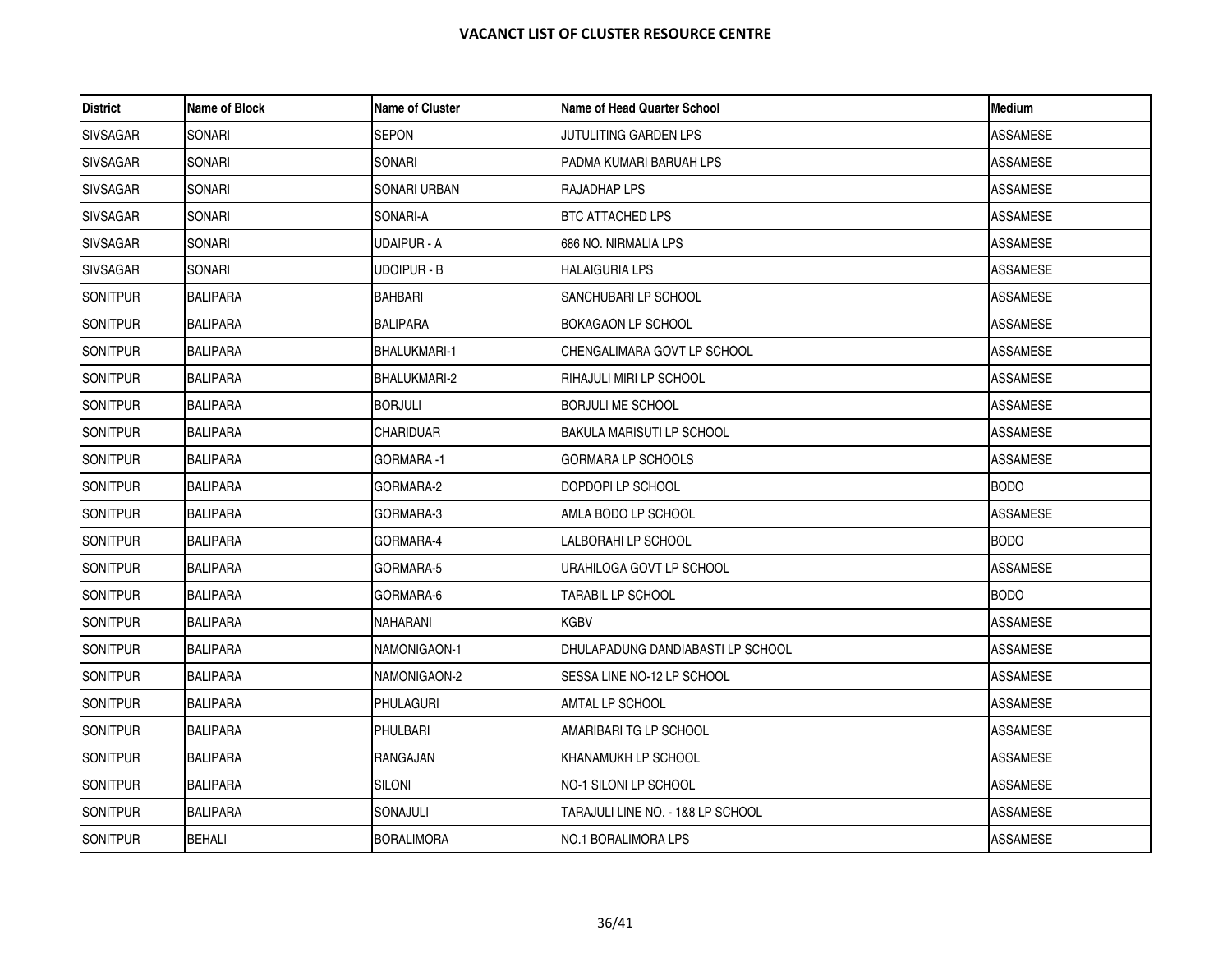| <b>District</b> | Name of Block     | <b>Name of Cluster</b> | Name of Head Quarter School | <b>Medium</b>   |
|-----------------|-------------------|------------------------|-----------------------------|-----------------|
| <b>SONITPUR</b> | <b>BEHALI</b>     | <b>BORJARANI</b>       | SINGIBIL RITKISSAN L.P.S    | ASSAMESE        |
| <b>SONITPUR</b> | <b>BEHALI</b>     | JORABARI               | NIZ BAGHMARI L.P.S          | <b>ASSAMESE</b> |
| <b>SONITPUR</b> | <b>BEHALI</b>     | PUB BEHALI             | <b>BIMALA ADARSHA LPS</b>   | <b>ASSAMESE</b> |
| <b>SONITPUR</b> | <b>BISWANATH</b>  | <b>BALICHANG</b>       | <b>BALICHANG LPS</b>        | ASSAMESE        |
| <b>SONITPUR</b> | <b>BISWANATH</b>  | <b>BORPATHER</b>       | <b>KAMARJAN LPS</b>         | ASSAMESE        |
| <b>SONITPUR</b> | <b>BISWANATH</b>  | <b>BURIGANG</b>        | MARALGAON L.P               | ASSAMESE        |
| <b>SONITPUR</b> | <b>BISWANATH</b>  | <b>DHULIE</b>          | <b>BAPUJI L. P. SCHOOL</b>  | ASSAMESE        |
| <b>SONITPUR</b> | <b>BISWANATH</b>  | <b>PAVOI</b>           | PAVOI L.P.S                 | <b>ASSAMESE</b> |
| <b>SONITPUR</b> | <b>BISWANATH</b>  | SELAIKHATI             | <b>MAHJILIPATHAR L.P</b>    | ASSAMESE        |
| <b>SONITPUR</b> | <b>BISWANATH</b>  | <b>SOWAGURI</b>        | NIZBISWANATH                | <b>ASSAMESE</b> |
| <b>SONITPUR</b> | <b>CHAIDUAR</b>   | <b>ALARIPUR</b>        | <b>ALARIPUR LP</b>          | <b>BODO</b>     |
| <b>SONITPUR</b> | <b>CHAIDUAR</b>   | <b>ALUPARA</b>         | DAIMUGURI LP                | <b>BODO</b>     |
| <b>SONITPUR</b> | <b>CHAIDUAR</b>   | KARIBIL                | <b>KAWRIPATHAR LP</b>       | ASSAMESE        |
| <b>SONITPUR</b> | <b>CHAIDUAR</b>   | PUB-KALABARI           | HAWAJAN ADARSHA LP          | <b>ASSAMESE</b> |
| <b>SONITPUR</b> | CHAIDUAR          | <b>RAJGORH</b>         | JAMUGURI LP                 | <b>BODO</b>     |
| <b>SONITPUR</b> | CHAIDUAR          | SONAPUR                | SONAPUR LP                  | <b>BODO</b>     |
| <b>SONITPUR</b> | <b>DHEKIAJULI</b> | <b>BATASHIPUR EAST</b> | <b>MAINAOSRI LPS</b>        | <b>BODO</b>     |
| <b>SONITPUR</b> | DHEKIAJULI        | <b>BATASHIPUR MID</b>  | <b>MANIKPUR LPS</b>         | <b>BODO</b>     |
| <b>SONITPUR</b> | DHEKIAJULI        | <b>BATASHIPUR WEST</b> | JOTHAIPUR LPS               | <b>BODO</b>     |
| <b>SONITPUR</b> | DHEKIAJULI        | JIA GABHARU            | NAHARANI LP SCHOOL          | <b>ASSAMESE</b> |
| <b>SONITPUR</b> | <b>DHEKIAJULI</b> | MAZ-ROWMARI            | <b>ROWMARI MVS</b>          | <b>ASSAMESE</b> |
| <b>SONITPUR</b> | DHEKIAJULI        | BASHBERA               | <b>BAHBERA LPS</b>          | ASSAMESE        |
| <b>SONITPUR</b> | DHEKIAJULI        | NATUNPAUM              | SIRAJULI GIRLS MES          | ASSAMESE        |
| <b>SONITPUR</b> | DHEKIAJULI        | <b>PALASBASTI</b>      | ALI SINGA LPS               | ASSAMESE        |
| <b>SONITPUR</b> | <b>DHEKIAJULI</b> | PANBARI                | <b>GHAGRA BORPETA</b>       | ASSAMESE        |
| <b>SONITPUR</b> | <b>DHEKIAJULI</b> | TAPU                   | RANI TAPU LPS               | ASSAMESE        |
| <b>SONITPUR</b> | <b>GABHARU</b>    | <b>BHOMARAGURI</b>     | BHOJKHOWA CHAPORI L.P.S.    | <b>ASSAMESE</b> |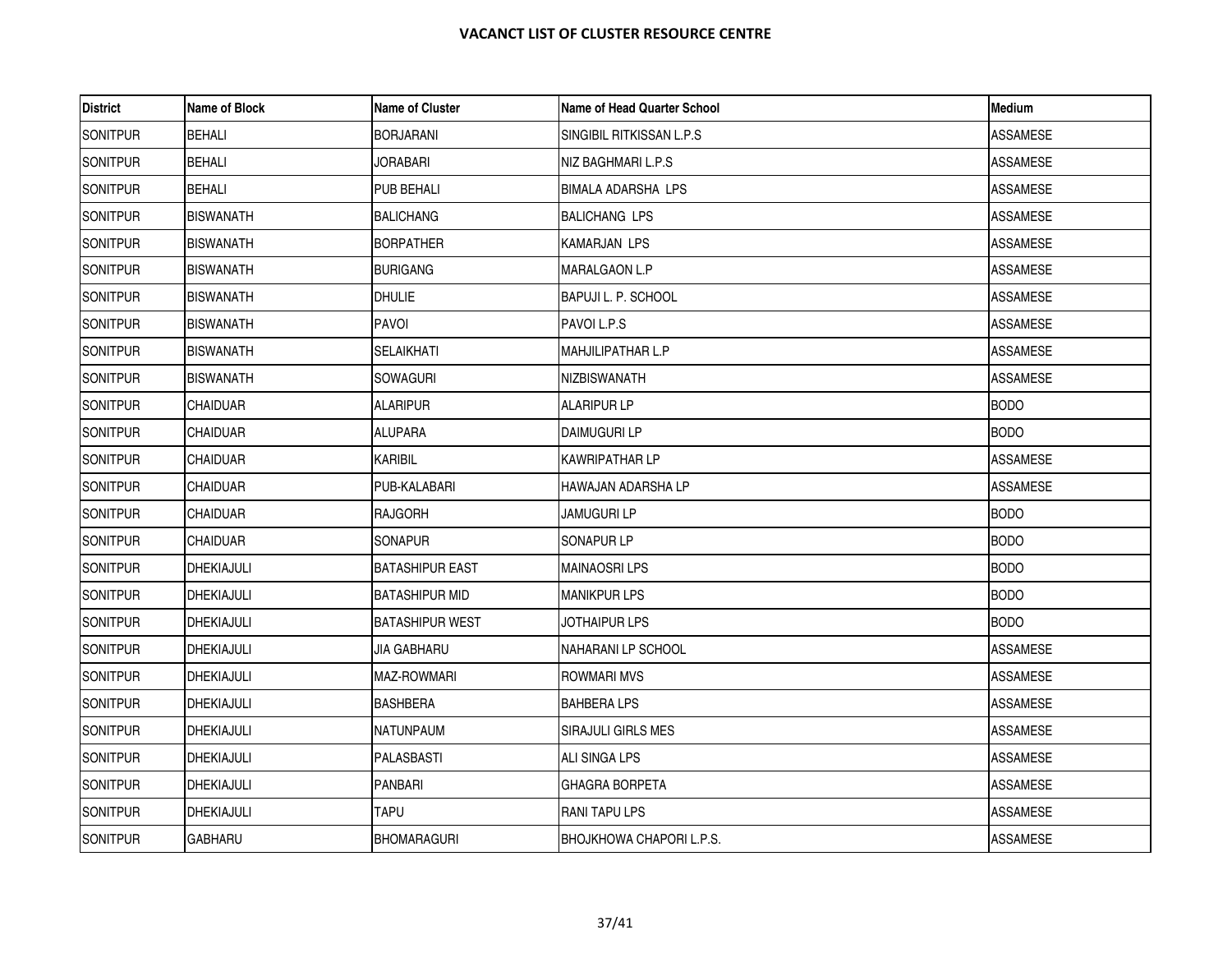| <b>District</b> | Name of Block  | <b>Name of Cluster</b> | <b>Name of Head Quarter School</b> | <b>Medium</b>   |
|-----------------|----------------|------------------------|------------------------------------|-----------------|
| <b>SONITPUR</b> | <b>GABHARU</b> | <b>BORGAON</b>         | BORGAON L.P.SCHOOL                 | <b>BODO</b>     |
| <b>SONITPUR</b> | <b>GABHARU</b> | <b>MUSLIM CHAPORI</b>  | BHARASINGRI L.P.SCHOOL             | <b>ASSAMESE</b> |
| <b>SONITPUR</b> | GABHARU        | <b>PANCHMILE</b>       | PANCHMILE JAKIR HUSSAIN LPS        | ASSAMESE        |
| <b>SONITPUR</b> | <b>GABHARU</b> | <b>SISUATI</b>         | SISUATI LPS                        | ASSAMESE        |
| <b>SONITPUR</b> | <b>NADUAR</b>  | ADARBARI DEKORAIMUKH   | ADARBARI DEKORAIMUKH LPS           | <b>ASSAMESE</b> |
| SONITPUR        | <b>NADUAR</b>  | CHRISTABAN ADARSHA CRC | NO1 CHRISTANBASTI LPS              | <b>ASSAMESE</b> |
| <b>SONITPUR</b> | <b>NADUAR</b>  | <b>KAILASHPUR CRC</b>  | NC BALIJURI LPS                    | ASSAMESE        |
| <b>SONITPUR</b> | <b>NADUAR</b>  | ONTHAIBARI             | ONTHAIBARI LPS                     | <b>BODO</b>     |
| <b>SONITPUR</b> | <b>NADUAR</b>  | <b>FATEKI</b>          | <b>FATEKI LPS</b>                  | ASSAMESE        |
| <b>SONITPUR</b> | <b>NADUAR</b>  | KALAKATI               | KALAKATI LPS                       | <b>ASSAMESE</b> |
| <b>SONITPUR</b> | <b>NADUAR</b>  | <b>NEHERU</b>          | NEHRU ADARSHA LPS                  | ASSAMESE        |
| <b>SONITPUR</b> | <b>NADUAR</b>  | TEWARIPAL              | NO.1 TEWARIPAL LPS                 | ASSAMESE        |
| <b>TINSUKIA</b> | HAPJAN         | <b>ITAKHOOLI</b>       | CHARIALI ADARSHA LPS               | <b>ASSAMESE</b> |
| <b>TINSUKIA</b> | <b>HAPJAN</b>  | <b>BAJALTOLI</b>       | HIJUGURI ASSAMESE LPS              | <b>ASSAMESE</b> |
| <b>TINSUKIA</b> | <b>HAPJAN</b>  | <b>BAREKURI</b>        | BORGAON LPS                        | ASSAMESE        |
| <b>TINSUKIA</b> | <b>HAPJAN</b>  | BARUAHOLA              | BARUAHOLA LPS                      | ASSAMESE        |
| <b>TINSUKIA</b> | <b>HAPJAN</b>  | <b>BORGURI</b>         | SANKARDEV PRATHAMIK BIDYALAYA      | <b>ASSAMESE</b> |
| <b>TINSUKIA</b> | <b>HAPJAN</b>  | CHARIALI               | CHARIALI HINDI LPS                 | ASSAMESE        |
| <b>TINSUKIA</b> | <b>HAPJAN</b>  | DAISAJAN               | HOLLOKHOWA LPS                     | ASSAMESE        |
| <b>TINSUKIA</b> | <b>HAPJAN</b>  | <b>DIMORUGURI</b>      | LOONPURIA LPS                      | <b>ASSAMESE</b> |
| <b>TINSUKIA</b> | <b>HAPJAN</b>  | <b>GOTONG</b>          | NAHARANI WATHOI LPS                | <b>ASSAMESE</b> |
| <b>TINSUKIA</b> | <b>HAPJAN</b>  | HATIJAN                | 3 NO HOLLOWTOOP LPS                | ASSAMESE        |
| <b>TINSUKIA</b> | <b>HAPJAN</b>  | <b>KACHAMARI</b>       | JENGANI SONAPUR LPS                | <b>ASSAMESE</b> |
| <b>TINSUKIA</b> | <b>HAPJAN</b>  | KARDOIGURI             | <b>JUTULIBARI LPS</b>              | ASSAMESE        |
| <b>TINSUKIA</b> | <b>HAPJAN</b>  | LAIKA                  | LAIKA PHASIDIA LPS                 | ASSAMESE        |
| <b>TINSUKIA</b> | <b>HAPJAN</b>  | LAIPULI                | PUBERUN LPS                        | ASSAMESE        |
| <b>TINSUKIA</b> | <b>HAPJAN</b>  | LAKHI PATHER           | BOKAPATHER DEVICHARAN LPS          | <b>ASSAMESE</b> |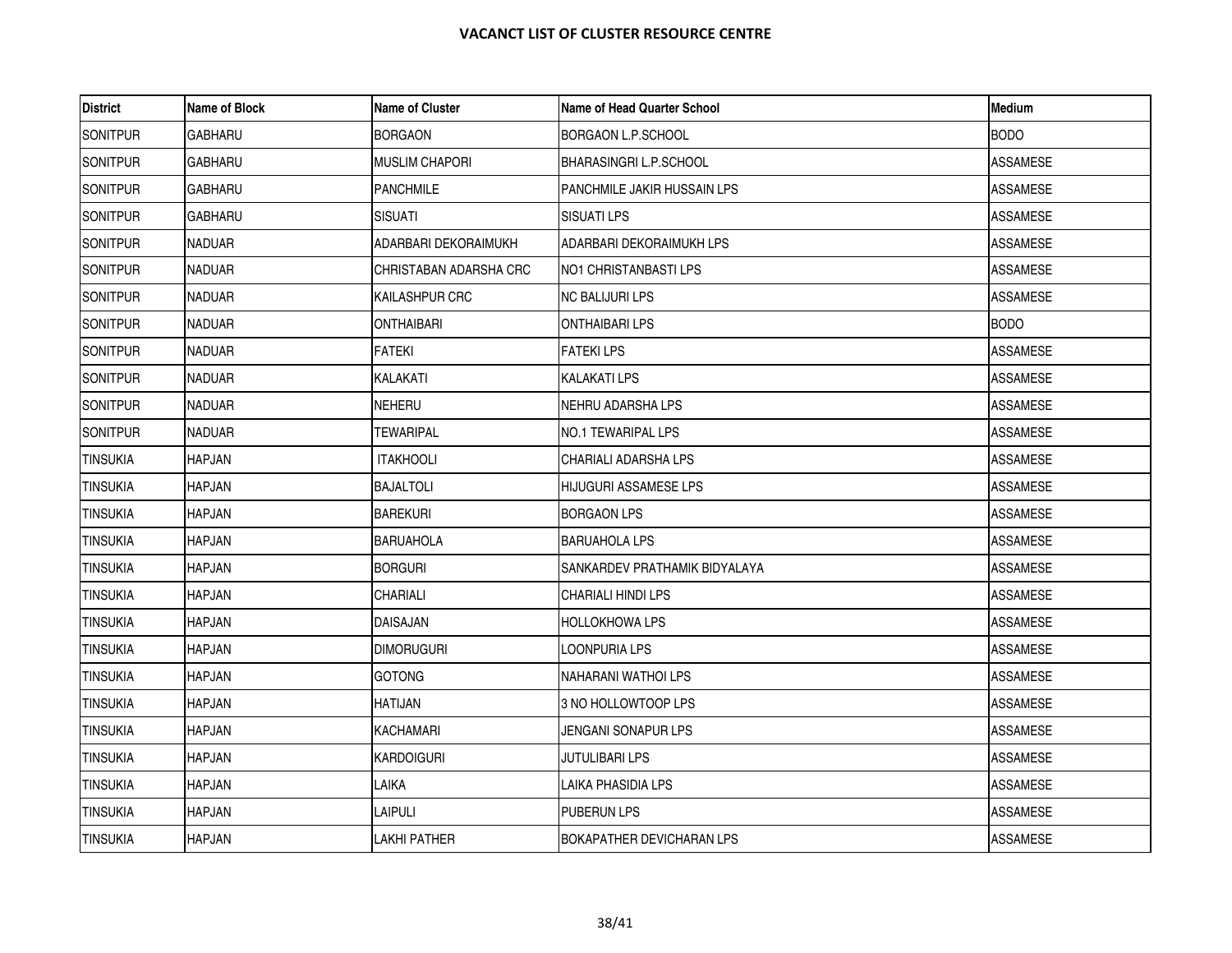| <b>District</b> | Name of Block     | <b>Name of Cluster</b> | <b>Name of Head Quarter School</b> | Medium          |
|-----------------|-------------------|------------------------|------------------------------------|-----------------|
| <b>TINSUKIA</b> | HAPJAN            | LANGKASHI              | LAINA LPS                          | <b>ASSAMESE</b> |
| <b>TINSUKIA</b> | <b>HAPJAN</b>     | <b>PANIKHOWA</b>       | 1 NO TOKOWANI LPS                  | <b>ASSAMESE</b> |
| <b>TINSUKIA</b> | <b>HAPJAN</b>     | <b>RONGPURIA</b>       | RAM CHANDRA AGRAWAL LPS            | ASSAMESE        |
| <b>TINSUKIA</b> | HAPJAN            | <b>SAMDANG</b>         | RAIDANG HINDI LPS                  | <b>ASSAMESE</b> |
| <b>TINSUKIA</b> | <b>HAPJAN</b>     | <b>TENGAPANI</b>       | SANKHODHAR LPS                     | <b>ASSAMESE</b> |
| <b>TINSUKIA</b> | <b>HAPJAN</b>     | <b>TIPUK</b>           | <b>BISHNU NAGAR LPS</b>            | <b>ASSAMESE</b> |
| <b>TINSUKIA</b> | <b>KAKAPATHAR</b> | <b>AROIMURIA</b>       | ARAIMURIA GOVT LPS                 | <b>ASSAMESE</b> |
| <b>TINSUKIA</b> | <b>KAKAPATHAR</b> | <b>BIJULIBON</b>       | <b>BIJULIBON LPS</b>               | <b>ASSAMESE</b> |
| <b>TINSUKIA</b> | KAKAPATHAR        | <b>BORDUBI</b>         | GABHARU BHETI HINDI LPS            | <b>ASSAMESE</b> |
| <b>TINSUKIA</b> | KAKAPATHAR        | <b>BURIDIHING</b>      | HOLLONG GUTIBARI LPS               | ASSAMESE        |
| <b>TINSUKIA</b> | <b>KAKAPATHAR</b> | DHALLA DHADUM          | NINGSHI SUNARI LPS                 | <b>ASSAMESE</b> |
| <b>TINSUKIA</b> | KAKAPATHAR        | DIRAK                  | BORDIRAK MVS                       | ASSAMESE        |
| <b>TINSUKIA</b> | KAKAPATHAR        | <b>DUARMARA</b>        | NAZIRATING LPS                     | ASSAMESE        |
| <b>TINSUKIA</b> | <b>KAKAPATHAR</b> | <b>GODAPANI</b>        | GADAPANI LPS                       | ASSAMESE        |
| <b>TINSUKIA</b> | KAKAPATHAR        | <b>HAHKHATI</b>        | UPAR LOUPANI MES                   | ASSAMESE        |
| <b>TINSUKIA</b> | KAKAPATHAR        | KAILASHPUR             | SIMOLUGURI LPS                     | ASSAMESE        |
| <b>TINSUKIA</b> | <b>KAKAPATHAR</b> | <b>KAKAJAN</b>         | <b>KAKOJAN LPS</b>                 | <b>ASSAMESE</b> |
| <b>TINSUKIA</b> | KAKAPATHAR        | <b>MANKHOWA</b>        | RANGAJAN LPS                       | ASSAMESE        |
| <b>TINSUKIA</b> | KAKAPATHAR        | MEGELA                 | BORPATHER LPS                      | ASSAMESE        |
| <b>TINSUKIA</b> | KAKAPATHAR        | <b>NA BARMURAH</b>     | KOILASHPUR LPS                     | ASSAMESE        |
| <b>TINSUKIA</b> | <b>KAKAPATHAR</b> | <b>NAMHOLONG</b>       | MADARKHAT LPS                      | ASSAMESE        |
| <b>TINSUKIA</b> | KAKAPATHAR        | RANGAJAN               | UPPAR TALAP LPS                    | <b>ASSAMESE</b> |
| <b>TINSUKIA</b> | KAKAPATHAR        | TEZIPATHER             | NAM UBAN LPS                       | <b>ASSAMESE</b> |
| <b>TINSUKIA</b> | <b>MARGHERITA</b> | <b>BARGOLAI</b>        | NAMDANG BASHBARI LPS               | <b>HINDI</b>    |
| <b>TINSUKIA</b> | <b>MARGHERITA</b> | <b>BORBIL</b>          | BALIJAN LPS                        | <b>ASSAMESE</b> |
| <b>TINSUKIA</b> | MARGHERITA        | <b>BRAHMAJAN</b>       | TOKOW PATHER LPS                   | ASSAMESE        |
| <b>TINSUKIA</b> | <b>MARGHERITA</b> | <b>DIGBOI</b>          | ITAVATA PRATHAMIK BIDYALAYA        | <b>BANGLA</b>   |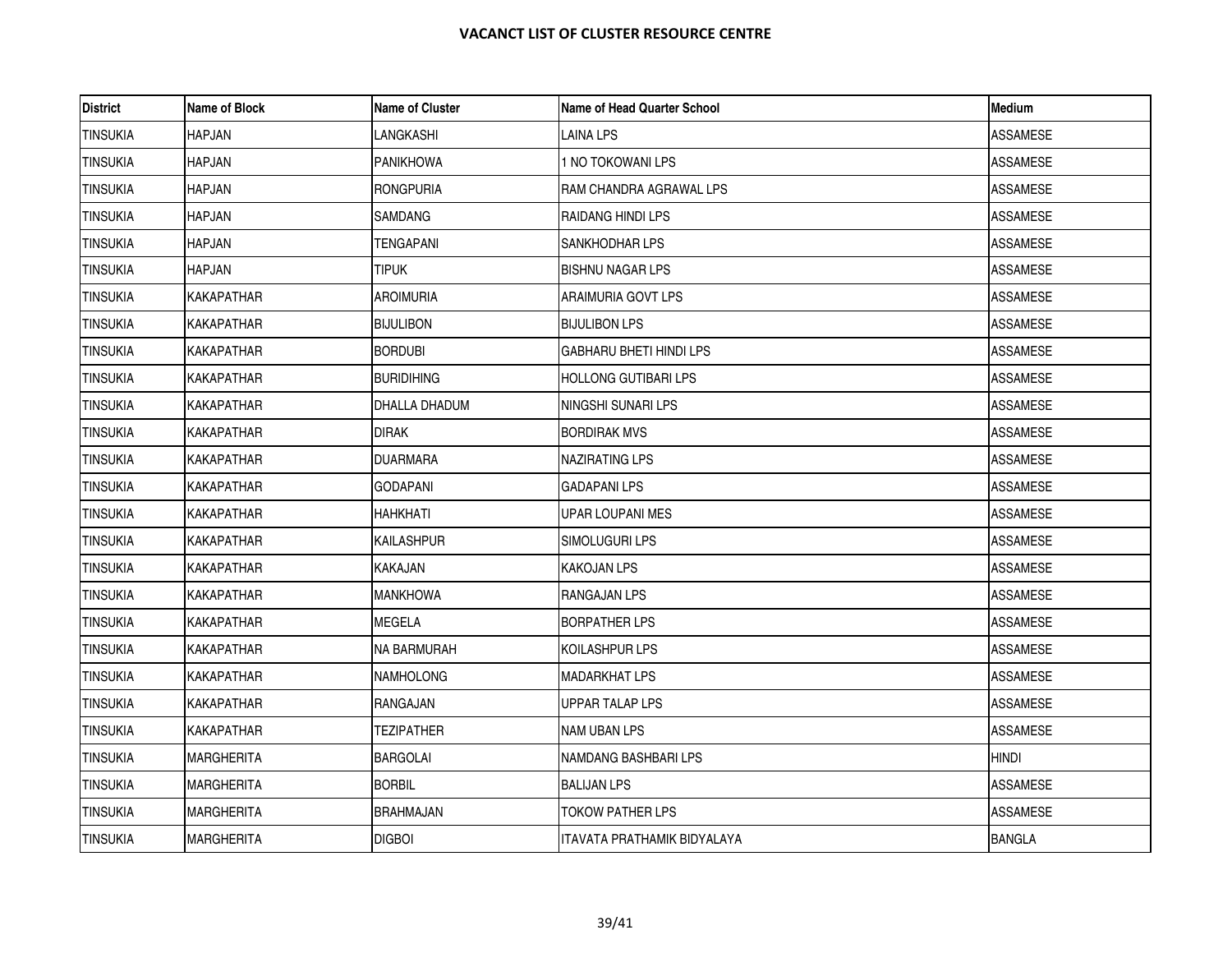| <b>District</b> | Name of Block     | <b>Name of Cluster</b> | Name of Head Quarter School    | <b>Medium</b>   |
|-----------------|-------------------|------------------------|--------------------------------|-----------------|
| <b>TINSUKIA</b> | <b>MARGHERITA</b> | <b>DIHING</b>          | KAMBA GAON LPS                 | <b>ASSAMESE</b> |
| <b>TINSUKIA</b> | <b>MARGHERITA</b> | <b>GOLAI</b>           | <b>JANAKI LPS</b>              | <b>ASSAMESE</b> |
| <b>TINSUKIA</b> | <b>MARGHERITA</b> | KETETONG               | KETETONG JANAJATI MES          | ASSAMESE        |
| <b>TINSUKIA</b> | <b>MARGHERITA</b> | <b>KUMAR PATTY</b>     | DIROK TE LINE NO.11 LP         | <b>ASSAMESE</b> |
| <b>TINSUKIA</b> | <b>MARGHERITA</b> | <b>KUMCHAI</b>         | <b>HASSAK LPS</b>              | <b>ASSAMESE</b> |
| <b>TINSUKIA</b> | <b>MARGHERITA</b> | <b>LEKHAPANI</b>       | LONG TONG LPS                  | <b>ASSAMESE</b> |
| <b>TINSUKIA</b> | <b>MARGHERITA</b> | MAKUM PATHER           | 3 NO. MAKUM PATHER LPS         | <b>ASSAMESE</b> |
| <b>TINSUKIA</b> | <b>MARGHERITA</b> | MARGHERITA             | ADARSHA VIDYAMANDIR LPS        | <b>BANGLA</b>   |
| <b>TINSUKIA</b> | MARGHERITA        | NIZMAKUM               | 17 NO NOWKATA BAZALONI LPS     | ASSAMESE        |
| <b>TINSUKIA</b> | <b>MARGHERITA</b> | PATKAI                 | <b>RAMPUR LPS</b>              | <b>ASSAMESE</b> |
| <b>TINSUKIA</b> | <b>MARGHERITA</b> | PENGEREE               | 70 NO PENGEREE LPS             | <b>ASSAMESE</b> |
| <b>TINSUKIA</b> | <b>MARGHERITA</b> | SEGUNBARI              | SEGUNBARI LPS                  | ASSAMESE        |
| <b>TINSUKIA</b> | SADIYA            | <b>AMARPUR</b>         | PURANI REPOT LPS               | <b>ASSAMESE</b> |
| <b>TINSUKIA</b> | SADIYA            | AMARPUR 1              | <b>BORA DUM LPS</b>            | ASSAMESE        |
| <b>TINSUKIA</b> | SADIYA            | AMBIKAPUR              | AMBIKAPUR LPS                  | <b>ASSAMESE</b> |
| <b>TINSUKIA</b> | SADIYA            | AMBIKAPUR 1            | <b>GARHGAON JANAJATI LPS</b>   | ASSAMESE        |
| <b>TINSUKIA</b> | SADIYA            | <b>BORJIYA</b>         | 2 NO. SANTIPUR GOVT LPS        | <b>ASSAMESE</b> |
| <b>TINSUKIA</b> | SADIYA            | <b>BURA BURI</b>       | <b>BORGORAH MIRI GOVT. LPS</b> | ASSAMESE        |
| <b>TINSUKIA</b> | SADIYA            | CHAPAKHOWA             | RAMLAL HINDI LPS               | ASSAMESE        |
| <b>TINSUKIA</b> | SADIYA            | <b>HOLLOW GAON</b>     | TELIKALA GOVT LPS              | <b>ASSAMESE</b> |
| <b>TINSUKIA</b> | SADIYA            | kundil                 | DISOI GOVT, LPS                | <b>ASSAMESE</b> |
| <b>TINSUKIA</b> | SADIYA            | NA SADIYA              | NA SADIYA GOVT. LPS            | ASSAMESE        |
| <b>TINSUKIA</b> | SADIYA            | NAGAON                 | <b>SANTIPUR MVS</b>            | <b>ASSAMESE</b> |
| <b>TINSUKIA</b> | SADIYA            | RAJGARH                | <b>CHANDRAPUR LPS</b>          | <b>ASSAMESE</b> |
| <b>TINSUKIA</b> | SADIYA            | RAJGARH 1              | CHAOWLKHOWA NA GAON GOVT LPS   | ASSAMESE        |
| <b>TINSUKIA</b> | SADIYA            | <b>SANTIPUR</b>        | 4 NO. SANTIPUR LPS             | <b>ASSAMESE</b> |
| <b>TINSUKIA</b> | SADIYA            | <b>SUNPURA</b>         | <b>TARIBARI LPS</b>            | <b>ASSAMESE</b> |